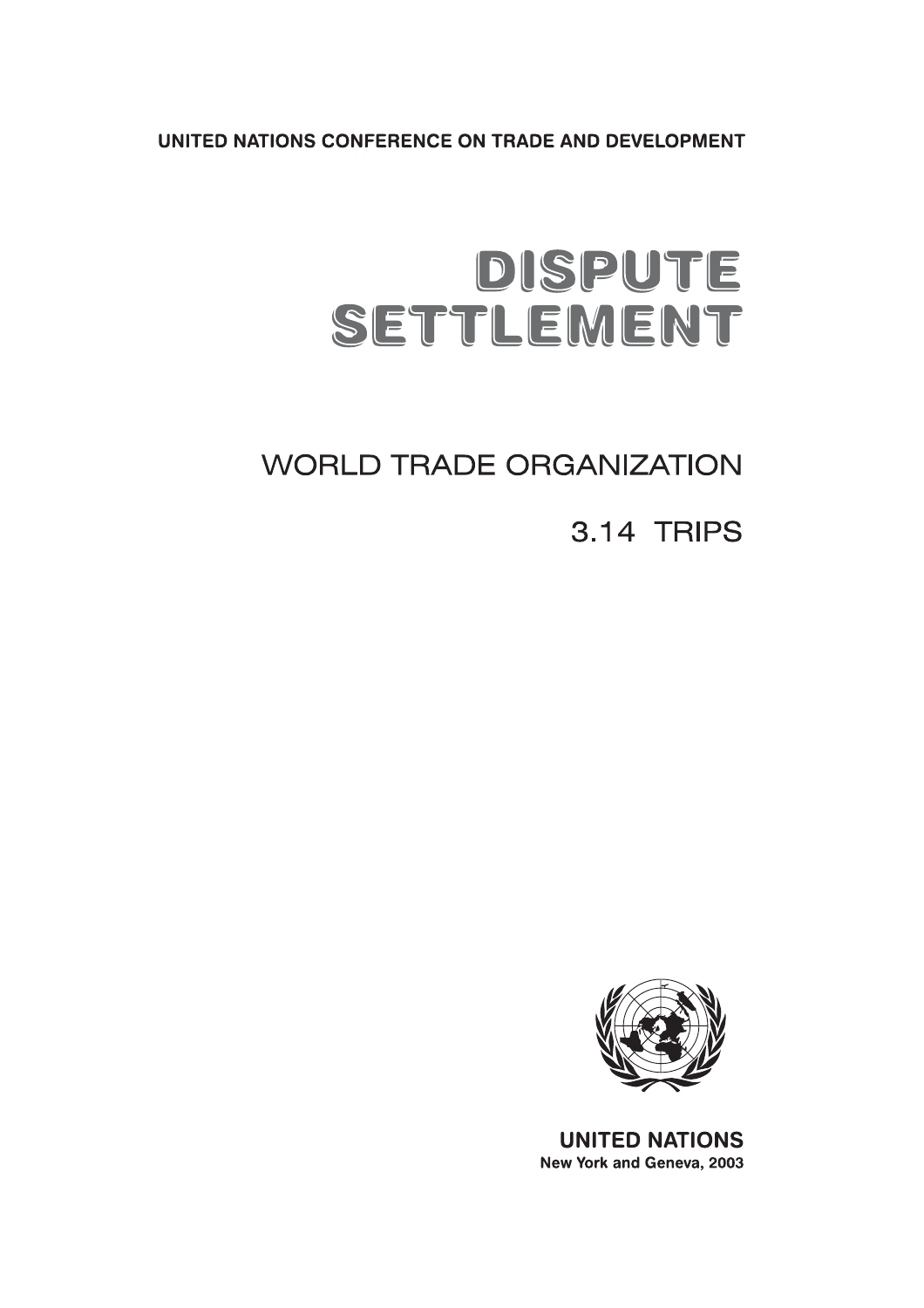## **NOTE**

The **Course on Dispute Settlement in International Trade, Investment and Intellectual Property** consists of forty modules.

This Module has been prepared by Mr. F. Abbott at the request of the United Nations Conference on Trade and Development (UNCTAD). The views and opinions expressed are those of the author and not necessarily those of the United Nations, WTO, WIPO, ICSID, UNCITRAL or the Advisory Centre on WTO Law.

The designations employed and the presentation of the material do not imply an expression of any opinion whatsoever on the part of the United Nations concerning the legal status of any country, territory, city or areas or of its authorities, or concerning the delimitations of its frontiers or boundaries. In quotations from the official documents and the jurisprudence of international organizations and tribunals countries are designated as reported.

The United Nations holds copyright to this document. The course is also available in electronic format on the UNCTAD website (*www.unctad.org*). Copies may be downloaded free of charge on the understanding that they will be used for teaching or study and not for a commercial purpose. Appropriate acknowledgement of the source is requested.

UNCTAD/EDM/Misc.232/Add.18

Copyright © United Nations, 2003 All rights reserved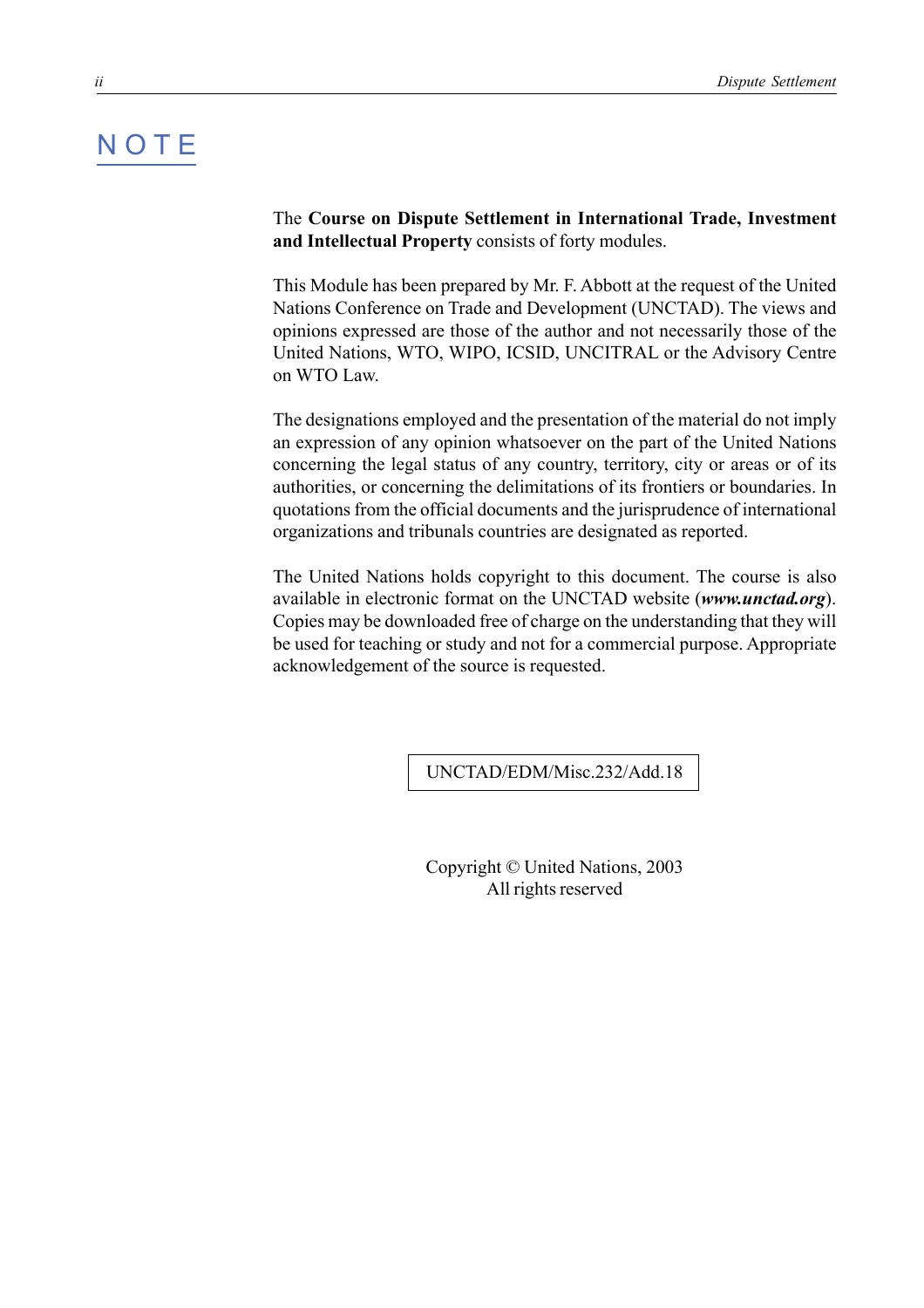## TABLE OF CONTENTS

| <b>Note</b>         |                                             |                                                            | ii             |  |
|---------------------|---------------------------------------------|------------------------------------------------------------|----------------|--|
| What you will learn |                                             |                                                            |                |  |
|                     | 1 General Principles of the TRIPS Agreement |                                                            | 3              |  |
|                     | 1.1                                         | <b>Rights and Obligations</b>                              | $\mathfrak{z}$ |  |
|                     |                                             | 1.1.1 Structure of the Agreement                           | $\mathfrak{Z}$ |  |
|                     |                                             | 1.1.2 Discretion and Flexibility                           | $\overline{4}$ |  |
|                     |                                             | 1.1.3 Implementation into National Law and the Question of |                |  |
|                     |                                             | Direct Effect                                              | 5              |  |
|                     |                                             | 1.1.4 Mandatory and Discretionary Rules                    | 5              |  |
|                     | 1.2                                         | <b>General Principles</b>                                  | 6              |  |
|                     |                                             | 1.2.1 National and Most Favoured Nation Treatment          | 6              |  |
|                     |                                             | 1.2.2 Exhaustion of Rights                                 | $\overline{7}$ |  |
|                     |                                             | 1.2.3 Objectives and Principles                            | 8              |  |
|                     |                                             | 1.2.4 The Relationship of the TRIPS Agreement to the       |                |  |
|                     |                                             | <b>WIPO Conventions and Treaties</b>                       | 9              |  |
|                     |                                             | 1.2.5 The Doha Declaration on the TRIPS Agreement and      |                |  |
|                     |                                             | <b>Public Health</b>                                       | 9              |  |
|                     | 1.3                                         | <b>Approaching WTO Dispute Settlement</b>                  | 10             |  |
|                     | 1.4                                         | <b>Test Your Understanding</b>                             | 10             |  |
|                     |                                             | 2 The TRIPS Agreement as a Body of Substantive Rules       | 11             |  |
|                     | 2.1                                         | <b>The Establishment of Substantive Norms</b>              | 11             |  |
|                     |                                             | 2.1.1 Express Provision and Incorporation                  | 11             |  |
|                     |                                             | 2.1.2 Scope of Subject Matter Coverage                     | II             |  |
|                     |                                             | 2.1.3 Subject Matter Areas                                 | 12             |  |
|                     | 2.2                                         | <b>Copyright and Related Rights</b>                        | 12             |  |
|                     |                                             | 2.2.1 Incorporation of Berne                               | 12             |  |
|                     |                                             | 2.2.2 Idea-expression Dichotomy                            | 12             |  |
|                     |                                             | 2.2.3 Supplements to Berne                                 | 13             |  |
|                     |                                             | 2.2.4 Specificity                                          | 13             |  |
|                     |                                             | 2.2.5 Options, Including Fair Use                          | 13             |  |
|                     |                                             | 2.2.6 The National Constitution and Copyright              | 14             |  |
|                     | 2.3                                         | <b>Trademark</b>                                           | 14             |  |
|                     |                                             | 2.3.1 Incorporation of the Paris Convention                | 14             |  |
|                     |                                             | 2.3.2 The Subject Matter of Trademark Protection           | 14             |  |
|                     |                                             | 2.3.3 Trademark ownership                                  | 15             |  |
|                     |                                             | 2.3.4 The Scope of Trademark Protection                    | 15             |  |
|                     |                                             | 2.3.5 Exceptions and Fair Use                              | 16             |  |
|                     |                                             | 2.3.6 Duration and Other Aspects                           | 16             |  |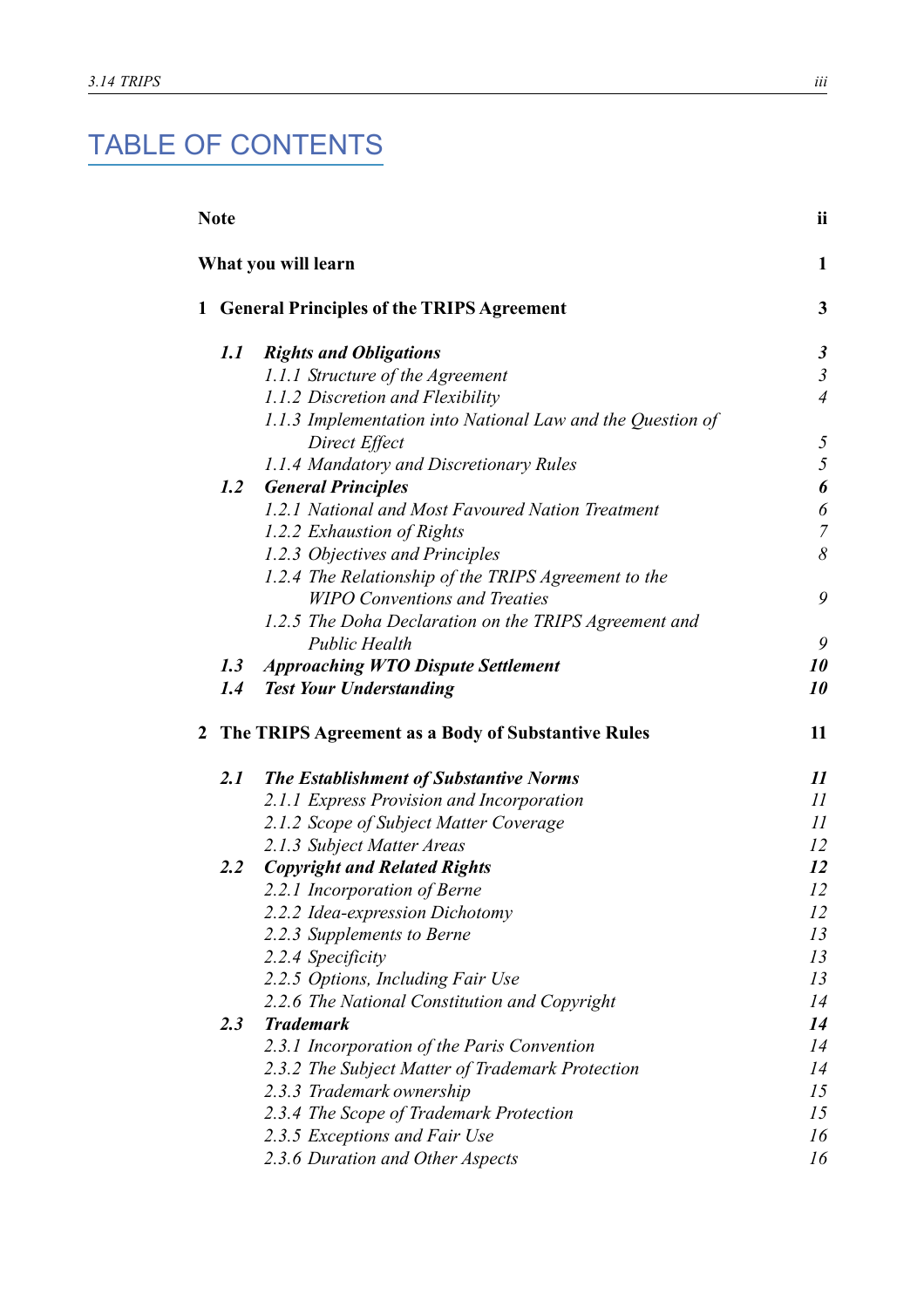| 2.4        | <b>Geographical Indications</b>                         | 16 |
|------------|---------------------------------------------------------|----|
|            | 2.4.1 Subject Matter                                    | 16 |
|            | 2.4.2 Wines and Spirits                                 | 17 |
|            | 2.4.3 Negotiations                                      | 17 |
|            | 2.4.4 Potential Disputes                                | 17 |
| 2.5        | <b>Industrial Designs</b>                               | 18 |
|            | 2.5.1 Subject Matter                                    | 18 |
|            | 2.5.2 Methods of Protection                             | 18 |
|            | 2.5.3 Scope and Duration                                | 18 |
| 2.6        | <b>Patent</b>                                           | 19 |
|            | 2.6.1 The Paris Convention                              | 19 |
|            | 2.6.2 Differences in Perspective                        | 19 |
|            | 2.6.3 Subject Matter Scope                              | 19 |
|            | 2.6.4 Scope of Protection                               | 21 |
|            | 2.6.5 Disclosure                                        | 21 |
|            | 2.6.6 Exceptions                                        | 21 |
|            | 2.6.7 Other Uses                                        | 22 |
|            | 2.6.8 Term of Protection and Other Aspects              | 23 |
| 2.7        | <b>Lay-out Design of Integrated Circuits</b>            | 23 |
| 2.8        | <b>Undisclosed Information</b>                          | 24 |
|            | 2.8.1 Relationship to Paris Convention                  | 24 |
|            | 2.8.2 Trade Secret                                      | 24 |
|            | 2.8.3 Test and Regulatory Data                          | 24 |
| 2.9        | <b>Competition Rules</b>                                | 25 |
|            | 2.10 Approaching WTO Dispute Settlement                 | 26 |
|            | 2.11 Test Your Understanding                            | 27 |
|            | 3 TRIPS Agreement Rules on Enforcement                  | 29 |
| 3.1        | <b>General Provisions</b>                               | 29 |
| 3.2        | <b>Civil and Administrative Procedures and Remedies</b> | 30 |
| <i>3.3</i> | <b>Provisional Measures</b>                             | 30 |
| 3.4        | <b>Special Requirements Related to Border Measures</b>  | 31 |
| 3.5        | <b>Criminal Procedures</b>                              | 31 |
| 3.6        | <b>Acquisition and Maintenance</b>                      | 32 |
| 3.7        | <b>Issues for Dispute Settlement</b>                    | 32 |
| 3.8        | <b>Approaching Dispute Settlement</b>                   | 33 |
| 3.9        | <b>Test Your Understanding</b>                          | 34 |
|            | 4 The Dispute Settlement System of the TRIPS Agreement  | 35 |
| 4.1        | <b>Transparency</b>                                     | 35 |
| 4.2        | <b>Dispute Settlement</b>                               | 35 |
| 4.3        | <b>Non-violation in TRIPS</b>                           | 36 |
| 4.4        | <b>Proceedings</b>                                      | 38 |
|            | 4.4.1 General application of DSU                        | 38 |
|            | 4.4.2 Expert Consultation and Negotiating History       | 38 |
|            | 4.4.3 Claim and counterclaim                            | 39 |
|            |                                                         |    |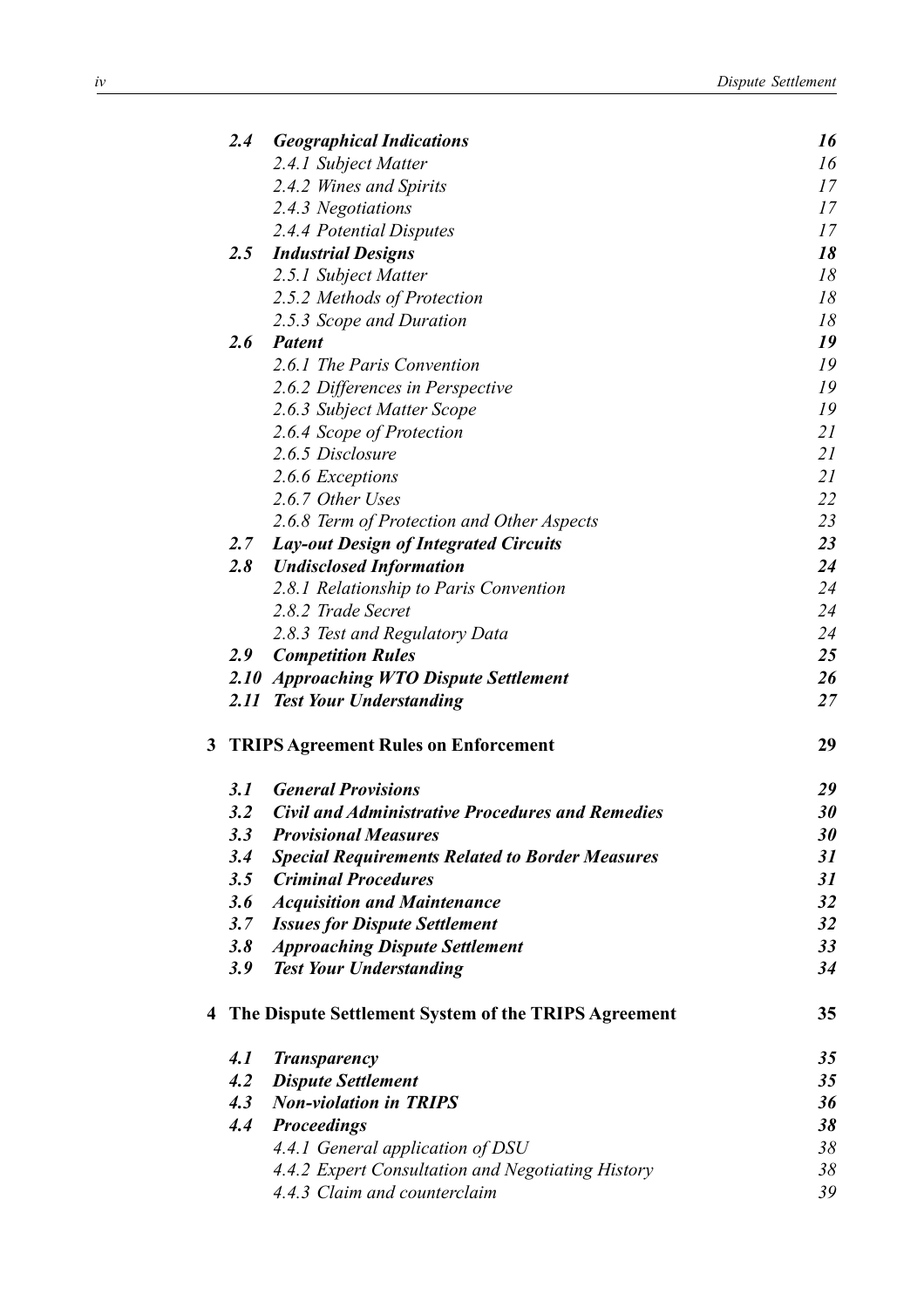|  |                                           | 4.4.4 Customary International Law and TRIPS                | 39 |
|--|-------------------------------------------|------------------------------------------------------------|----|
|  | 4.5                                       | <b>Approaching Dispute Settlement</b>                      | 40 |
|  | 4.6                                       | <b>Test Your Understanding</b>                             | 41 |
|  | 5 Jurisprudence Under the TRIPS Agreement |                                                            |    |
|  | 5.1                                       | <b>India – Patent Protection</b>                           | 43 |
|  | 5.2                                       | <b>Canada – Parmaceutical Patents</b>                      | 44 |
|  | 5.3                                       | United States Section 110(5) Copyright Act                 | 46 |
|  | 5.4                                       | Canada – Patent Term                                       | 47 |
|  | 5.5                                       | <b>United States Section 211 Appropriations Act</b>        | 47 |
|  | 5.6                                       | <b>United States' Claims Regarding Brazil's Compulsory</b> |    |
|  |                                           | <b>Licensing Legislations</b>                              | 49 |
|  | 5.7                                       | <b>Approaching WTO Dispute Settlement</b>                  | 50 |
|  | 5.8                                       | <b>Test Your Understanding</b>                             | 50 |
|  |                                           | <b>6</b> Case Study                                        | 51 |
|  | <b>7 Further Reading</b>                  |                                                            | 53 |
|  | 7.1                                       | <b>Books and Articles</b>                                  | 53 |
|  | 7.2                                       | <b>Dispute Settlement Reports</b>                          | 53 |
|  | 7.3                                       | <b>Documents and Information</b>                           | 53 |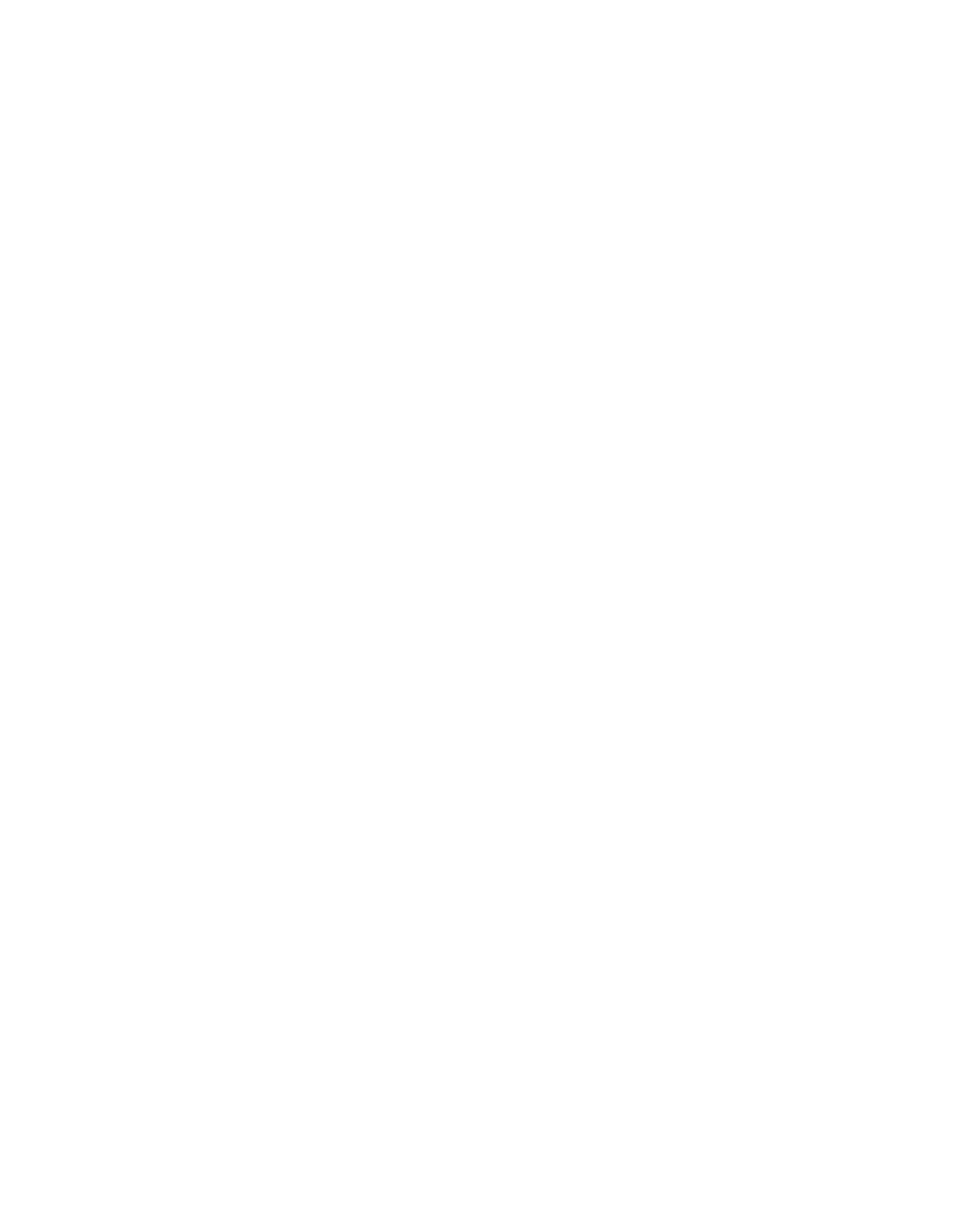### WHAT YOU WILL LEARN

The *Agreement on Trade-Related Aspects of Intellectual Property Rights* ("TRIPS Agreement") is the first WTO agreement requiring Members to establish a relatively detailed set of substantive norms within their national legal systems, as well as requiring them to establish enforcement measures and procedures meeting minimum standards. The *TRIPS Agreement* is sometimes referred to as the first WTO agreement that prescribes "positive law". This factor alone might account for a more than typical level of controversy as Members deal, in many cases, with adopting rather far-reaching changes to their national legal systems.

However, added to the uniquely "positive" aspect of the *TRIPS Agreement* is a negotiating history that for a long time was highly contentious, particularly as between developed and developing Members, and the fact that the *TRIPS Agreement* touches upon sensitive and important social issues. In the final analysis, it should not be surprising that the TRIPS Agreement has generated a considerable amount of controversy among WTO Members, even if to date much of that controversy has not resulted in formal dispute settlement proceedings.

The TRIPS Agreement addresses a wide range of intellectual property subject matter areas (copyright, trademark, patent, and so forth). It also covers competitive markets, enforcement measures, dispute settlement, and transitional arrangements. This Module provides an introduction to these various aspects of the TRIPS Agreement, and seeks to focus on the kinds of questions that should be asked when approaching dispute settlement. In some areas, the questions are answered, but the entire field of intellectual property rights protection, including enforcement measures, cannot be covered in a single Module or short course. Moreover, the questions will change along with the technologies that form the subject matter of intellectual property rights protection. The objective of this Module is to provide sufficient background so that as specific issues arise, the diplomat or lawyer understands how to approach them.

This Module begins by discussing some general principles or concepts applicable to the field of TRIPS dispute settlement. It then deals with the various substantive subject matter areas covered by the agreement. It turns to enforcement measures, and afterwards to specific aspects of the WTO dispute settlement process. Finally, the existing WTO jurisprudence is described.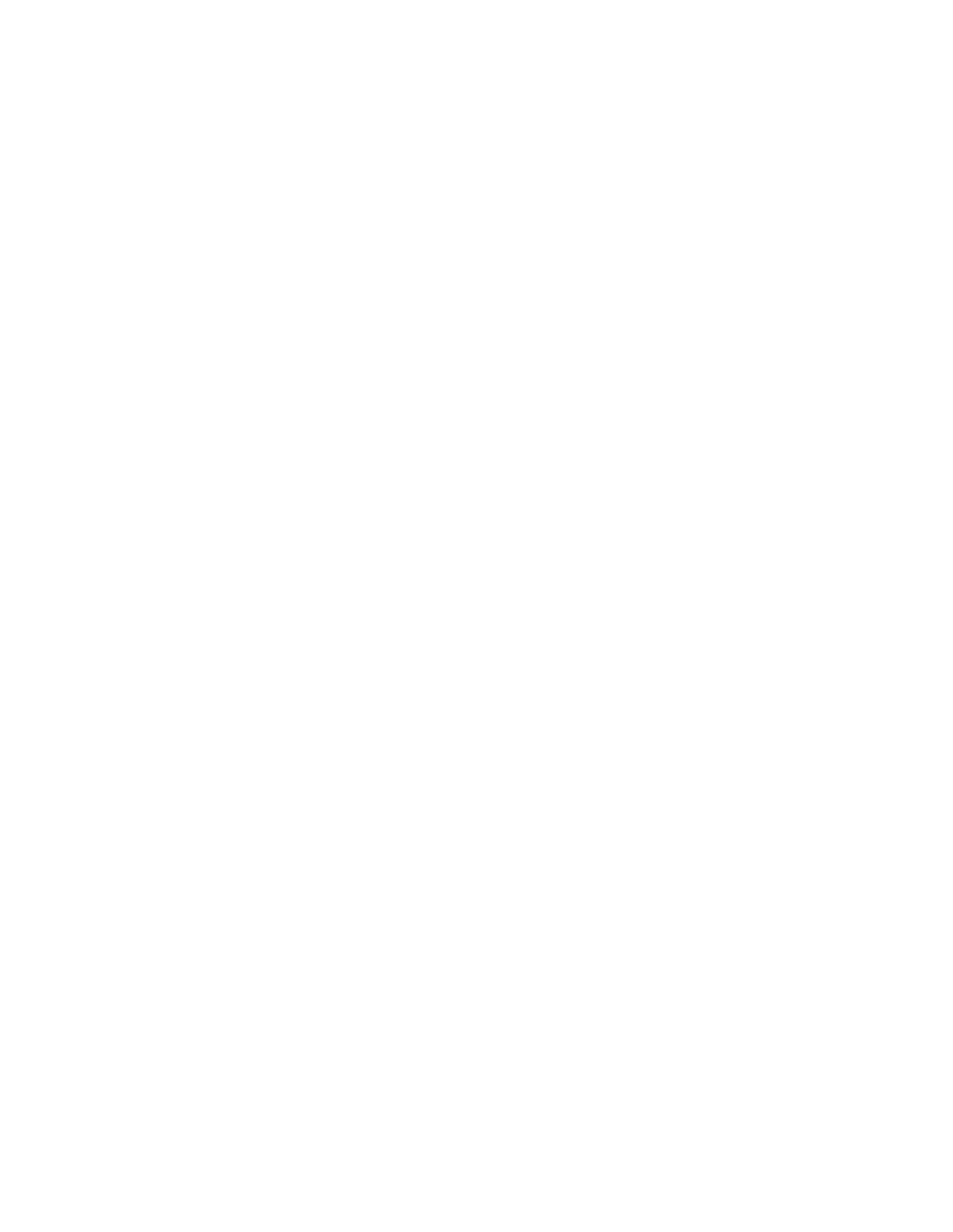## **1.** GENERAL PRINCIPLES OF THE TRIPS AGREEMENT

*Objectives*

**On completion of this section, the reader will be able:**

- **to identify the basic concepts and principles of the TRIPS Agreement.**
- **to recognize the flexibility inherent in its rules, the prescription o minimum substantive standards of protection, and the possibility of direct application in national law.**
- **to discuss the concept of exhaustion of intellectual property right that underlies parallel trade, and the principles of national and most favoured nation treatment as they apply to TRIPS.**
- **to review the objectives and principles of the TRIPS Agreement and understand its relationship to the WIPO Conventions.**

### **1.1** Rights and Obligations

The TRIPS Agreement does not only impose obligations or duties on WTO Members, but also grants them an important set of rights. In approaching a dispute, a diplomat or lawyer should ask, "What are my government's rights under the Agreement"? This is critically important because a dispute settlement claim under the TRIPS Agreement will usually be framed in terms of obligations that a Member is failing to fulfil.

The TRIPS Agreement and incorporated WIPO Conventions are often drafted in general terms. Members are not bound to follow a rigid set of rules in implementing them. Members have the right to implement the TRIPS Agreement in the manner they consider appropriate. Intellectual property ("IP") law contains much inherent flexibility. Members have the "right" to use the flexibility inherent in the Agreement, as well the "obligation" to meet its minimum requirements.

### *1.1.1 Structure of the Agreement*

The TRIPS Agreement consists of seven Parts. The first two parts are concerned with substantives rules that WTO Members are expected to implement and apply in their national (or regional) legal systems.<sup>1</sup> The third Part establishes the enforcement obligations of Members, and the fourth addresses the means for acquiring and maintaining intellectual property rights ("IPRs"). The fifth Part is directed specifically to dispute settlement under the TRIPS Agreement, though of course the other Parts of the Agreement will form the subject matter of disputes. The sixth Part concerns transitional arrangements, and the seventh concerns various institutional and other matters.

*<sup>1</sup> The European Communities are a Member of the WTO and TRIPS Agreement, and have developed an extensive body of IP laws and court decisions. Other regional groups, such as the Andean Pact and Mercosul/r, also have adopted or contemplate the adoption of regional IP law. In this Module, reference to national rights and obligations should be understood to include regional rights and obligations, except where the context expressly indicates otherwise.*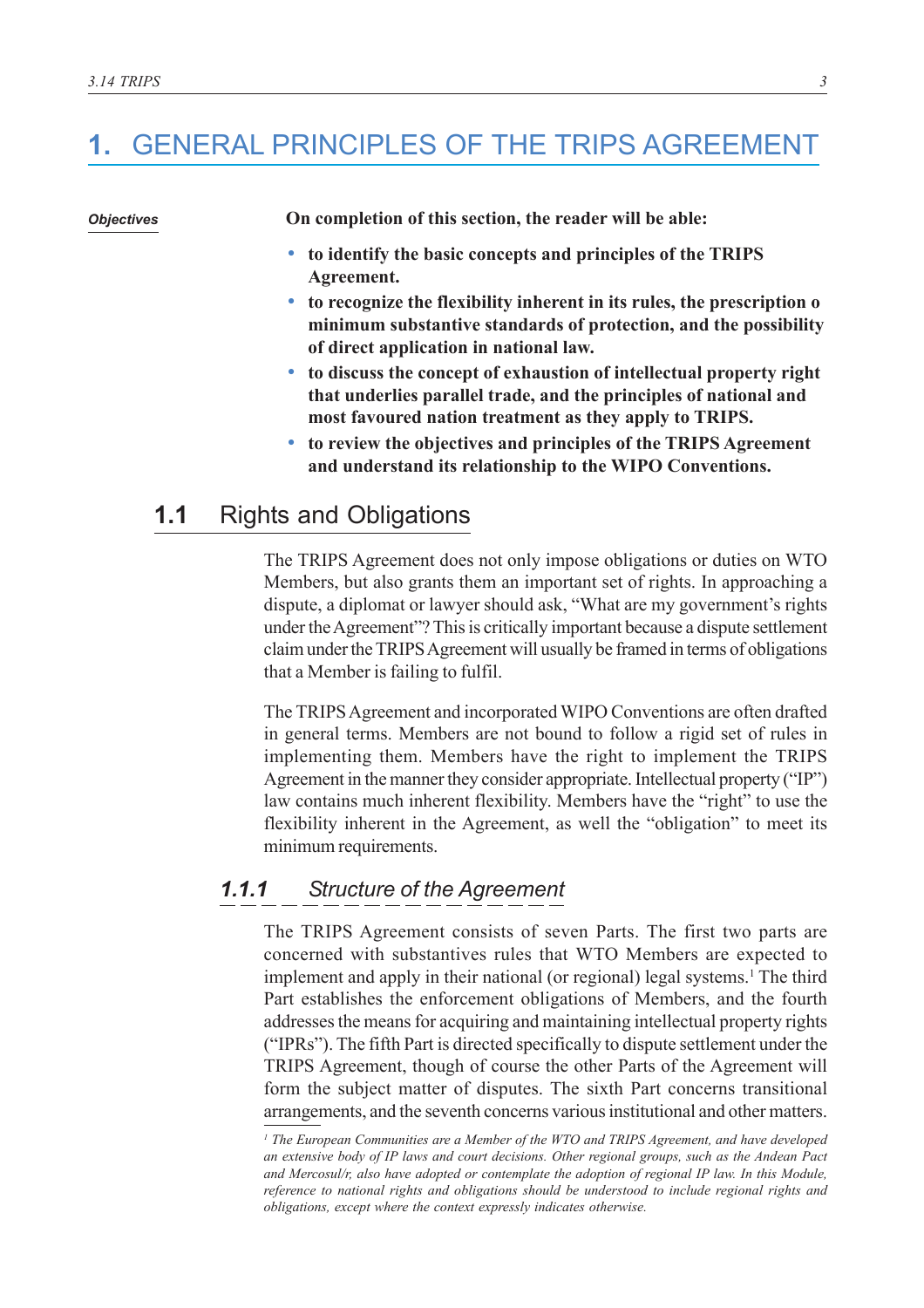On 14 November 2001, the WTO Ministerial Conference in Doha adopted a Ministerial Declaration on the TRIPS Agreement and Public Health. This Declaration is important to interpretation of the Agreement, and has relevance beyond the field of public health.

The TRIPS Agreement establishes the Council for Trade-Related Aspects of Intellectual Property Rights ("TRIPS Council") that plays an important role in the review of national legislation and in ongoing negotiations under its "built-in agenda", as well as in other negotiations.

The TRIPS Agreement obligates WTO Members to establish a set of minimum standards that will permit parties to obtain and enforce certain rights in IP. The preamble of the TRIPS Agreement recognizes that IPRs are "private rights". This means that "holders" of IPRs, not government authorities, are generally responsible for pursuing the enforcement of IPRs. On the other hand, governments may be (and often are) "holders" of IPRs, and the reference to IPRs as private rights should not be understood as a limitation on government ownership. *Preamble TRIPS*

> The preamble of the TRIPS Agreement was heavily negotiated during the Uruguay Round, and forms an important part of the context of its interpretation.2

### *1.1.2 Discretion and Flexibility*

#### *Article 1.1 TRIPS*

Article 1:1 of the TRIPS Agreement obligates Members to "give effect" to the provisions of the Agreement. It also provides that Members "shall be free to determine the appropriate method of implementing the provisions of this Agreement within their own legal system and practice."

Article 1:1 provides flexibility for Members to implement the TRIPS Agreement in the manner of their own choosing, provided that the specific requirements of the Agreement are met. This is an extremely important principle for the purposes of dispute settlement because the implementation of IP law in national legal systems involves choosing between different approaches.

For example, copyright law typically allows the "fair use" of authors' and artists' works for certain categories of acts, such as for criticism or parody. Rights of fair use are acknowledged under the terms of the Berne Convention on Literary and Artistic Works (see Berne Convention, Articles 9(2), 10 & 10*bis*) that are incorporated in the TRIPS Agreement (see TRIPS Agreement, Article 9:1), as well as by Article 13 of the TRIPS Agreement. The approaches that Members take to the scope of fair use rights differ, and often depend on how courts choose to interpret local rules in specific cases. When a government is challenged regarding the scope of its fair use provisions in dispute settlement, it may rely on the flexibility inherent in Article 1:1 of the TRIPS Agreement, as well as the relevant provisions of the Berne Convention and other parts of

*<sup>2</sup> See Chapter 1.5, UNCTAD TRIPS and Development: Resource Book.*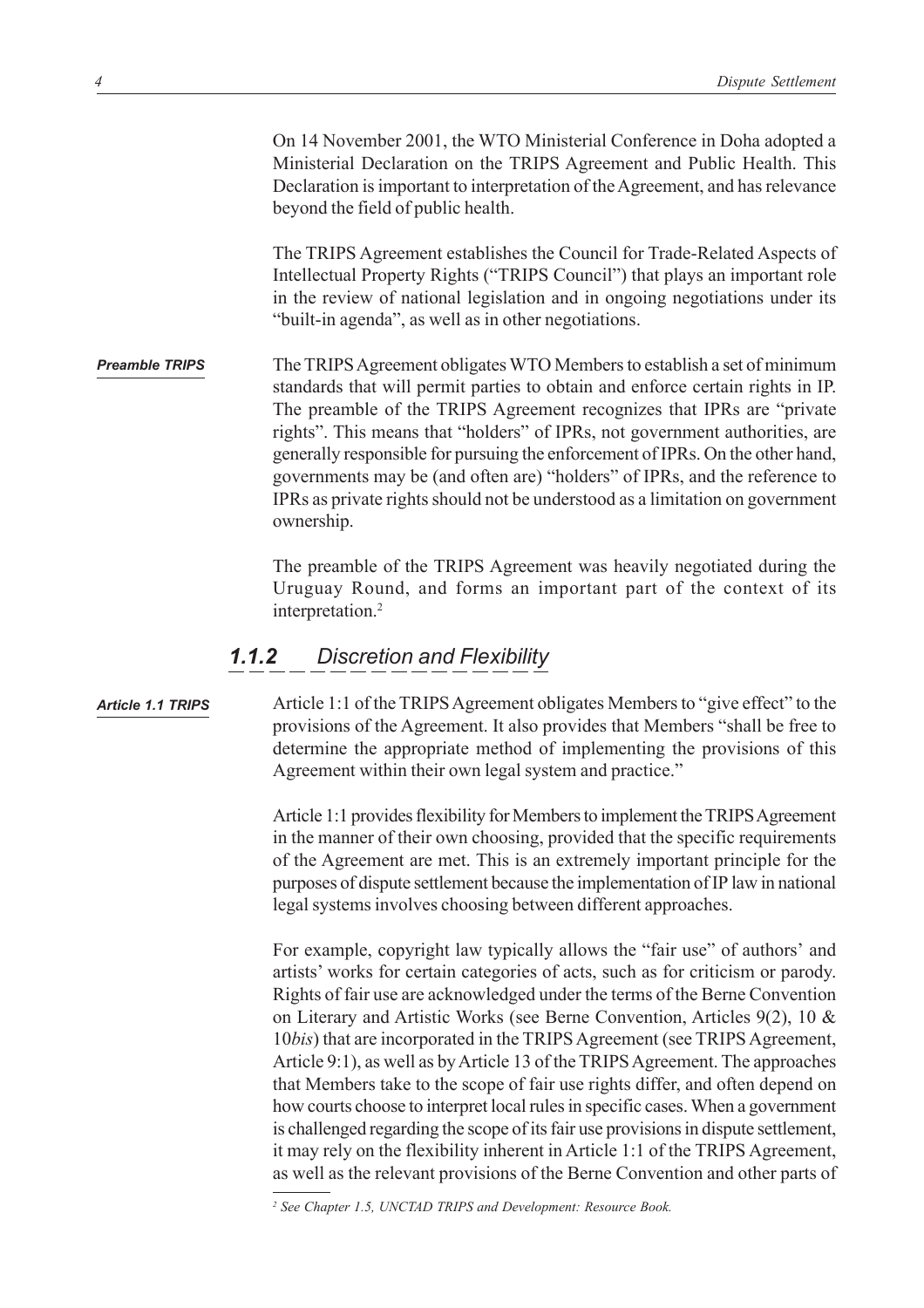the TRIPS Agreement. The Panel Report in *US – Section 110(5) Copyright Act3* shows that there are limits to this flexibility or discretion

### *1.1.3 Implementation into National Law and the Question of Direct Effect*

As noted above, Members are obligated to "give effect" to the TRIPS Agreement in national law. The question of "giving effect" is more complex than might first appear. Members may, of course, choose to give effect to the rules of the TRIPS Agreement by the adoption of national legislation or administrative rules that specifically implement its provisions. However, not all legal systems require that the rules of treaties (or international agreements) be transformed into national law by the adoption of specific legislation. In some national legal systems, the constitution provides that treaties may be given "direct effect" by the regulatory authorities and courts.<sup>4</sup>

The question whether a particular national legal system recognizes the possibility of direct effect may be important in WTO dispute settlement. Consider the case in which a Member is challenged for an alleged failure to "give effect" to a provision of the TRIPS Agreement in national law. If the constitution of that Member allows for the possibility of direct effect, that Member may defend against the claim of non-implementation by pointing out that its national legal system does not require that TRIPS provisions be transformed by a separate legislative act into national law, but rather the Agreement itself becomes part of national law. There is thus no failure in implementation.

The recognition of "direct effect" for the TRIPS Agreement is a potential "two-edged sword" however, and this is one of the reasons that the European Communities and the United States have each taken steps to deny direct effect, even though the constitutional systems of both the and EC and the Unites States allow for its possibility. If a Member allows the TRIPS Agreement direct effect, this generally means that private parties may directly rely on its terms before national courts. If the parliament or the executive of a Member prefers to implement the TRIPS Agreement in a particular way – taking advantage of the flexibility referred to earlier – it may lose some of its options in turning the task of interpreting the Agreement over to the courts.

### *1.1.4 Mandatory and Discretionary Rules*

One of the critical questions to ask in any WTO dispute settlement context is whether a law or regulation being challenged has a mandatory or discretionary character. In the TRIPS context, a mandatory rule is one that implementing authorities "must" apply with regard to IPRs holders or those challenging

*<sup>3</sup> Panel Report, United States – Section 110(5) of the US Copyright Act ("US – Section 110(5) Copyright Act "), WT/DS160/R, adopted 27 July 2000.*

*<sup>4</sup> In the United States, treaties that are given direct effect are referred to as "self-executing" treaties, but this terminology is specific to the United States.*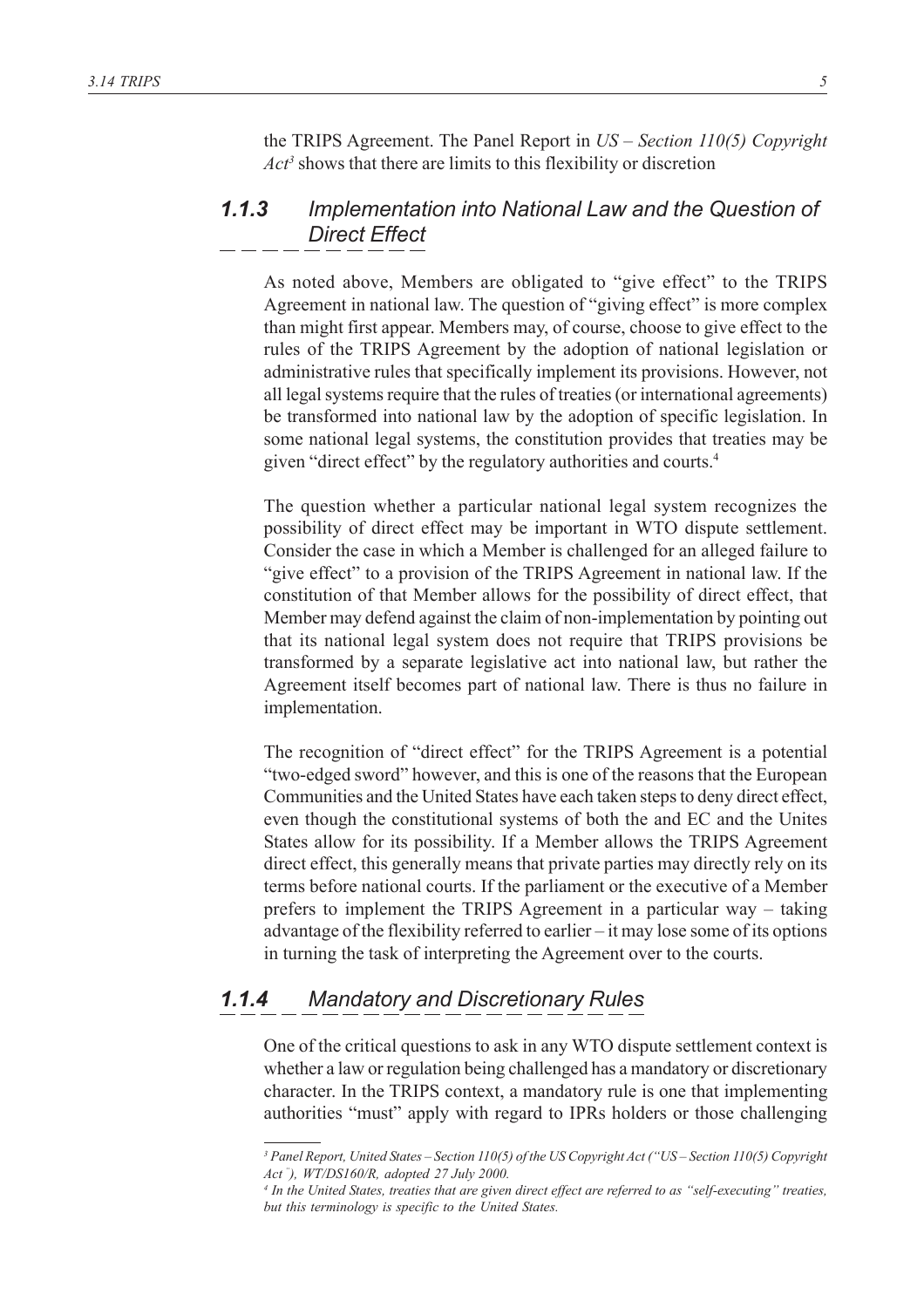them. A discretionary rule is one that executive authorities or courts "may" apply in these settings. Although there may be certain limits on this principle, it has long been recognized under GATT-WTO dispute settlement practice that only mandatory rules may be challenged in dispute settlement, and that discretionary rules may not be challenged until a Member uses discretionary authority in a way inconsistent with WTO obligations.5

If a Member adopts an IP law or regulation that allows its executive authorities or courts to exercise broad discretion with regard to a particular subject matter, the grant of discretion alone is unlikely to be inconsistent with TRIPS obligations until it is abused in practice.

### **1.2** General Principles

### *1.2.1 National and Most Favoured Nation Treatment*

Part I of the TRIPS Agreement also incorporates certain general principles, including national and most favoured nation (MFN) treatment.

The national and MFN treatment principles should be familiar from the study of GATT 1994 and GATS. While these principles have their own special characteristics in application to IPRs, the general idea is the same. Pursuant to the national treatment principle, a Member should treat foreign nationals in a manner equivalent to local nationals for the purpose of obtaining and enforcing rights in IPRs, as well as in defending against allegations of abuse. Pursuant to the MFN principle, a Member should treat nationals of different Members in the same manner, and should not grant special privileges to nationals of particular Members. Both the national and MFN principles are subject to certain limitations and exceptions. *Article 4 TRIPS Article 3 TRIPS*

> For example, under the national treatment principle, rules with regard to securing protection may vary to take into account the foreign character of a registrant, provided that the formal difference does not result in discrimination. Perhaps the major exception for MFN treatment is one that applies to international agreements regarding intellectual property existing prior to entry into force of the TRIPS Agreement. This exception may arguably be understood to refer to the intellectual property regimes of certain regional arrangements, such as the European Communities.

*<sup>5</sup> The Panel in the US – Section 301Trade Act case identified a discretionary rule it considered to obligate the United States to act in manner that created uncertainty regarding its WTO obligations, and found that in such circumstance even a discretionary rule might violate WTO obligations. This panel report was not appealed (see Panel Report, United States – Sections 301-310 of the Trade Act of 1974 ("US – Section 301 Trade Act"), WT/DS152/R, adopted 27 January 2000.) In a subsequent ruling, the Appellate Body affirmed that the mandatory-discretionary distinction forms part of WTO jurisprudence noting, without expressing an opinion on the matter, that the Panel in the US – Section 301 case had "found that even discretionary obligations may violate certain WTO obligations" (Appellate Body Report, United States* – *Anti-Dumping Act of 1916, WT/DS136/AB/R, DS162/AB/R, adopted 26 September 2000, at footnote 59).*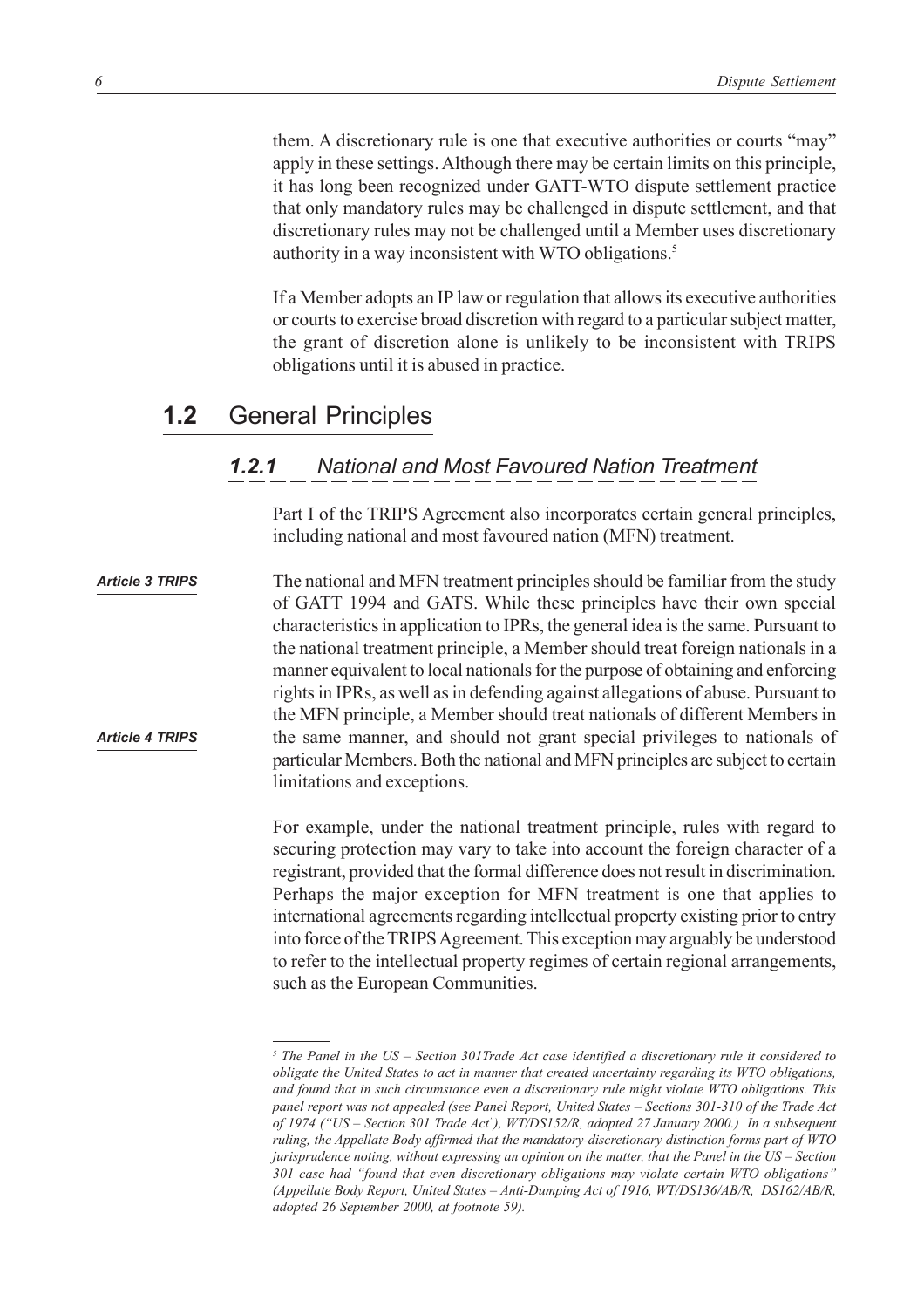### *1.2.2 Exhaustion of Rights*

Article 6 of the TRIPS Agreement provides that nothing in the Agreement will be considered to address the subject of exhaustion of IPRs for purposes of dispute settlement. Although virtually all Members understood Article 6 to allow each of them to adopt its own policies and rules on the subject of national and international exhaustion, there was sufficient concern over interpretative questions raised by certain Members that the Doha Declaration on the TRIPS Agreement and Public Health made clear that each Member is allowed to adopt its own policies with respect to exhaustion, without being subject to dispute settlement. *Doha Declaration Article 4 TRIPS*

> The concept of "exhaustion" of IPRs may not be well known to those who are not familiar with IP law. The concept exists because of a fundamental difference between intellectual "property" and tangible (or physical) property. That is, IP is embodied in goods and services, but it is not the goods and services themselves. Generally speaking, when a tangible product (such as a can of soda) is sold and transferred, the seller has no further claim on the product, and the buyer can dispose of it as he or she wishes. The holder of an IP right (such as a trademark), on the other hand, generally does not give up his or her right to the IP when a product that embodies it is sold and transferred. The IP holder continues to hold the IP right. The "exhaustion" question concerns whether that right can be used to control the further disposition of the product.

*Consider the famous "Coca-Cola" trademark displayed on a can of soda. When you purchase a can of Coca-Cola, you do not buy the Coca-Cola trademark itself. You buy the can with the soda inside it. That soda has been identified by the trademark as the product of a particular enterprise. The Coca-Cola Company has not given up its interest in its trademark such that you can begin to produce your own Coca-Cola. Conversely, the fact that the Coca-Cola trademark remains on the can after you have purchased the soda does not give the Coca-Cola Company the right to prevent you from selling the can you have purchased to someone else, or the right to prevent you from drinking the soda. When Coca-Cola sells the can of soda to you, it "exhausts" its rights in the trademark such that it may no longer control the subsequent disposition of the product. All national IPRs regimes recognize some doctrine of exhaustion; otherwise, IPRs holders would control virtually all aspects of economic activity by maintaining control over goods and services after they had been "first sold" and transferred.*

WTO Members have not agreed on uniform rules regarding whether exhaustion of IPRs should have a "national" or "international" character. Under a doctrine of international exhaustion, if a product is lawfully placed on the market in one WTO Member, the holder of a "parallel" IP right in another Member is not able to control its importation or resale based on that parallel IPR. Under a doctrine of national exhaustion, the lawful marketing of the product in one WTO Member does not affect the rights of a "parallel" IP holder in another Member, and the IP holder in the other Member may use its parallel IPR to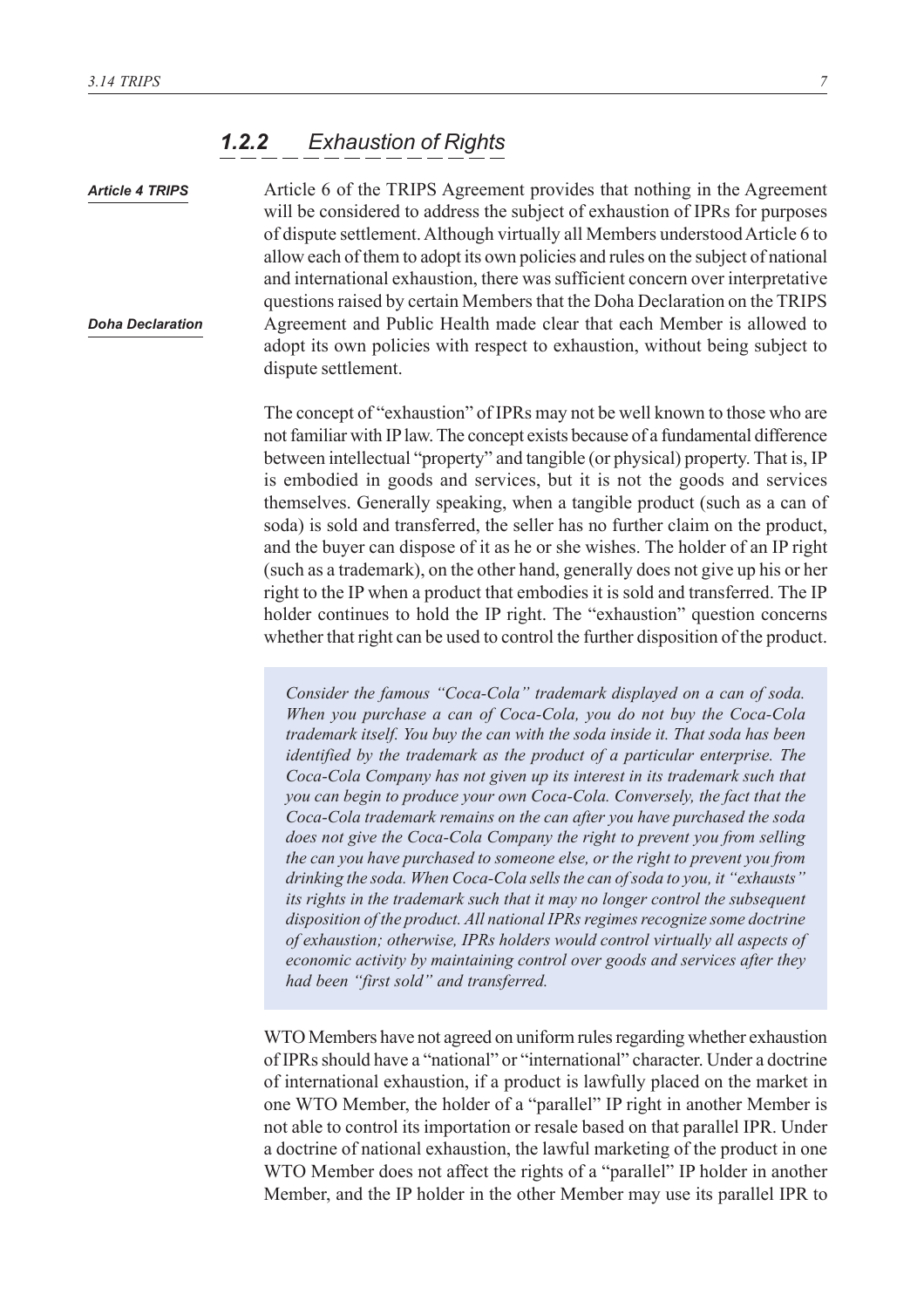block the importation and further disposition of the product. Some WTO Members follow a rule of international exhaustion, and some a rule of national exhaustion. It is not uncommon for Members to have different exhaustion rules with respect to different types of IPR.

While Article 6 and the Doha Declaration establish beyond doubt that each Member is entitled to allow international exhaustion and so-called "parallel importation" of IPRs protected goods, this does not mean that an exhaustion policy will never be challenged in WTO dispute settlement. This is because the term "exhaustion" is not self-defining, and a Member might bring a claim against another Member asserting that it has adopted an unreasonable definition of the concept of exhaustion. Thus a panel and the Appellate Body (AB) might be called upon at some point to determine what the limits on the scope of the exhaustion principle are.

### *1.2.3 Objectives and Principles*

#### *Article 7 TRIPS*

*Article 8:1 TRIPS*

Articles 7 and 8 of the TRIPS Agreement refer to the objectives of the Agreement and to principles that generally apply to its interpretation and application. Article 7 confirms that the IPRs are intended to reflect a balance between the interests of private stakeholders that are relying on IP protection to provide an incentive for creativity and invention (and investment in those activities), and society that is expected to benefit from access to creations and the transfer and dissemination of technology. Article 8:1 indicates that Members may adopt*, inter alia*, measures necessary to protect public health and nutrition, provided that those measures are consistent with the Agreement. The Article 8:1 formulation may assist in the defence of so-called non-violation nullification or impairment claims, if these are eventually permitted under the Agreement. In more general terms, the usefulness of Article 8:1 in dispute settlement is limited by the requirement that measures be consistent with the Agreement, in contrast to the formulation of Article XX of GATT 1994 and Article XIV of GATS, each of which makes provision for measures that are necessary and otherwise "inconsistent" with the Agreement. The formula set forth in Article 8:1 is controversial.

#### Article 8:2 acknowledges the *right* of Members to take action against anticompetitive practices relating to IP, also with the proviso that such action must be consistent with the Agreement. *Article 8:2 TRIPS*

The role of Articles 7 and 8 in dispute settlement has so far been limited. These provisions have been invoked as an aid in interpretation, but have not exercised an identifiable influence on the outcome of cases.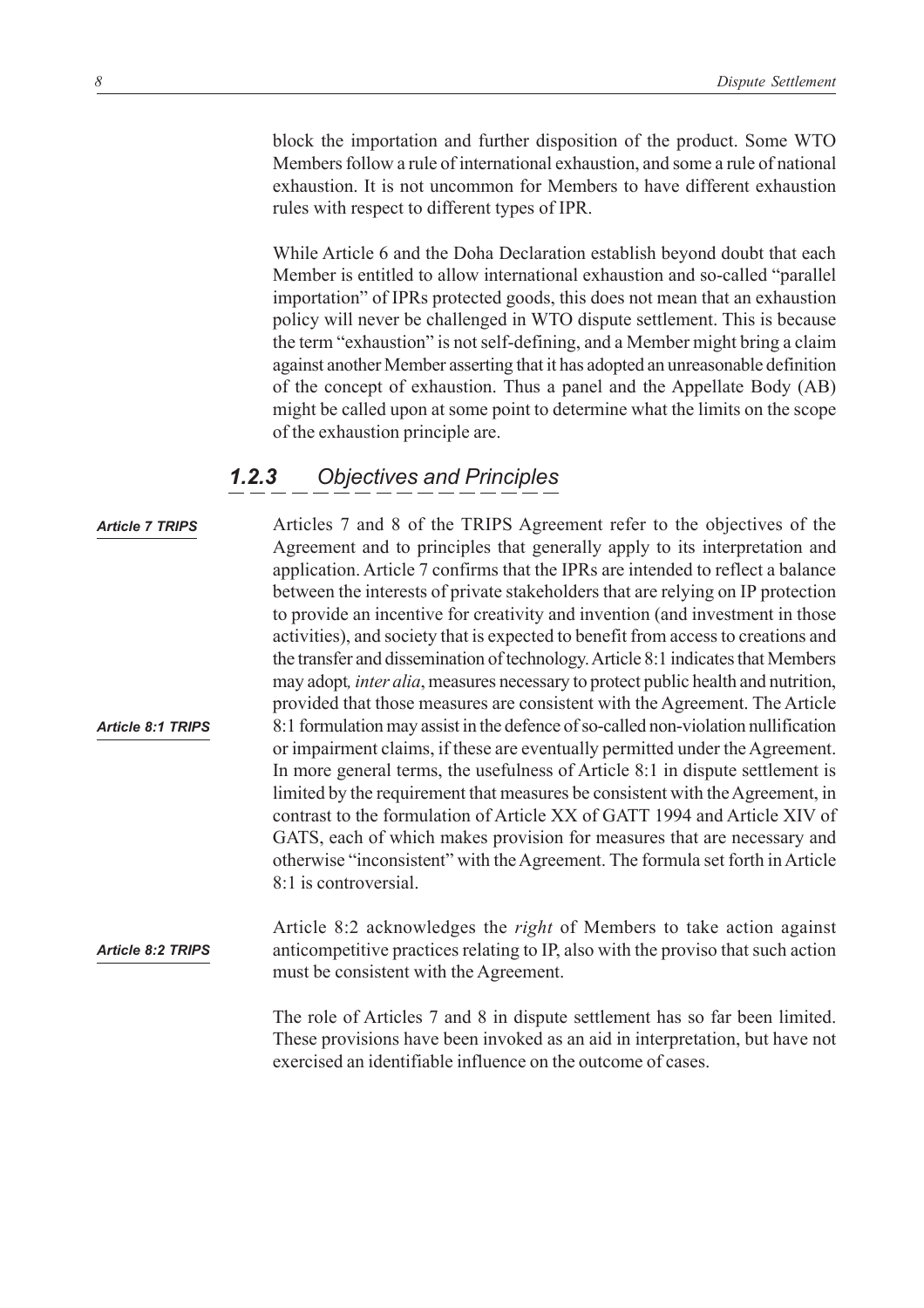### *1.2.4 The Relationship of the TRIPS Agreement to the WIPO Conventions and Treaties*

The TRIPS Agreement is unique among the WTO agreements in that it incorporates provisions of various pre-existing Conventions into its body of rules, the most important of which are the *Paris Convention on the Protection of Industrial Property* and the *Berne Convention on Literary and Artistic* Works.<sup>6</sup> Article 2 of the TRIPS Agreement generally defines the relationship with the WIPO Conventions. It requires Members to comply with the relevant provisions of the Conventions, and also provides that nothing in the TRIPS Agreement will be deemed to derogate from the obligations of parties to the Conventions. In the latter respect, it should be noted that while the TRIPS Agreement may not interfere with "obligations" under the Paris and Berne Conventions, it is theoretically capable of modifying "rights" that Members may have under those Conventions. *Article 2 TRIPS*

> Because the WIPO Conventions have been in force far longer than the TRIPS Agreement, some interesting issues of international treaty law are raised regarding the relationship of state practice under the Conventions with interpretation of the TRIPS Agreement. Assume, for example, that a question arises in TRIPS dispute settlement regarding the interpretation of a provision of the TRIPS Agreement that is established by incorporation of a provision of the Berne Convention. Assume further that over the course of the Berne Convention's history, a number of national courts have interpreted that provision to have a particular meaning. Is a WTO panel bound by the interpretation derived from prior state practice under the Berne Convention? What if one of the Members party to the TRIPS Agreement was not party to the Berne Convention at the time the earlier national court decisions were adopted?

> We have already seen the Appellate Body and panels relying on documents produced by the WIPO Secretariat (the "International Bureau") as a source for interpreting the relevant Conventions.

### *1.2.5 The Doha Declaration on the TRIPS Agreement and Public Health*

#### *Doha Declaration*

On 14 November 2001, the WTO Ministerial Conference in Doha adopted the *Ministerial Declaration on the TRIPS Agreement and Public Health*. Though there is some debate about the precise legal character of this Declaration, it is clear that it will be used as a source of interpretation of the *TRIPS Agreement* in future dispute settlement.7 The Doha Declaration will have very specific application in the field of public health later. In a more

*<sup>6</sup> Also incorporated are the Rome Convention and Treaty on Intellectual Property in Respect of Integrated Circuits*

*<sup>7</sup> This author is inclined to view the Declaration as a "decision" of WTO Members on the interpretation of the Agreement since it is framed in terms of "We agree" (see para. 4). Some view the declaration as a "statement" of the Ministers.*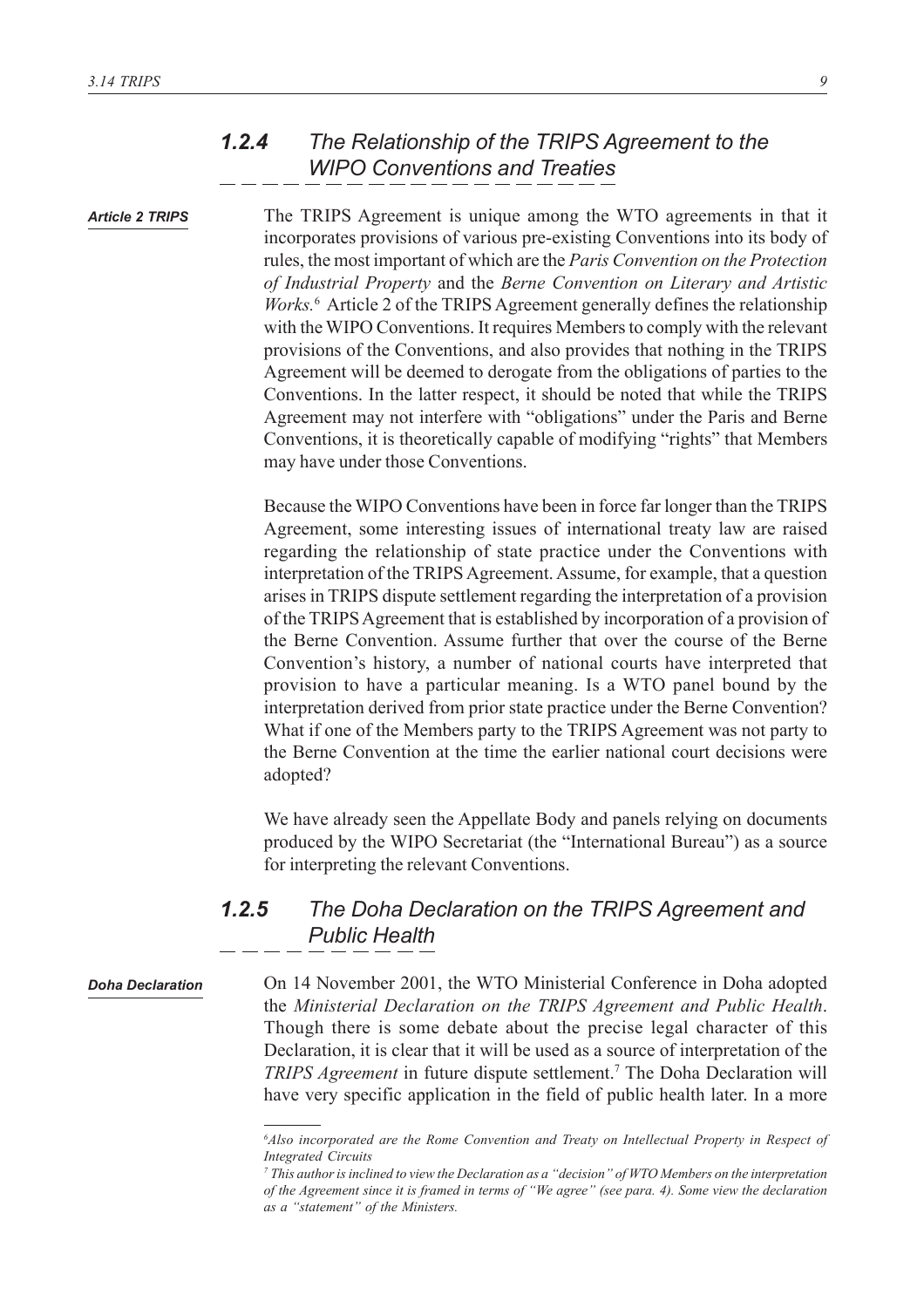general sense, the Doha Declaration affirms the right of Members to take advantage of the flexibility inherent in the *TRIPS Agreement*, and affirms and clarifies the meaning of provisions relating to compulsory licensing and parallel importation. The Doha Declaration authorizes an extension to least developed Members regarding the implementation and enforcement of pharmaceutical patent protection, the scope of which may well become the subject of dispute settlement. Pursuant to paragraph 6 of the Doha Declaration, by the end of 2002 there should be a recommendation from the TRIPS Council to deal with the issue of compulsory licensing predominantly to meet export demand in the field of medicines.

### **1.3** Approaching WTO Dispute Settlement

The general provisions of the *TRIPS Agreement* referred to above suggest certain questions that should be asked by diplomats and lawyers when facing a claim of non-compliance with its terms.

- Does the complaint involve a very precise rule, or is it one where there is substantial flexibility? If the latter, have other WTO Members implemented the rule in a way that is similar to the practice being challenged?
- Is the challenge based on an alleged failure to adopt or implement a TRIPS rule? If it is, does the Member being challenged recognize a doctrine of direct effect of treaties so that the *TRIPS Agreement* may itself be considered as part of national law.
- Is the challenged rule mandatory or discretionary? Has the government actually acted in a way inconsistent with TRIPS obligations, or has it only been granted powers wide enough to allow it to do so?

### **1.4** Test Your Understanding

- **1. What is the doctrine of "direct effect" of treaties in international law? How might this doctrine be important in the TRIPS dispute settlement context?**
- **2. What is the doctrine of exhaustion of intellectual property rights and how does it affect so-called "parallel importation"?**
- **3. Does the** *TRIPS Agreement* **include a general exemption provision similar to Article XX of the GATT 1994? If there are differences between the approach of these two agreements to the question of exceptions, what do you think might account for this?**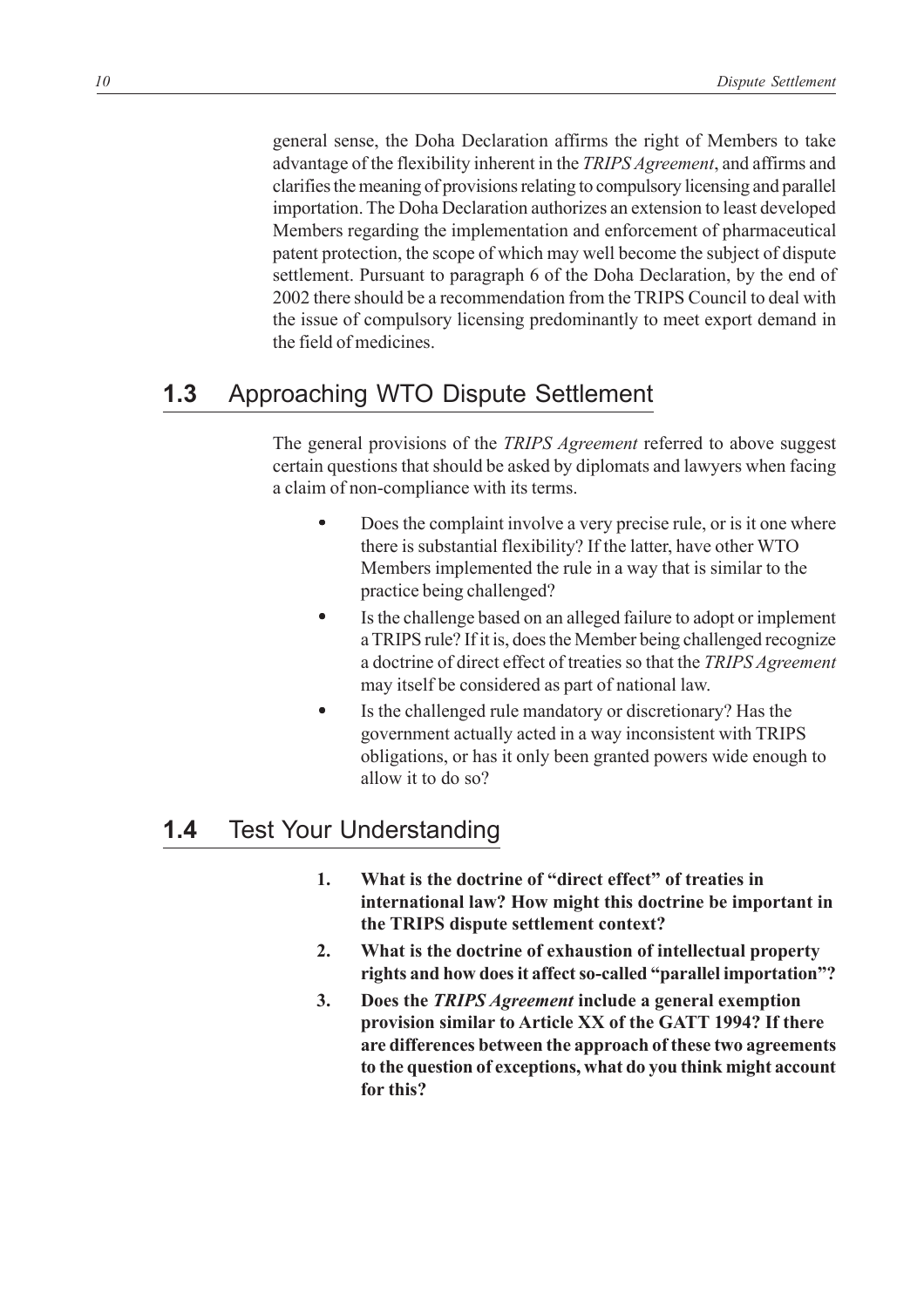## **2.** THE TRIPS AGREEMENT AS A BODY OF SUBSTANTIVE RULES

*Objectives*

**On completion of this section, the reader will be able:**

- **to identify the forms of intellectual property addressed by the** *TRIPS Agreement***, and the basic rules that are generally applicable to them. This includes copyright, trademark, geographical indication of origin, industrial design, patent, layout-design of integrated circuits and protection of undisclosed information.**
- **to explain that the** *TRIPS Agreement* **incorporates rules of WIPO Conventions which address its subject matter.**
- **to appreciate that obligations to protect IPRs are subject to important exceptions.**

### **2.1** The Establishment of Substantive Norms

### *2.1.1 Express Provision and Incorporation*

One of the principal motivations for negotiation of the *TRIPS Agreement* was the perception among developed country contracting parties of GATT 1947 that the substantive standards for IP protection established in the WIPO Conventions were inadequate to address the needs of their business sectors in the "post-industrial era" or "information age". The perception of weakness on substantive protection grounds was mainly directed to the Paris Convention rules on patents, though other areas of concern were raised. Because the legal regimes established by the WIPO Conventions embody a high level of technical detail, and had evolved over the course of a century through implementation in national legislation, court decision and so forth, it was considered unnecessary and inefficient to attempt to entirely replace the WIPO Conventions with a new body of international legal rules.

The *TRIPS Agreement* thus frames its substantive rules both by expressly stating applicable rules in certain subject matter areas, and by incorporating provisions of the WIPO Conventions with modifications and supplementary provisions in other areas. In many instances, the *TRIPS Agreement* may only be understood when read in conjunction with a related WIPO Convention.

### *2.1.2 Scope of Subject Matter Coverage*

#### *Article 1:2 TRIPS*

The *TRIPS Agreement* provides in Article 1:2 that "[f]or the purposes of this Agreement, the term 'intellectual property' refers to all categories of intellectual property that are the subject of Sections 1 through 7 of Part II". This definition appears to constitute a deliberate effort on the part of the negotiators to limit the applicability of *TRIPS Agreement* rules to specific forms of IP addressed in the Agreement. New forms of IP, or "marginal" forms of IP (such as sui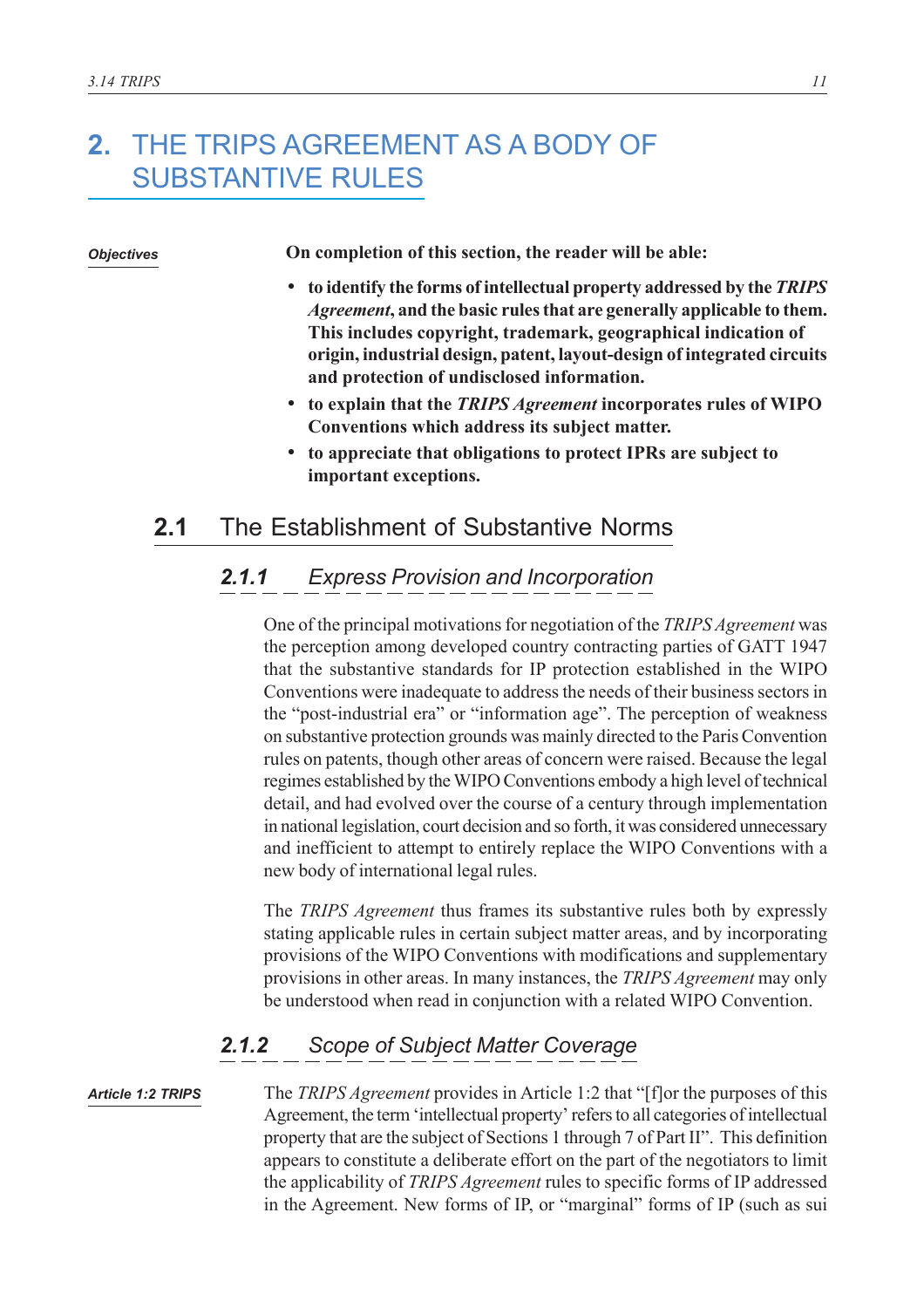generis "database" protection), would not automatically be brought within the scope of the Agreement. However, as with most aspects of the *TRIPS Agreement*, matters are not so clear cut. For example, the Appellate Body decided in the *US – Section 211 Appropriations Act* case that "trade names" are within the scope of the Agreement even though not expressly addressed, principally on grounds that trade names are the subject of a provision of the Paris Convention (Article 8) that is incorporated by reference in Article 2:1 of the TRIPS. This is not to suggest disagreement with the Appellate Body on this account, but rather to indicate that what is within and outside the scope of the *TRIPS Agreement* may not always be easily determined.

### *2.1.3 Subject Matter Areas*

Part II of the *TRIPS Agreement* expressly addresses the fields of copyright, trademark, geographical indication, industrial design, patent, lay-out design of integrated circuits, undisclosed information and control of anticompetitive practices. For each subject matter area, the *TRIPS Agreement* elaborates the basic substantive standards that Members are expected to implement and apply within their legal systems.

### **2.2** Copyright and Related Rights

### *2.2.1 Incorporation of Berne*

#### *Article 9:1 TRIPS*

The *TRIPS Agreement* substantive provisions on copyright primarily involve incorporated provisions of the Berne Convention (Articles 1 through 21, and the Appendix). As such, in a dispute settlement proceeding, a panel or the Appellate Body will be called upon to interpret the relevant provisions of the Berne Convention within the framework of the *TRIPS Agreement*.

### *2.2.2 Idea-expression Dichotomy*

#### *Article 9:2 TRIPS*

Copyright protects the interests of authors and artists in their literary and artistic works and concerns the "expression" of the author or artist, in contrast to his or her "idea". Article 9:2 of the *TRIPS Agreement* acknowledges the socalled "idea-expression dichotomy" that has evolved through a long history of legislative and judicial interpretation of the Berne Convention and national copyright law.

To illustrate the distinction, the idea of writing a book about wizards and witches probably is as old as book writing itself. Yet in the past several years, an author has earned a great deal of money by writing a popular series of children's books concerning a young man's coming of age in a school for wizards and witches. The author of this series cannot through copyright protection of her books prevent other authors from writing new books about wizards and witches. That would represent an attempt to control the use of an idea. What the author may be able to prevent is the use by others of a particular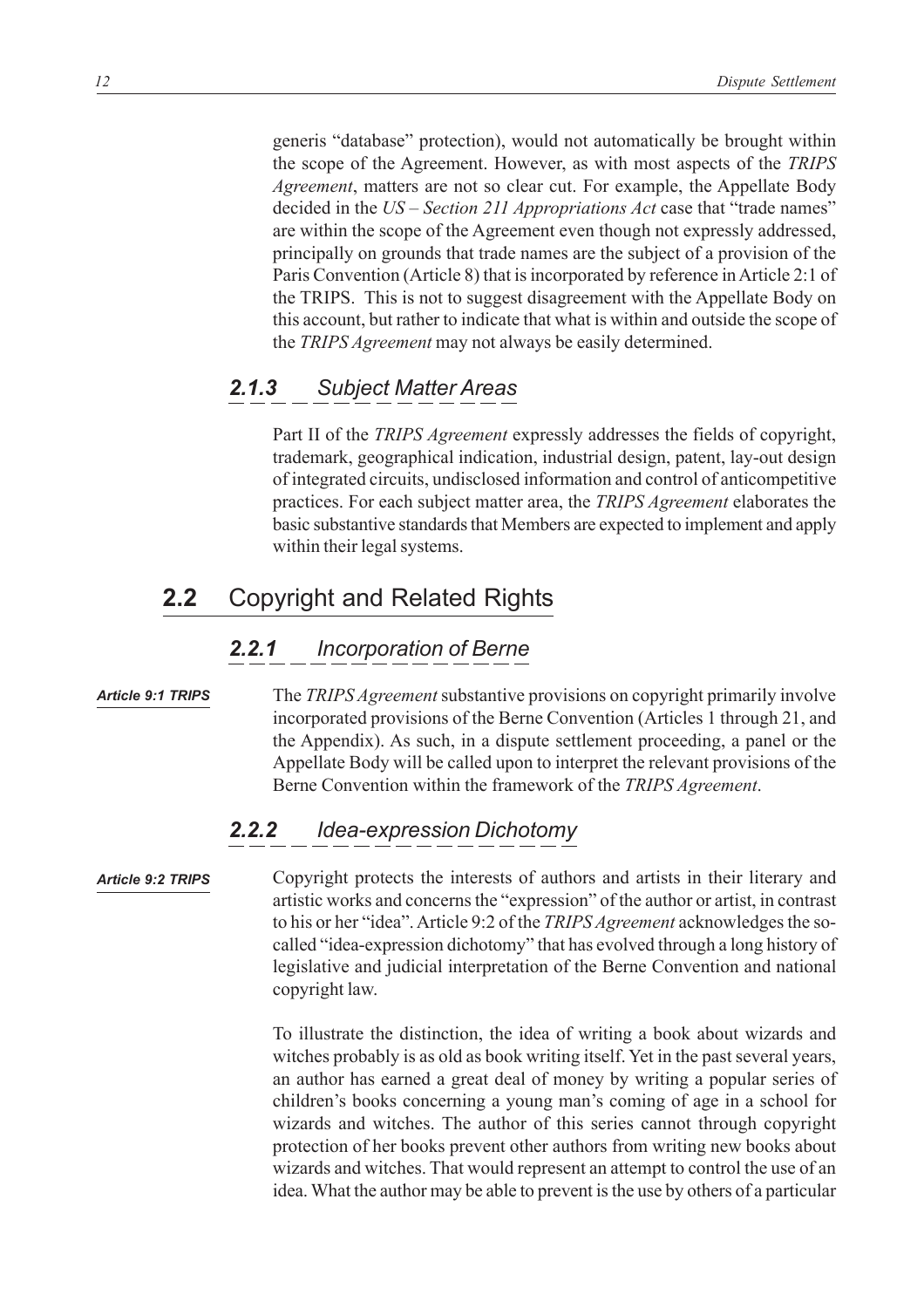way of expressing an idea, such as describing specific individuals or the details in a storyline.

### *2.2.3 Supplements to Berne*

*Article 11 and 14 TRIPS*

The *TRIPS Agreement* adds certain new elements to the rules of the Berne Convention (as well as to rules of the Rome Convention on Performances, Phonograms and Broadcasts) in areas such as rental rights, and performance and broadcast rights. Therefore, WTO Members that are parties to the Berne Convention and that implemented its requirements in national law must still adopt new rules to take into account the TRIPS copyright provisions that supplement the Berne Convention.

### *2.2.4 Specificity*

The Berne Convention contains rules of varying levels of specificity. Some rules, such as those describing the subject matter of copyright, are rather detailed. Even then, there is substantial room for interpretation because technology is rapidly evolving, and this outmodes the terminology of the Convention. Other rules, such as those establishing permissible exceptions that may be accorded to copyright protection, are drafted very generally, and are therefore capable of flexible implementation.

### *2.2.5 Options, Including Fair Use*

The Berne Convention by its express terms provides Members with choices as to whether to apply protection and what form of protection to apply. For example, Article 2(4) of the Berne Convention authorizes each Member to decide whether it will provide copyright protection "to official texts of a legislative, administrative and legal nature", and to what extent. Since there is a substantial publishing industry built around supplying legislative texts to the public, it is easy to imagine a complaint from that industry that a Member is failing to adequately protect legislative texts against copying. But neither the *TRIPS Agreement* nor the Berne Convention requires such protection, and this is part of the flexibility reserved to Members. This illustrates the importance of recognizing that the *TRIPS Agreement* provides rights to Members, and not only obligations.

The most controversial copyright provisions of the *TRIPS Agreement* and Berne Convention are likely to be those addressing the "fair use" of copyrighted works, principally Article 13 of the *TRIPS Agreement* and Articles 9(2), 10 and 10*bis* of the Berne Convention, incorporated by reference in the *TRIPS Agreement*. This hypothesis is based on the fact that the rights of fair use are among the most heavily litigated within national legal systems, including within the OECD countries.<sup>8</sup>

*<sup>8</sup>* For example, the well-known "Napster" case involving the provision of digital recordings over the *Internet involved a "fair use" defence by Napster.*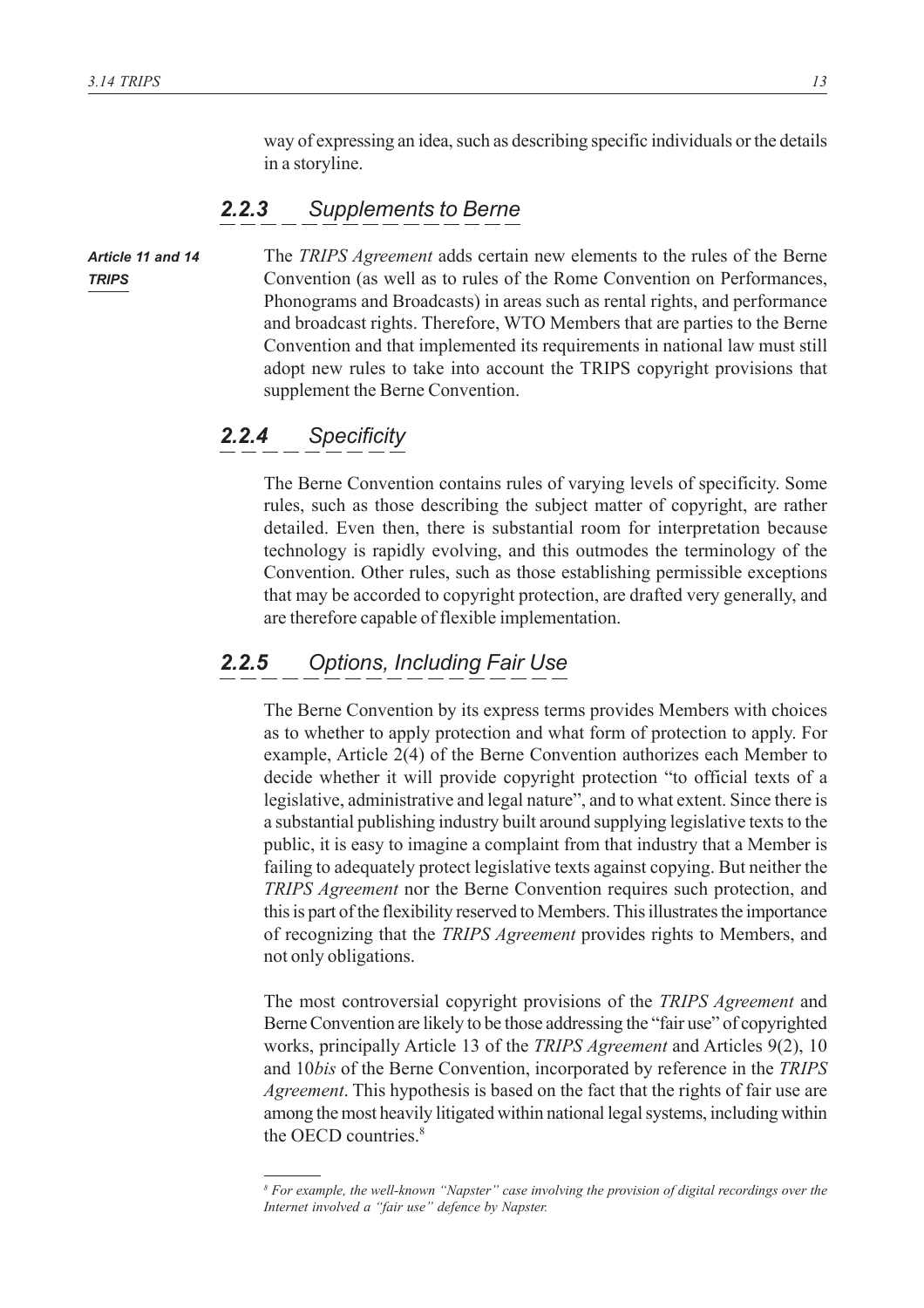### *2.2.6 The National Constitution and Copyright*

Another important set of questions that may provoke WTO dispute settlement involves the relationship between "free speech" and copyright as a matter of national constitutional law. Many countries recognize freedom of speech in their national constitutions (and this right is reflected in various human rights instruments). Copyright protection almost by definition operates as a constraint on free speech. The *TRIPS Agreement* does not address the extent to which freedom of speech as a constitutionally protected right may take precedence over the interests of copyright holders. It is not so difficult to foresee a Member defending a TRIPS copyright claim by invoking its constitution and the freedom of speech. In the *India – Patents (US)* case the Panel and Appellate Body addressed certain questions of Indian constitutional law as they affected the administration of patents, and indicated that the substance of national constitutional rules might be a question of fact in WTO dispute settlement.9 The question of the range of constitutional protections a Member might offer its citizens is of a different character, and it remains to be seen whether the WTO dispute settlement system might attempt to constrain a Member's basic constitutional choices.

### **2.3** Trademark

### *2.3.1 Incorporation of Paris Convention*

The Paris Convention addresses the subject of trademark. Relevant provisions of that convention are incorporated in the *TRIPS Agreement* (noting that several Paris Convention provisions are common to patent and trademark). *TRIPS Agreement* provisions on trademark, however, expand considerably on the rules of the Paris Convention that were primarily (though not exclusively) directed at the procedures for securing registrations, rather than at substantive aspects of trademark protection. As noted earlier, the incorporation of Article 8 of the Paris Convention in the *TRIPS Agreement* has led the Appellate Body to conclude (in the *US – Section 211 Appropriations Act* case) that trade names are regulated by the *TRIPS Agreement*.

### *2.3.2 The Subject Matter of Trademark Protection*

*Article 15:1 TRIPS*

*Article 15:3 TRIPS*

Article 15 of the *TRIPS Agreement* is the first multilateral effort to define the nature of the trademark; that is, any sign capable of distinguishing the goods or services of one enterprise from another. Article 15:1 includes a nonexhaustive listing of such signs, including letters, numbers, figurative elements and combinations of colours. When such signs are not inherently distinctive, a Member may make registrability dependent on use.

Traditionally, a broad range of signs and symbols has been accepted for registration and protection by national governments, though there are borderline

*<sup>9</sup> India – Patent Protection for Pharmaceutical and Agricultural Chemical Products, complaint by the United States,, WT/DS50/AB/R ("India – Patents (US)").*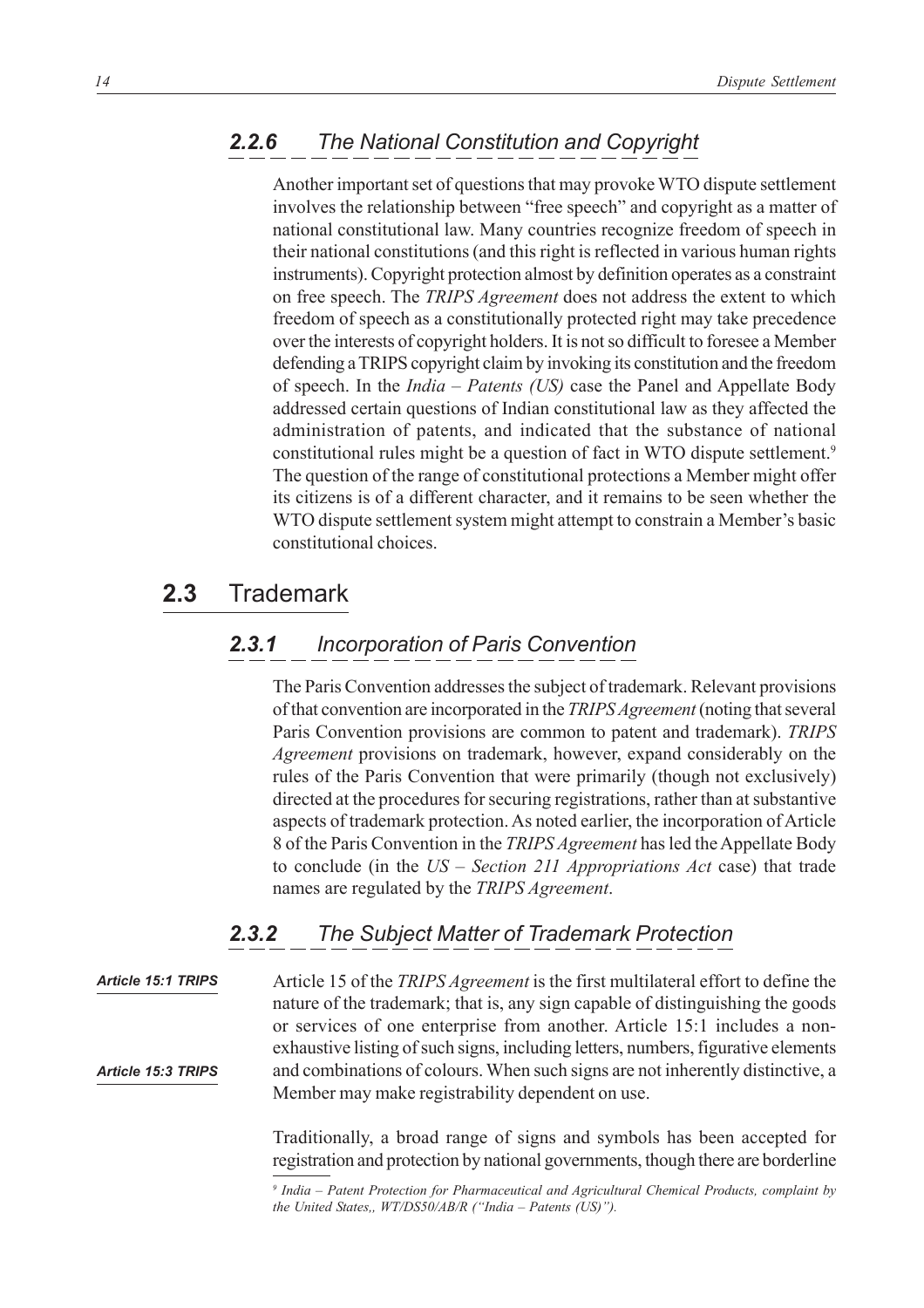areas such as single colours and fragrances that continue to draw different results.

Articles 15 and 16 of the *TRIPS Agreement* provide that "service marks" and trademarks will essentially be given equivalent regulatory treatment, which was not required by the Paris Convention. "Service marks" have long been in common use, for example, in connexion with banking and financial services, tourism and transport, professional services and so forth. *Article 15 and 16 TRIPS*

Article 15:5 of the *TRIPS Agreement* requires that Members provide for publication and the availability of procedures for the cancellation of trademark registration. *Article 15:5 TRIPS*

### *2.3.3 Trademark ownership*

Article 15:2 of the *TRIPS Agreement* provides that Members may deny trademark registration on other grounds than those of failure to meet the criteria of constituting a distinctive sign, so long as those grounds are not precluded by the Paris Convention. This provision was interpreted in the context of the *Section 211 Appropriations Act* case, in which the Appellate Body decided that the United States could deny the registration of a trademark when it determined that the party asserting a right to registration was not the legitimate owner of the mark. This case establishes a very important principle for the implementation of the *TRIPS Agreement* that is, it is up to Members to decide who are the legitimate owners of IPRs. In *US – Section 211 Appropriations Act* the United States had denied ownership of an IPR on public policy grounds. *Article 15:2 TRIPS*

### *2.3.4 The Scope of Trademark Protection*

#### *Article 15:2 TRIPS*

Article 16 of the *TRIPS Agreement* defines the scope of protection, to allow the holder to oppose the use without its consent in the course of trade of an identical or similar sign on identical or similar goods or services, where such use would result in a likelihood of confusion. The use of an identical sign on identical goods or services raises a presumption of likelihood of confusion.

The definition of the scope of trademark protection in Article 16 allows Members a considerable degree of flexibility regarding the level of protection that will be provided. For example, the basic requirement is that a "similar" sign may not be used on "similar" goods. This might be construed strictly, such that signs and goods must be nearly identical to justify protection, or this might be construed liberally, such that signs and goods need only be within a category or class to justify protection. In fact, different legal systems, and different courts within the same legal system, may differ on the way these concepts are applied. There are other flexibilities built into Article 16.

Article 16 of the *TRIPS Agreement* supplements Paris Convention rules on "well known" marks, essentially limiting the class of persons to whom a trademark or service mark must be well known in order to qualify for protection.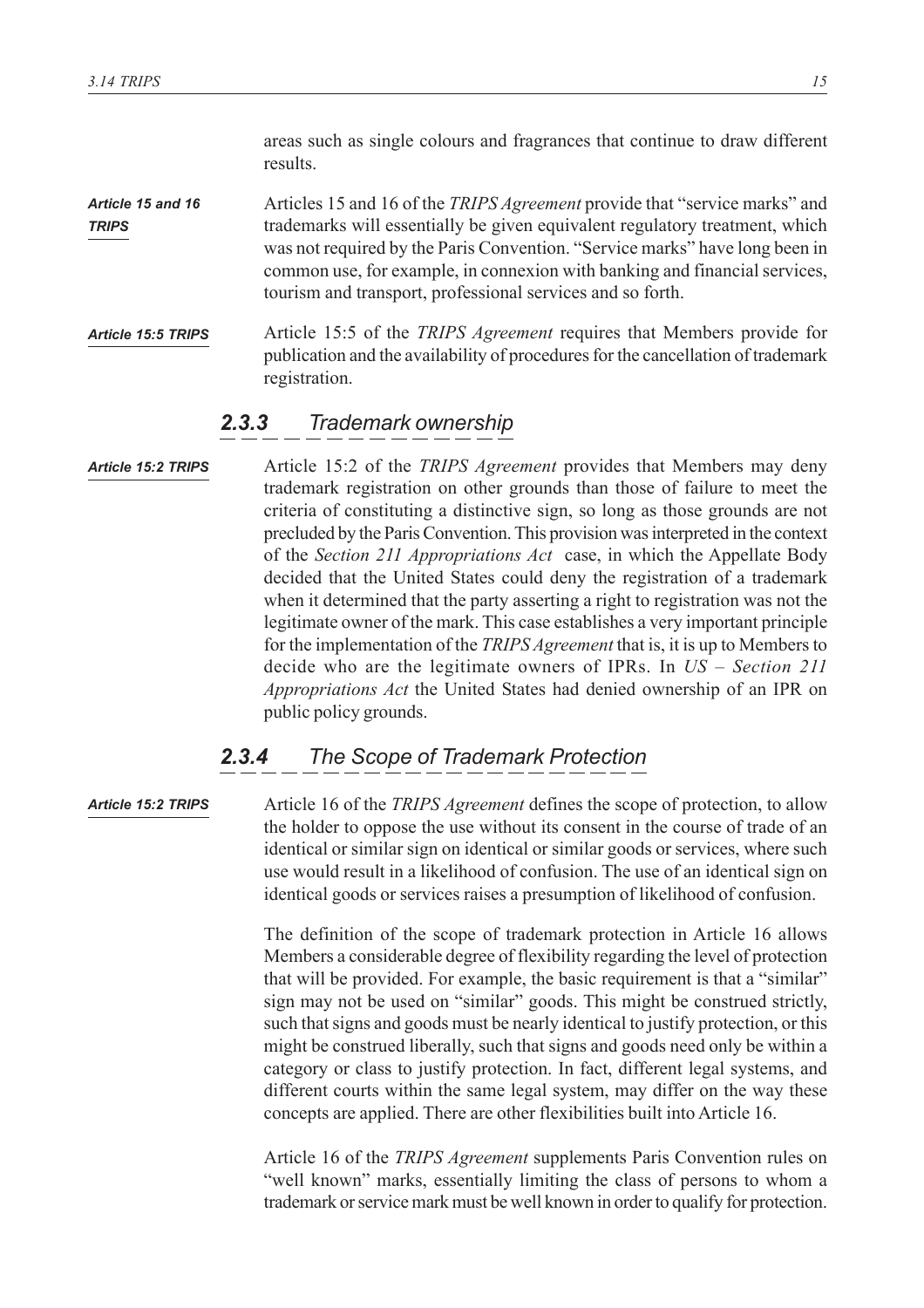### *2.3.5 Exceptions and Fair Use*

*Article 17 TRIPS*

There are a variety of circumstances under which it may be necessary or useful to permit the use of a trademark or service mark outside the specific context of the marketing of the particular good or service on which it is used by its holder. These circumstances are addressed in a broad way by Article 17 of the *TRIPS Agreement* which permits limited exceptions, such as the fair use of descriptive terms.

The writer of a news story regarding a company and its products may refer to the products by their trademark since there is a public interest in this type of reference. The writer of a satire or parody might refer to a trademarked product in the interests of promoting freedom of expression. There are important public health issues in fair use of trademarks. For example, generic drug producers may consider it important to mimic the colour of branded medicines so as to avoid confusion among consumers. The flexible character of Article 17 would appear to permit each WTO Member the scope to decide whether a limited exception for this type of use should be provided, though there is debate over the extent to which fair use of such colours is permitted. By restricting the extent to which a single colour may constitute a trademark, Members might provide a basic flexibility for generic drug manufacturers.

### *2.3.6 Duration and Other Aspects*

#### *Article 18 TRIPS*

Article 18, *TRIPS Agreement*, establishes that trademark protection is not limited in duration, provided the relevant criteria for maintaining rights in a mark are met, although Members may require that registrations be renewed not more frequently than each seven (7) years. Articles 19 through 21 of the *TRIPS Agreement* provide rules on the requirement of use and other special requirements that might affect the grant and maintenance of trademark protection, and the limitations that might be imposed on the assignment of marks.

### **2.4** Geographical Indications

### *2.4.1 Subject Matter*

Although Article 10*bis* of the Paris Convention (on unfair competition) may deal with the protection of geographical indications in a general sense, the *TRIPS Agreement* is the first multilateral agreement to expressly address this subject matter. Article 22 of the *TRIPS Agreement* defines geographical indication as the name of a territory or locality that identifies a good as coming from that place and where the "quality, reputation or other characteristic of the good is essentially attributable to its geographical origin". *Article 22 TRIPS*

> The legitimacy of a geographical indication is not dependent on an objective demonstration that a good in fact is different or better because it comes from a particular place, though such a demonstration may well be useful in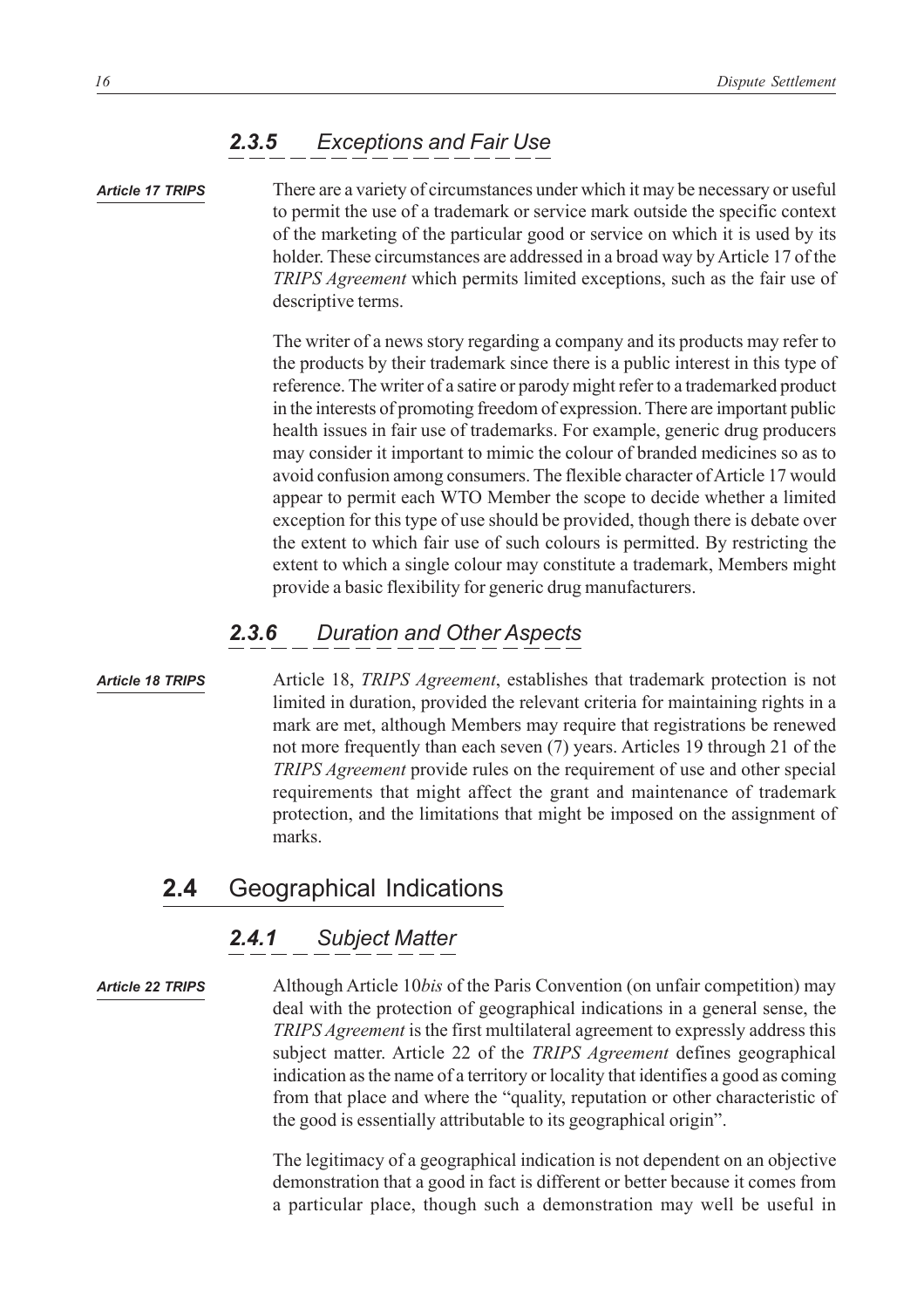*To give a well-known illustration, the makers of sparkling wine in the Champagne region of France depend on the name of their region to distinguish their product from those of sparkling wine makers in other places. The makers of German "sekt" may use the same fermentation process, and an expert panel of wine tasters in a "blind test" might not be able to accurately distinguish between the product of the Champagne region and that of Germany. Nonetheless, because the wine producers in Champagne have built up an international reputation for their products, the term "Champagne" has been protected as a geographical indication.*

A geographical indication is distinguished from an indication of origin – such as "Made in China" – that only connotes the place of production of a good, and is not intended to denote any particular characteristic of the good. The indication of origin is used by customs and other trade regulatory authorities for various purposes.

### *2.4.2 Wines and Spirits*

*Article 23 TRIPS*

The *TRIPS Agreement* includes specific rules regarding geographical indications for wine, and to a lesser extent, spirits. This includes a limitation on using terms such as "like" and "type" to distinguish products from outside the place ordinarily attributed to the geographical indication. The rules on wines provide for the establishment of a registry of indications. There are rules regarding the "grandfathering" of pre-existing identical uses of the names of wines as well.

### *2.4.3 Negotiations*

Outside the area of wines and spirits, the *TRIPS Agreement* put off the negotiation of rules for additional subject matter areas until a later date. These negotiations have been commenced in the TRIPS Council, and will continue pursuant to the Doha mandate.

### *2.4.4 Potential Disputes*

The field of geographical indications is one which might reasonably be foreseen to lead to disputes among developing WTO Members. There are competing claims to entitlement to the names of strains of rice and varieties of tea that are popular among consumers around the world, and which originated in particular geographic regions. One of the objectives of the ongoing TRIPS Council negotiations is to develop more precise rules to sort out these competing claims.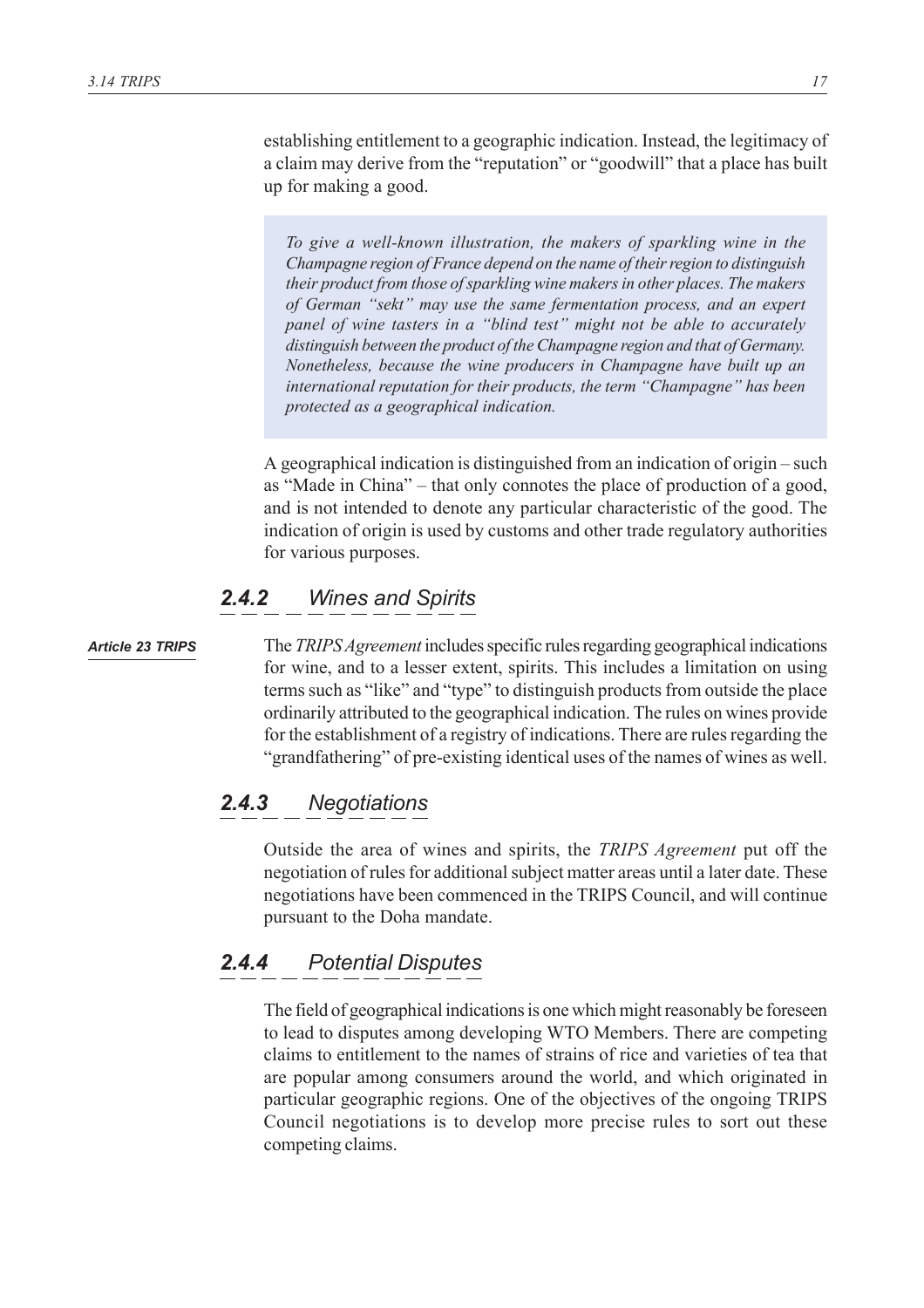### **2.5** Industrial Designs

### *2.5.1 Subject Matter*

*Article 25 TRIPS*

Industrial design has long been one of the most problematic areas of IP law. Countries have differed regarding how such design should be protected, and the scope of protection that should be accorded.

Article 25 of the *TRIPS Agreement* defines industrial design by reference to "independent" creation and "new or original" character, but allows for exclusion if such designs are essentially dictated by technical or functional considerations. If the design of an aircraft wing, for example, is dictated by the need for an aircraft to stay aloft, the design can be excluded from industrial design protection, though it might be protected by patent if the relevant criteria are met.

### *2.5.2 Methods of Protection*

Countries have protected designs through copyright, design patent and design registration, or through a combination of these methods. An industrial design might be protected by copyright because it is an expressive work. Yet copyright does not protect function, and it may be difficult to differentiate between the expressive and functional elements of a design. Design patent is distinguished from the patent on invention (or "utility patent") by the requirement that a new design should be aesthetic, and not useful or functional. As with copyright, it is often difficult to separate the aesthetic characteristics of a product from its usefulness. Registration systems are typically characterized by the relative ease by which parties can list their designs, though the registration creates only a presumption in favour of the registrant that may be challenged in administrative or court proceedings.

Article 25:2, *TRIPS Agreement*, obligates Members to facilitate the protection of textile designs.

### *2.5.3 Scope and Duration*

#### *Article 26 TRIPS*

Article 26:1 of the *TRIPS Agreement* requires that design right holders have the right to prevent others without consent from making, selling or importing articles bearing copied or substantially copied designs, for commercial purposes. Article 26:2 allows for limited exceptions, along the lines of the provisions regulating exceptions in copyright, trademark and patent. This again provides substantial flexibility.

Members must provide a minimum ten (10) years protection for industrial designs.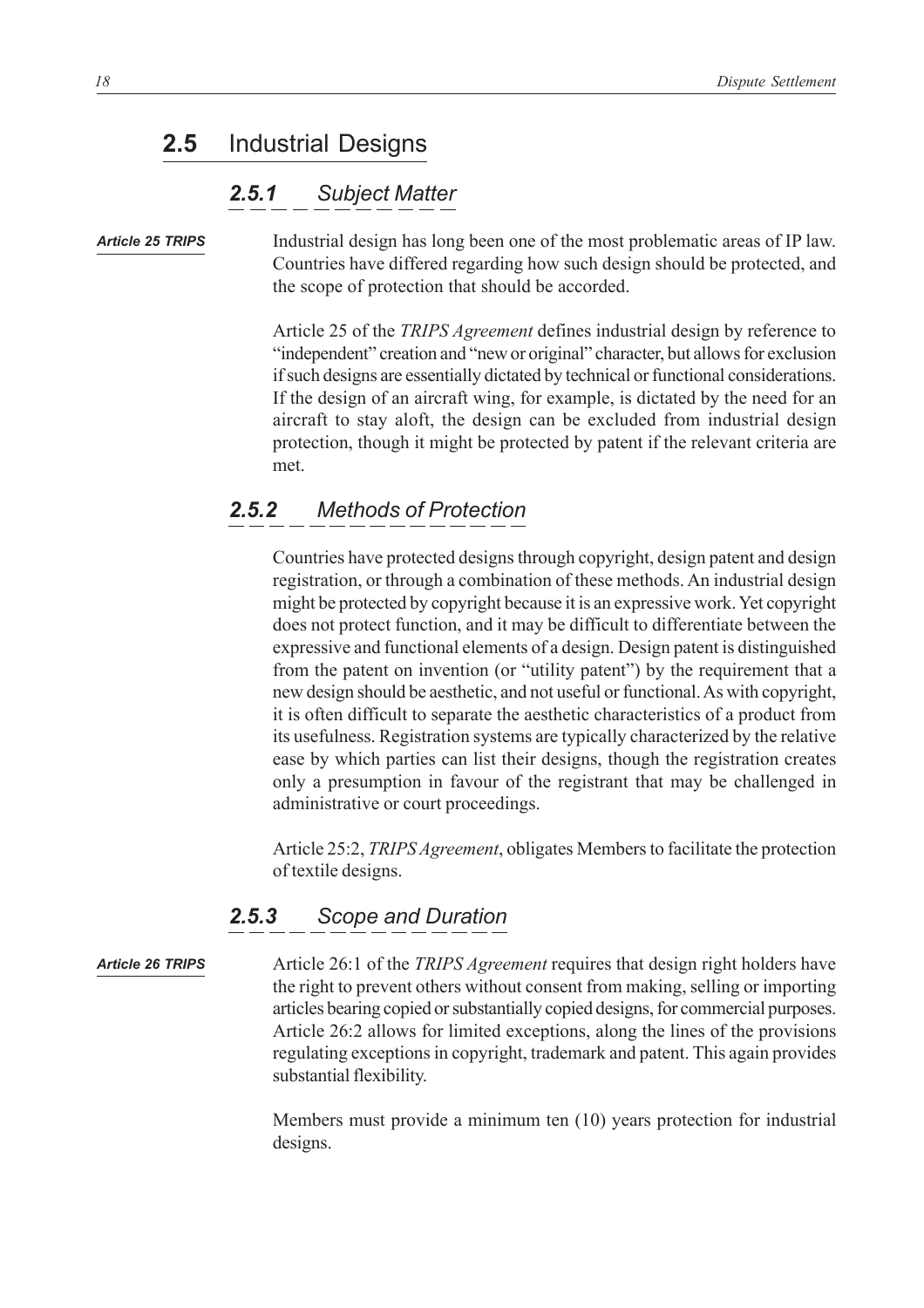### **2.6** Patent

### *2.6.1 The Paris Convention*

The Paris Convention was adopted in 1893 to establish a potentially worldwide mechanism for allowing patents to be obtained, and prescribing the basic requirements for registration systems, including the rule of national treatment for patent applicants. However, the Paris Convention did not prescribe substantive rules for many aspects of patenting, such as the scope of subject matter protection, the criterion for entitlement to protection, or the duration of protection. When the Uruguay Round and TRIPS negotiations began in 1986, there was wide variation among nations regarding the nature and scope of patent protection.

The *TRIPS Agreement* incorporates the provisions of the Paris Convention regulating patents, and supplements those provisions with substantive and procedural rules. As noted earlier, Article 2:1 of the *TRIPS Agreement* obligates compliance with relevant provisions of the Paris Convention, while Article 2:2 precludes derogation from existing obligations under that agreement.

### *2.6.2 Differences in Perspective*

The TRIPS negotiations on patents were the most contentious, with developing Members for the most part taking a decidedly different view from the developed Members regarding the merits of extending high levels of patent protection to economies with limited resources to purchase higher priced goods, and with more limited research and development capacity. Despite an agreement on patent protection in the *TRIPS Agreement*, there remain important differences in perspective on the benefits of extensive patent protection. These differences were evident in the negotiations that led to adoption of the *Doha Declaration on the* TRIPS Agreement *and Public Health*, and continue to be discussed in the TRIPS Council.

### *2.6.3 Subject Matter Scope*

#### *Article 27:1 TRIPS*

Article 27:1of the *TRIPS Agreement* provides broad subject matter scope for patent protection, extending it to products and processes in all fields of technology. It also provides that Members will not "discriminate" with respect to the enjoyment of patent rights based on the place of invention, field of technology, or whether products are imported or locally produced. The nondiscrimination provisions in Article 27:1 are the subject of a WTO panel report in the *Canada – Pharmaceutical Patents* case that is discussed in more detail later on.<sup>10</sup> However, it might be noted here that the Panel in that case made clear that "discrimination" in Article 27:1 is a pejorative or negative term that means something other than "differentiation". Members may treat different

*<sup>10</sup> Canada – Patent Protection of Pharmaceutical Products, complaint by the European Communities, WT/DS114 ("Canada – Pharmaceutical Patents").*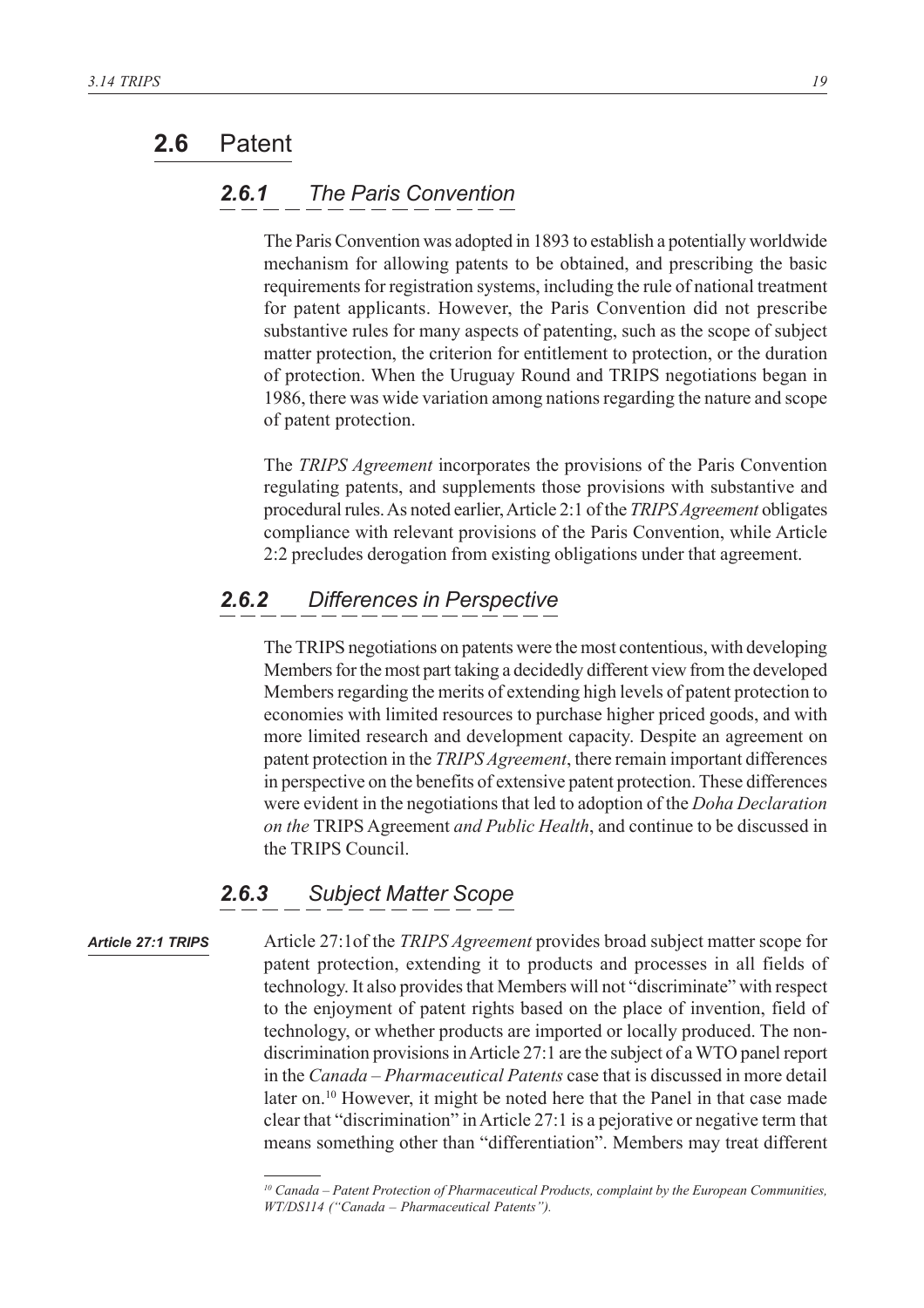fields of patent protection differently if they do so for a legitimate regulatory purpose.

The question whether Members may impose "local working" requirements for patents depends to a certain extent on how Article 27:1 is interpreted. That is, while requiring patent holders to produce their products within a particular territory, a Member may create a distinction between imported products and locally produced products. There is debate, however, as to whether that distinction amounts to discrimination, or whether it may be justified on policy grounds. The local working question also ties in to Article 5.A of the Paris Convention that regulates compulsory licensing. The United States initiated a complaint in WTO dispute settlement against Brazil alleging a violation of the patent provisions of the *TRIPS Agreement* based on a local working requirement, but the United States later withdrew its complaint. Since other Members maintain or are adopting local working requirements, it is likely that this issue will be raised again in dispute settlement.

Article 27:1 of the *TRIPS Agreement* also sets out the basic criteria for the grant of patents; that is, inventions must be new, capable of industrial application, and involve an inventive step. These criteria were common to the major patent systems prior to the *TRIPS Agreement*, but the meaning of each of the criterion is the subject of extensive administrative rule-making, judicial decision and scholarly debate. Inherent in any decision whether to grant or deny patent protection to a claimed invention are numerous judgments by patent examiners. This feature of patent protection provides considerable flexibility to national legal systems.

Article 27:2 and 27:3 permit exclusions from the subject matter scope of patent protection. Article 27:2 speaks broadly in the context of exclusions necessary to protect ordre public, public health and the environment, arising out of commercialization of the invention. Although there are commentators that suggest these exclusions are to be construed narrowly, it is not clear from the text that this is required. There is the potential for dispute inherent in these broadly formulated grounds for exclusion. *Article 27:2 TRIPS*

The exclusions in Article 27:3 are framed more narrowly, yet again leave substantial room for interpretation. For example, Article 27:3(a) permits the exclusion of "therapeutic methods" for the treatment of humans. The use of pharmaceuticals is a method of therapy for treating human health conditions, and so arguably (and no doubt controversially) a Member could exclude the use of drugs for medical treatment from patent protection. Article 27:3(b) allows for the exclusion of animals and plants from patent protection, but does not allow this exclusion for certain "microbiological" products and processes. This language is highly ambiguous. Article 27:3(b) requires Members to provide plant variety protection either through patent or a sui generis form of protection. This provision is subject to further negotiations in the TRIPS Council. *Article 27:3 TRIPS*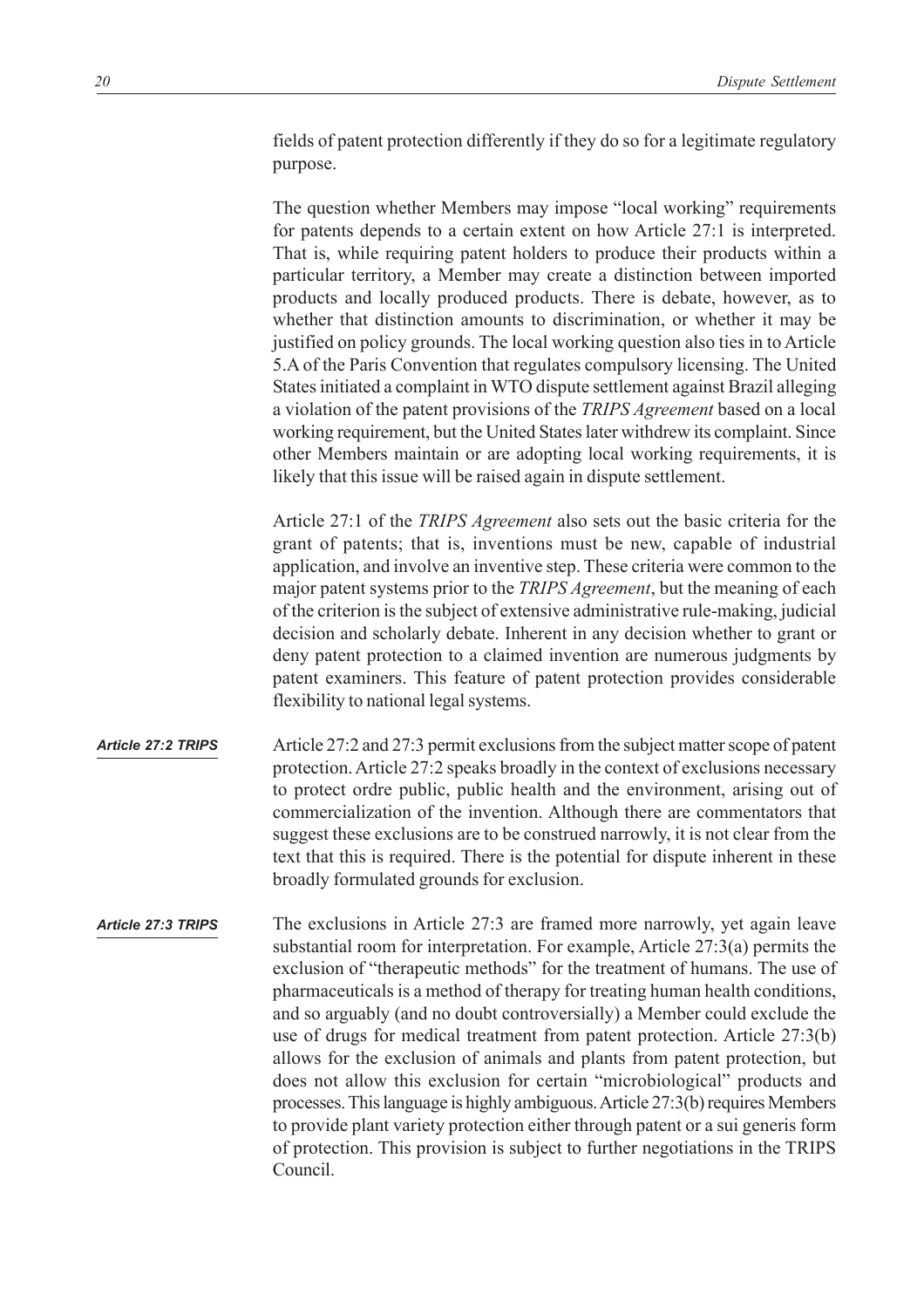### *2.6.4 Scope of Protection*

Article 28:1 of the *TRIPS Agreement* establishes basic rights of the patent holder, which is to preclude others without consent from the acts of making, using, selling, offering for sale or importing the patented product, or using the patented process (including importing products made with the process). Article 28:1 is cross-referenced by footnote to Article 6 of the *TRIPS Agreement* that precludes *TRIPS Agreement* dispute settlement on the question of exhaustion of rights. *Article 28 TRIPS*

> The rights to preclude others from making, using, selling, offering for sale and importing are commonly referred to as the "enumerated" rights of patent holders since they are expressly provided for in Article 28. By way of contrast, Article 28 does not expressly confer a right to "export" patented products, though since a product may need to be "made" or "sold" to be exported, it might be difficult to undertake export of a patented product without contravening one of the enumerated rights.

> Within each of the enumerated patent holder rights there are interpretative questions. For example, at what point is a patented invention "made"? If a person builds the various component parts of an invention, but does not assemble them, does that constitute "making"?

### *2.6.5 Disclosure*

#### *Article 29 TRIPS*

Part of the bargain between the patent holder and society is that the patent applicant undertakes to disclose the invention in a manner that will allow others to carry out the invention. Article 29 of the *TRIPS Agreement* requires that patent applicants undertake sufficient disclosure.

### *2.6.6 Exceptions*

#### *Article 30 TRIPS*

In light of the intensive debate concerning the appropriate scope of patent protection, it should not be surprising that the scope of permitted exceptions to such protection under Article 30 would likewise be the subject of controversy. The Paris Convention did not prescribe the scope of patent subject matter coverage, and in that context a provision on permitted exceptions was not required. After failing to agree on a list of permitted exceptions, the negotiators of the *TRIPS Agreement* borrowed the exceptions formula used in the Berne Convention, with some modifications. The Article 30 text leaves considerable scope for interpretation, and while a WTO panel in the *Canada – Pharmaceutical Patents* case provided one such interpretation, it certainly did not resolve the many questions surrounding the meaning of Article 30.

Article 30 employs a three-pronged test for evaluating exceptions. The exceptions should be "limited", they should not unreasonably interfere with the normal exploitation of the patent, and they should not unreasonably prejudice the rights of the patent holder, taking into account the legitimate interests of third parties.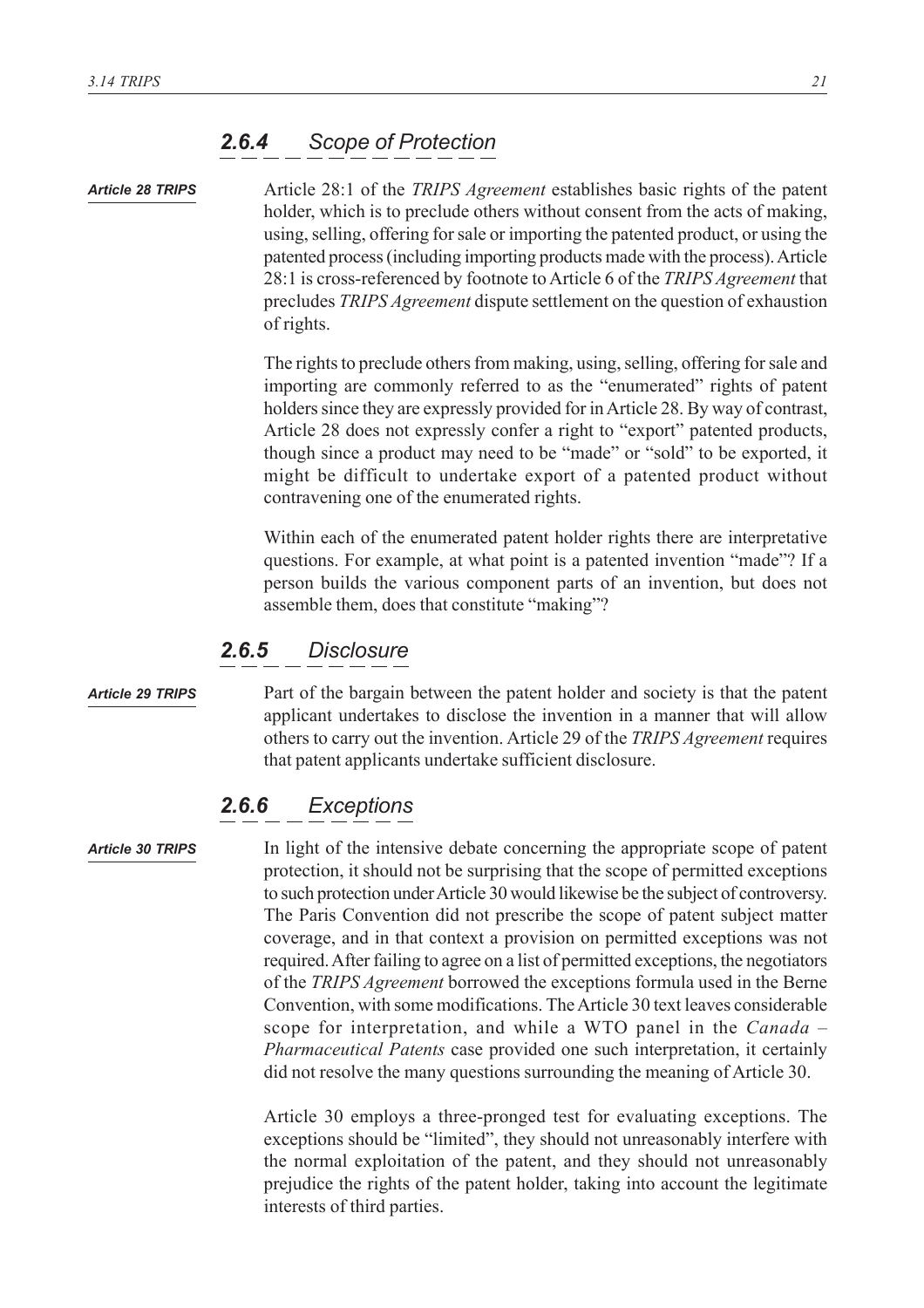The ordinary meaning of the terms in Article 30 would appear to allow considerable flexibility to Members in adopting exceptions to the rights of patent holders. In the discussion of the *Canada –Pharmaceuticals Patents* case the text of Article 30 will be explored.

### *2.6.7 Other Uses*

#### *Article 31 TRIPS*

Article 31 of the *TRIPS Agreement* addresses authorization of third parties to use patents without the consent of patent holders. This authorization is ordinarily understood to refer to the practice of "compulsory licensing". However, since Article 31 also covers government use of patents for noncommercial purposes, the terminology of Article 31 is not specifically addressed to compulsory licensing.

Article 31 does not limit the grounds upon which compulsory licenses may be granted. It provides procedures that should be followed in granting such licenses, and requires that certain minimum obligations be fulfilled:

- each licence should be considered on its own merits (Article  $31(a)$ );
- there should be prior negotiations for a reasonable commercial licence with the patent holder, except in the case of national emergency, extreme urgency, or public non-commercial use  $(A<sup>rt</sup>icle 31(b));$
- the patent holder is entitled to adequate remuneration in the circumstances of the case (Article 31(h)):
- the licence should be granted predominantly for the supply of the local market (Article 31(f))
- the licence should be non-exclusive (Article  $31(d)$ ); and
- there should be opportunity for review by independent authority of the grant of the licence and the terms of remuneration (Articles  $31(i) & (j)$ ).

When a compulsory license is granted to remedy anticompetitive practices, the restriction on predominant supply of the domestic market does not apply, and remuneration may take into account the remedial nature of the licence  $(A$ rticle  $31(k)$ ).

The instrument of compulsory licensing provides a critical tool for Members in seeking to balance the interests of the public and those of patent holders. There are a variety of circumstances in which allowing a patent monopoly to persist would injure the public interest to the extent that providing exclusive market access to the patent holder cannot be justified. A maker of electronic equipment might find itself unable to compete in international markets if its access to a single technological component is denied by patent protection, and it might be in a Member's interest to grant a licence assuring access to the protected technology in order to ensure the survival of local industry. In the public health sector, patent protection may restrict access to medicines among a large segment of the population by preventing competition from generic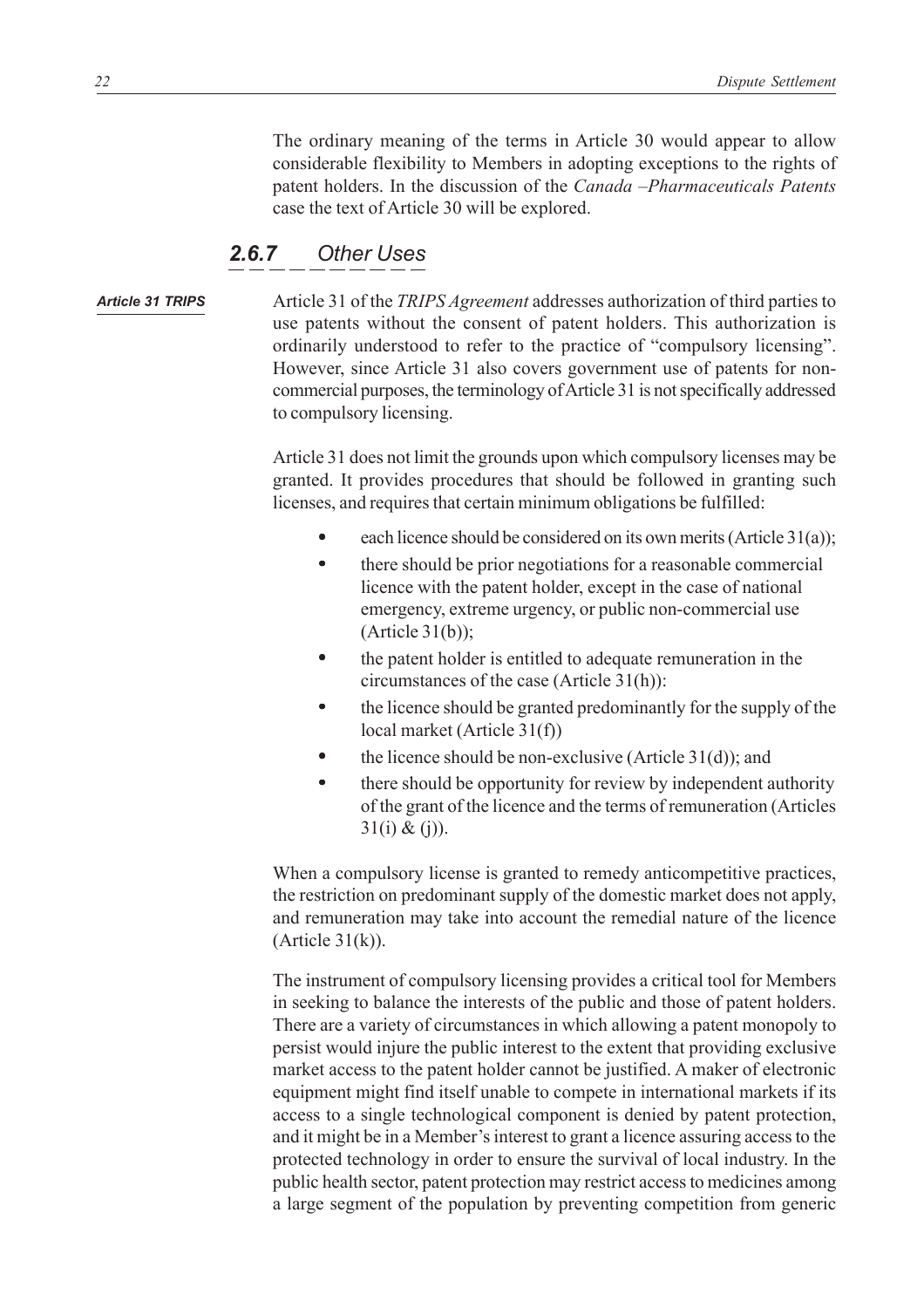medicines, and it may be antithetical to a wide public interest to permit such a situation to persist. In these cases, compulsory licensing is available to provide an effective remedy. Often, the mere threat of a compulsory licence will cause a patent holder to re-evaluate its access or pricing strategy.

The *Doha Declaration on the* TRIPS Agreement *and Public Health* expressly recognized that the *TRIPS Agreement* does not limit the grounds on which compulsory licences may be granted, and acknowledged the right of each Member to determine when a national emergency or circumstance of extreme urgency exists. It also directed the TRIPS Council to seek an expeditious solution to the problem facing Members with insufficient or no manufacturing capacity for pharmaceuticals. The TRIPS Council is to provide a recommendation to the General Council on this subject before the end of 2002. This is a critical issue for developing Members since the world supply of low price generic medicines will undergo a significant contraction after January 1, 2005 when developing countries are required to implement pharmaceutical patent protection, and when drugs within the so-called "mailbox pipeline" are brought under patent protection. *Doha Declaration*

> Although developing Members have so far rarely granted compulsory licences, as they gain experience in the implementation of patent laws this practice will almost certainly become more prevalent. It may reasonably be anticipated that the laws and practices surrounding compulsory licensing will be the subject of TRIPS dispute settlement. In this regard, it is essential to attend to the facts that many developed country Members of the WTO have very broad compulsory licensing powers, and that the terms of Article 31 of the *TRIPS Agreement* and Article 5 of the Paris Convention provide a great deal of flexibility in the way these systems are administered.

### *2.6.8 Term of Protection and Other Aspects*

The *TRIPS Agreement* provides for a minimum patent term of 20 years from the filing date of a patent application (Article 33). It also provides for judicial review of forfeiture and revocation decisions (Article 32) and regulates the burden of proof in process patent proceedings (Article 34). *Articles 32 – 34 TRIPS*

### **2.7** Lay-out Design of Integrated Circuits

- The subject of the lay-out design of integrated circuits was proposed to be addressed in a WIPO Treaty on Intellectual Property in Respect of Integrated Circuits. However, certain provisions of that agreement did not satisfy the interests of the United States and Japan, in particular. The approach taken in the *TRIPS Agreement* was to incorporate most of the provisions of the Treaty by reference, but to alter and supplement the rules that were deemed inadequate by some Members. *Article 35 TRIPS*
- The lay-out design of an integrated circuit (IC) or computer chip is typically embodied in a "mask work" that essentially provides a map to guide the *Article 36 TRIPS*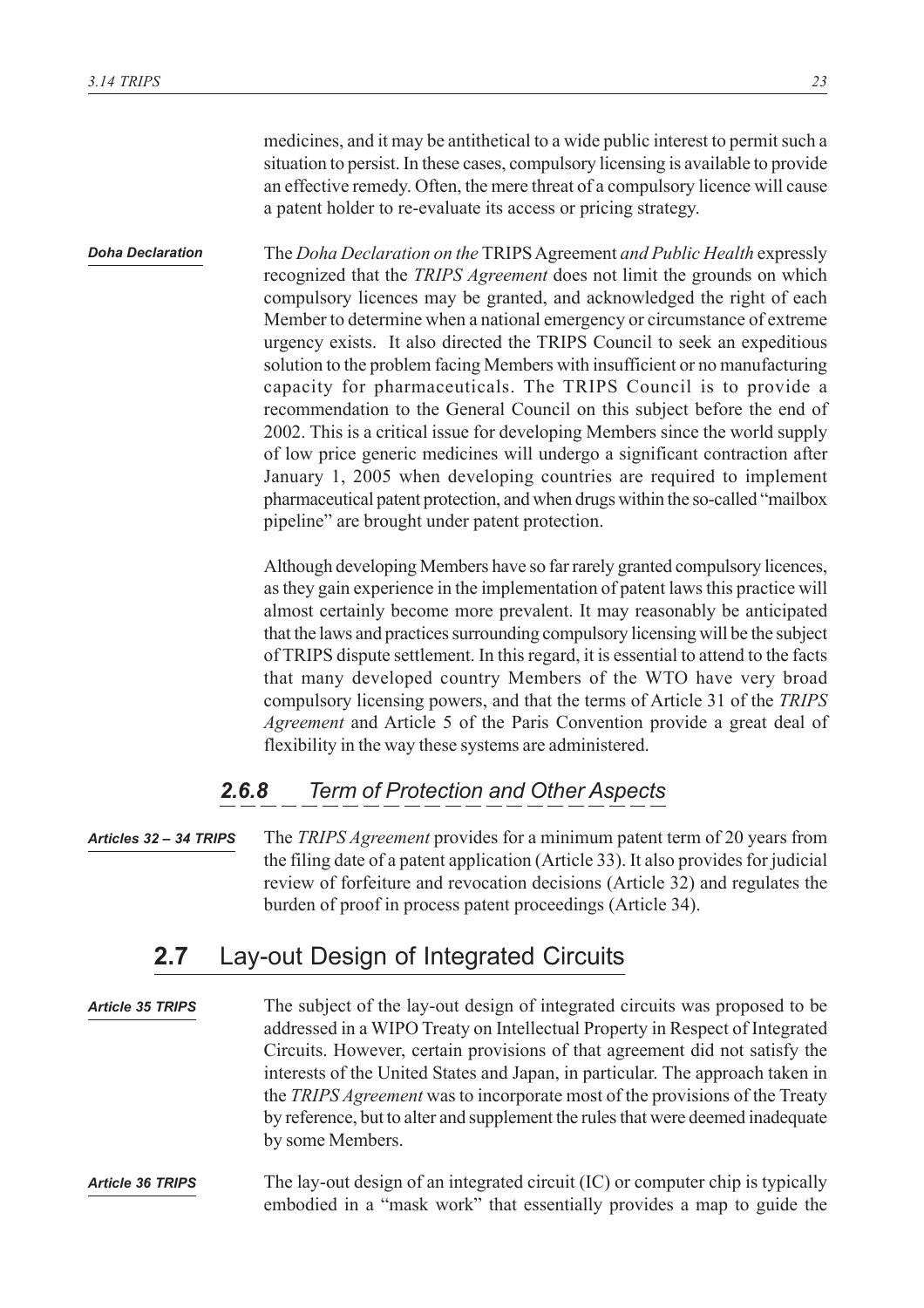sophisticated computerized equipment that etches circuits on silicon wafers to create the various types of chips used in computers. The *TRIPS Agreement* allows the right holder to prevent the unauthorized reproduction of a protected lay-out design, and the selling or importation of an IC in which that design is incorporated. In order to qualify for protection, a lay-out design must be "original", that is, different from prior designs, and need not be "novel" in the patent sense of not having been anticipated by prior art. Most Members grant lay-out protection on the basis of registration, but registration is not required by the *TRIPS Agreement* or the WIPO Treaty. The minimum duration for layout design protection is ten (10) years from the filing date for registration or the first commercial exploitation wherever in the world it occurs.

### **2.8** Undisclosed Information

### *2.8.1 Relationship to Paris Convention*

#### *Article 39:1 TRIPS*

Prior to the *TRIPS Agreement*, there was no multilateral agreement specifically addressing "trade secret" and other protected undisclosed information, although the Paris Convention provision on unfair competition generally encompassed this subject matter. Article 39:1 of the *TRIPS Agreement* acknowledges the applicability of Article 10*bis* of the Paris Convention on unfair competition, and provides specific guidance for its application.

### *2.8.2 Trade Secret*

#### *Article 39:2 TRIPS*

Although not referred to by this term, Article 39:2 establishes the requirements for protection of what is commonly referred to as "trade secret", that is, commercially valuable confidential information. Members are to provide protection against such information being obtained "contrary to honest commercial practices". Information will be protected if it is not generally known in its precise configuration by those in the relevant sector, if it has commercial value because it is secret, and if the holder has taken reasonable steps to keep it secret. So far, the subject of trade secret protection has not been especially controversial, particularly in light of the fact that most legal systems provided some form of trade secret protection well prior to entry into force of the *TRIPS Agreement*.

### *2.8.3 Test and Regulatory Data*

#### *Article 39:3 TRIPS*

Article 39:3 of the *TRIPS Agreement* is among the most controversial provisions of the agreement. It provides that, when Members require the submission for marketing approval of test data regarding new pharmaceutical or agricultural chemical entities that involved considerable effort, Members will take steps to protect such data against "unfair commercial use". Since generic pharmaceutical manufacturers and compulsory licensees may rely on prior regulatory approval of new chemical entities as the basis for their own regulatory submissions, it would significantly restrict public access to generic medicines if such producers could not rely on these approvals as the basis for their own submissions. There

*Article 38 TRIPS*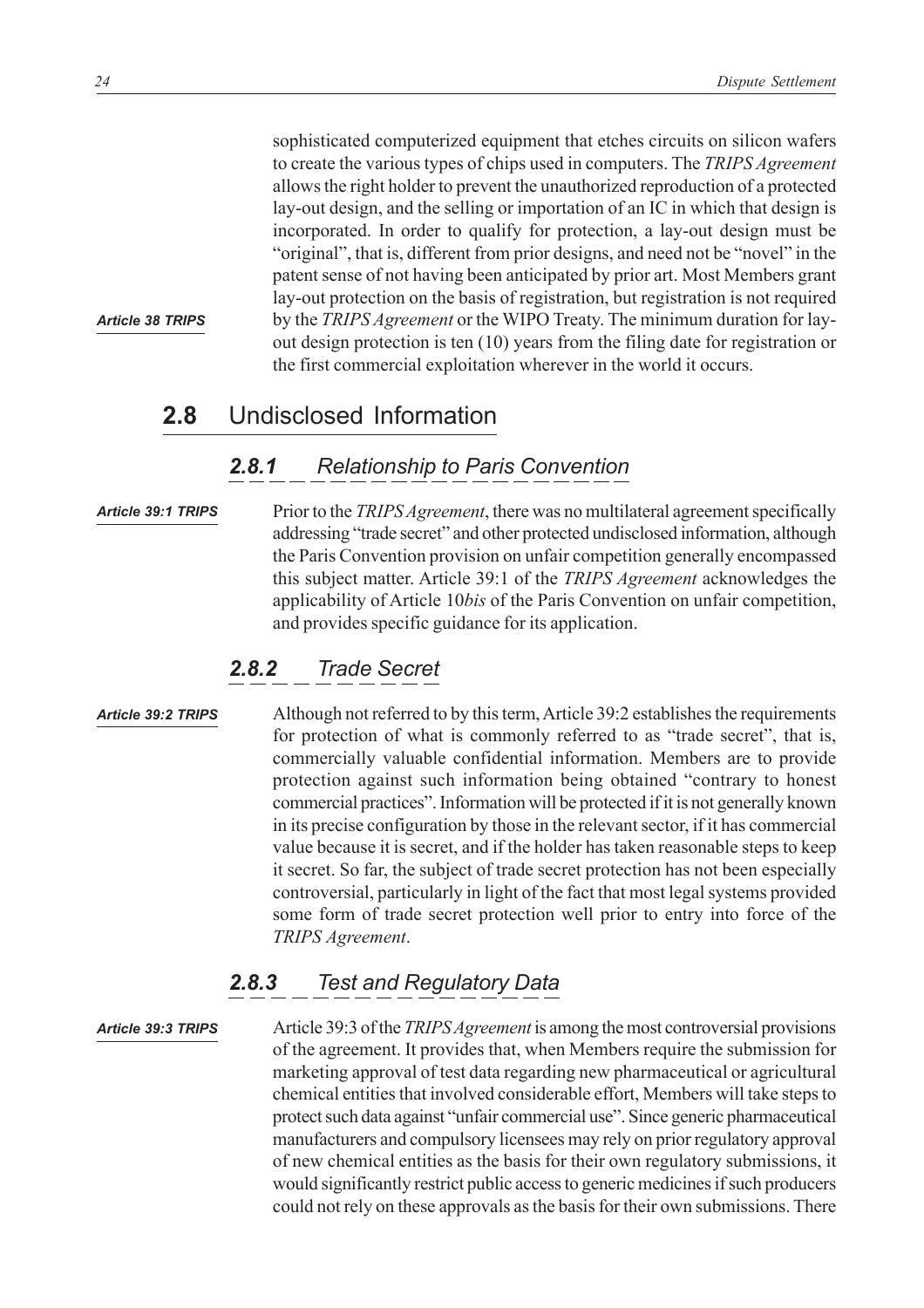is an ongoing struggle between research-based pharmaceutical companies and generic producers over the issue of access to and use of test data, and that struggle carries over into the intergovernmental TRIPS arena. The debate over the scope of application of Article 39:3 of the *TRIPS Agreement* is likely to be the subject of dispute settlement, presumably addressing the question of what constitutes "unfair commercial use".

### **2.9** Competition Rules

#### *Article 40 TRIPS*

IPRs by their nature inhibit competition by according holders the right to exclude others from the market. Developed Members with experience in the implementation of IPRs have long used competition (or antitrust) laws to address problems associated with uses of IPRs that unreasonably restrain competition. Article 40:2 of the *TRIPS Agreement* acknowledges the legitimate interest of Members in addressing "licensing practices or conditions that may in particular cases constitute an abuse of intellectual property rights having an adverse effect on competition in the relevant market". A non-exhaustive illustrative list of such practices includes "for example exclusive grantback conditions, conditions preventing challenges to validity and coercive package licensing, in the light of the relevant laws and regulations of that Member".

Article 40 does not obligate Members to address conditions affecting competition. It provides for sympathetic consideration to consultation requests among Members intended to secure cooperation in investigating alleged anticompetitive practices. The only obligation imposed on a Member from which cooperation is sought is to provide publicly available non-confidential information, and other information subject to the conclusion of mutually satisfactory agreements to safeguard confidentiality.

While most developed Members maintain vigorous competition law agencies with broad and effective enforcement powers, this type of enforcement agency is not common in developing Members. This creates the possibility of an imbalance between the market power of IPRs holders in developing Members and the interests of the general public in those Members in the maintenance of competitive markets.

Competition laws are an extremely powerful tool for correcting market failures, and as developing Members increase their capacity to use these tools conflicts may arise over the extent to which Members may use competition laws to address IPRs-related market failures. It is again important to stress that the *TRIPS Agreement* provides only general guidance regarding the application of competition law, leaving to the discretion of each Member the level at which it will choose to intervene to protect the public interest in competitive markets. Ongoing negotiations regarding the relationship between trade and competition rules may result in further WTO agreements or decisions regarding implementation and application of Article 40.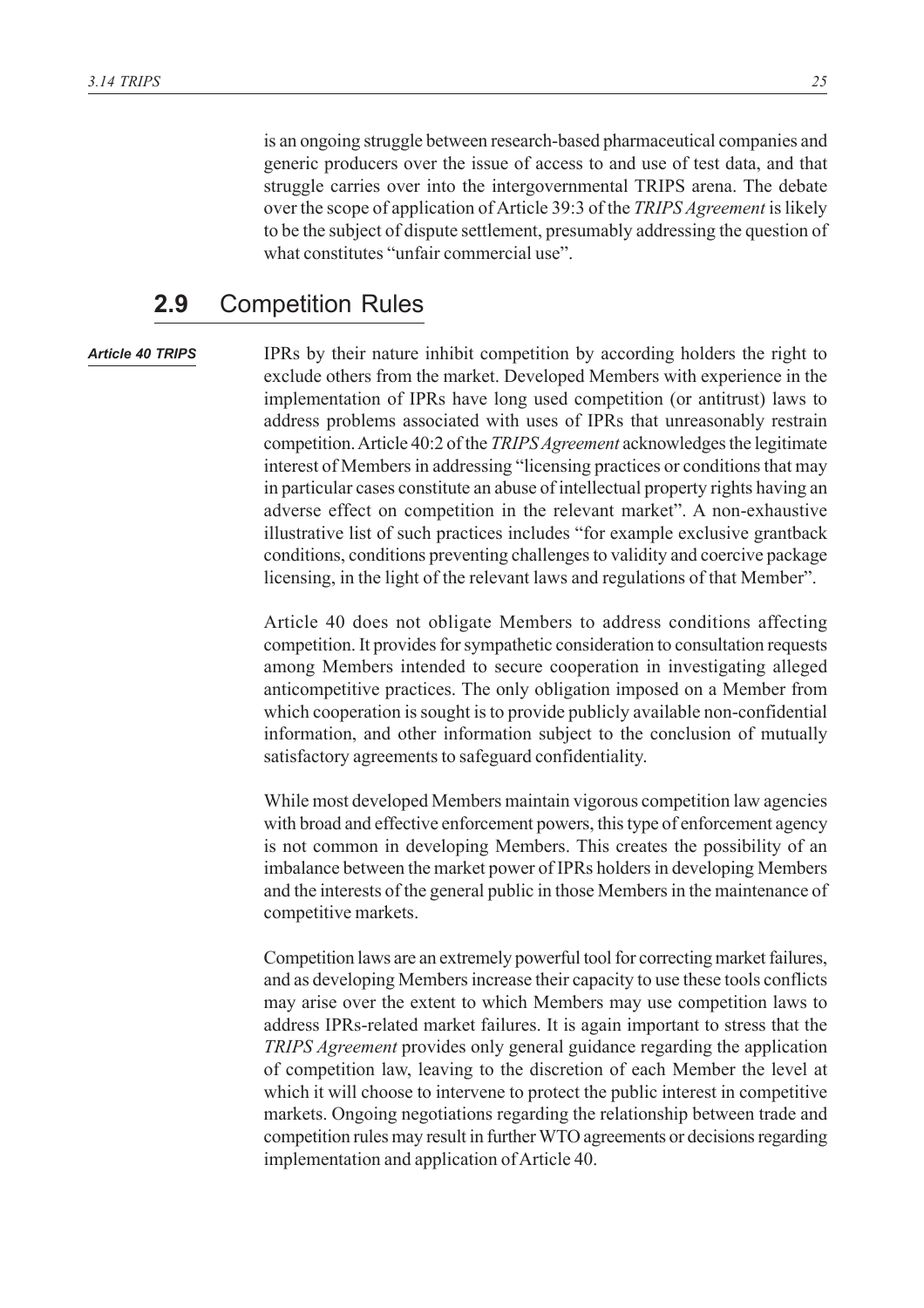### **2.10** Approaching WTO Dispute Settlement

The *TRIPS Agreement* establishes minimum substantive standards for the establishment of rights to IP. However, it is addressing a subject matter of very broad scope with rules that are deliberately designed to provide Members with substantial flexibility in their implementation. Predicting the specific issues that will be raised in dispute settlement would be rather difficult in light of the broad scope of potential subject matter. However, based on experience under the *TRIPS Agreement* so far, a few basic points are worth making:

- Some industries are very aggressive about asserting rights in IPRs, and also exercise substantial influence over external commercial relations agencies in their home countries. Claims are made by some Members regarding inadequate IPRs protection that are not well-founded under the terms of the *TRIPS Agreement*. However, the lack of experience in many Members in addressing IPRs issues leads to a high level of concern regarding the potential for being drawn into a WTO dispute settlement proceeding. When a claim is brought to the attention of government, it should be examined very carefully to determine whether it does in fact involve a potential violation of substantive TRIPS standards. If there are doubts on this question, the advice of independent IPRs experts should be sought. It is critical to recognize that even among legal systems in the technologically most advanced Members, there are substantial differences in approach to substantive regulation of IPRs. There is rarely a single correct answer to an IPRs question.
- It is always useful to look for precedents among Members that is, how other Members have implemented and applied rules. In addition to examining statutes and regulations, it is important to review judicial decisions that provide insight into the subtleties of statutory language. There is a very substantial body of academic texts that explain the nature of IPRs and address the different approaches that may be taken in applying them.
- Legal regimes are typically framed in terms of rules and exceptions to them, and the *TRIPS Agreement* is typical in this respect. The *TRIPS Agreement* rules on copyright, trademark and patent each include an exception provision that permits Members to carve out certain practices from the scope of protection. Since the exception provisions in trademark and patent are without precedent in the Paris Convention, the scope of permissible exceptions is not well settled. It is important to recognize that merely because a certain kind of exception has not traditionally been used by particular Members, this does not mean that the WTO Dispute Settlement Body would refuse to accept it as legitimate.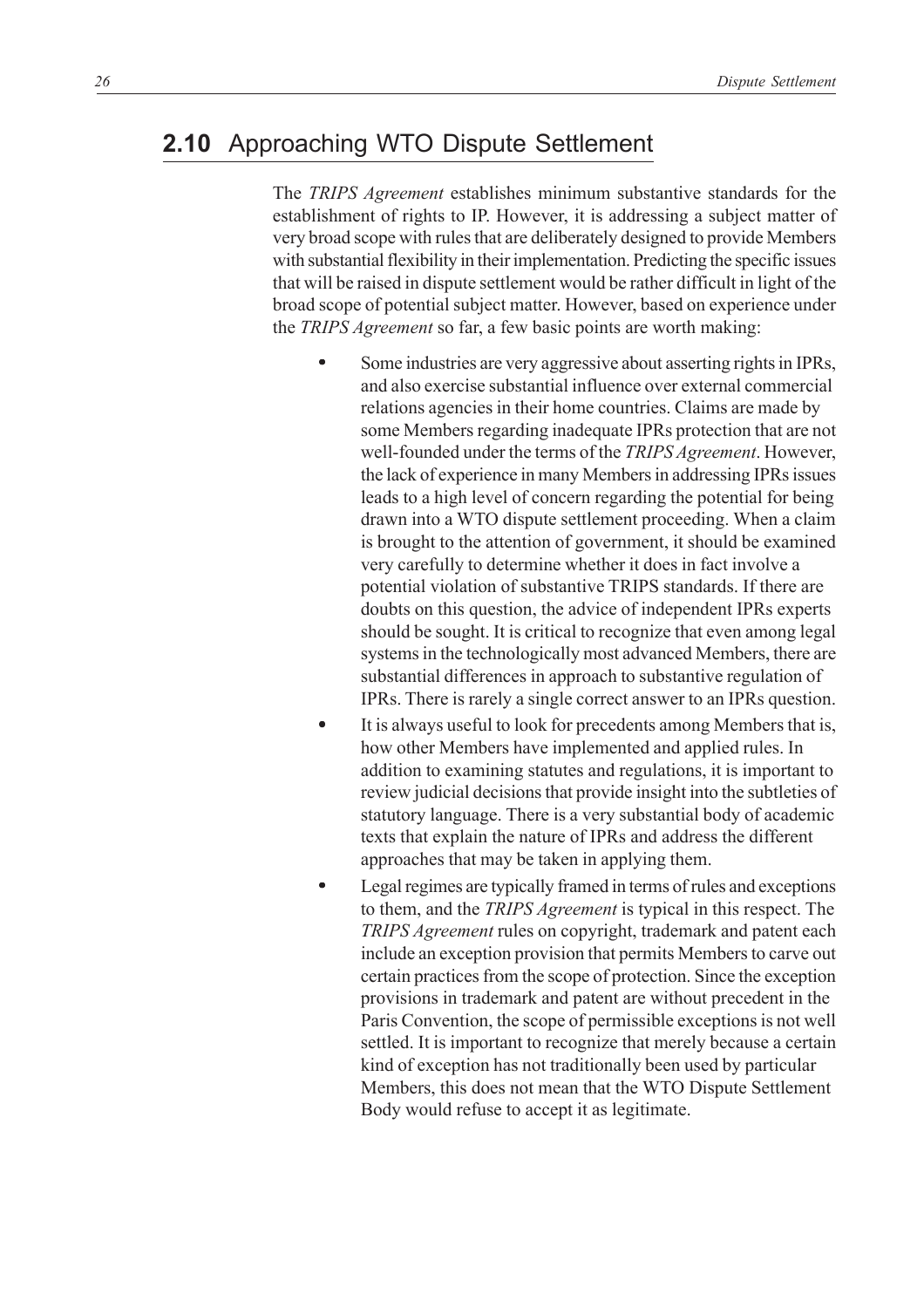### **2.11** Test Your Understanding

- **1. What kinds of subject matter are protected by copyright? What kinds of subject matter are excluded from copyright protection?**
- **2. What is the function of a trademark? Is the "fair use" of a trademark permitted?**
- **3. What is a geographical indication of origin? How is it distinguished from a trademark?**
- **4. What exceptions to the rights of patent holder's does the** *TRIPS Agreement* **allow? Under what articles are these exceptions found?**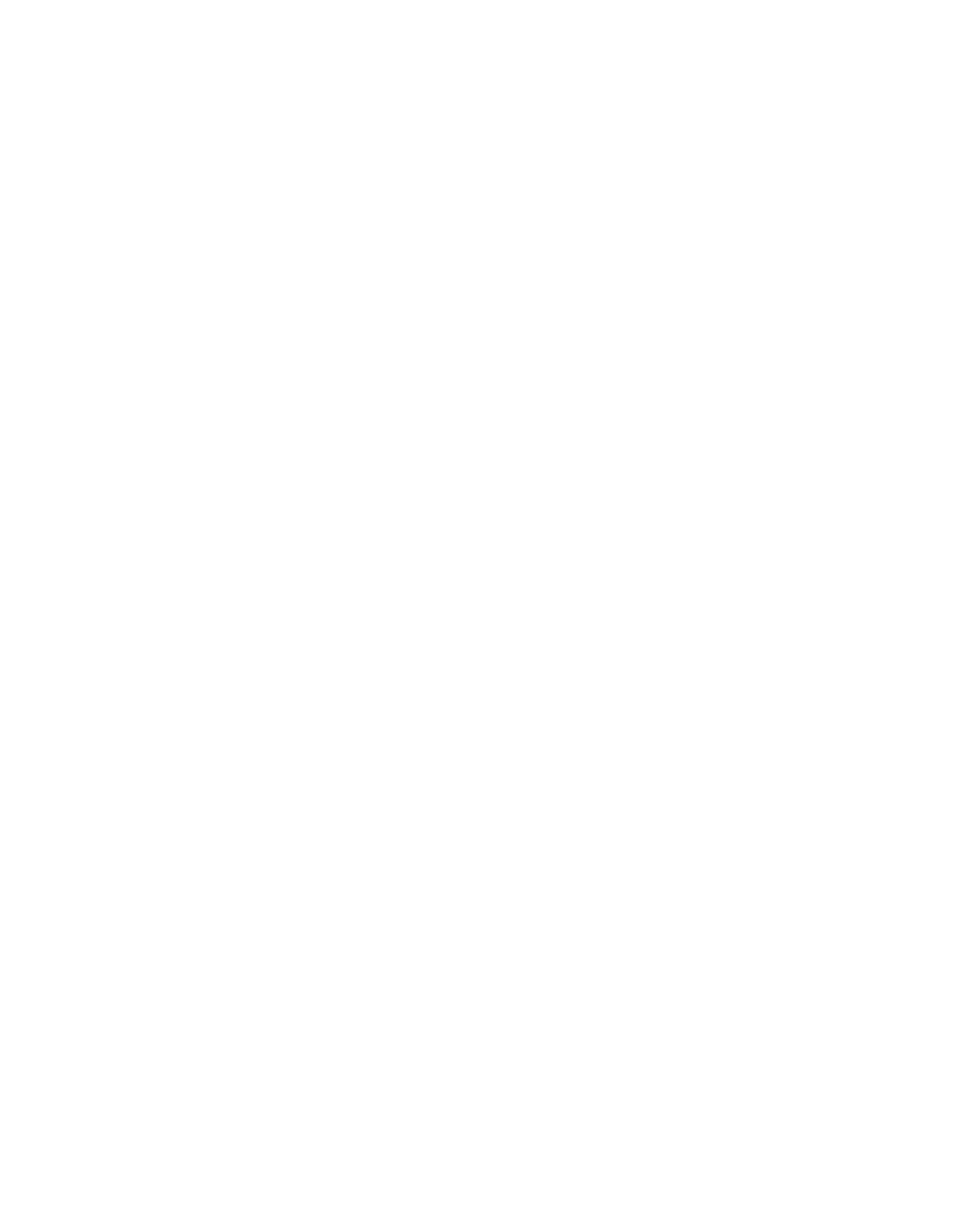## **3.** TRIPS AGREEMENT RULES ON ENFORCEMENT

#### *Objectives*

**On completion of this section, the reader will:**

- **be able to recognize the** *TRIPS Agreement* **is minimum standards for the enforcement of IPRs that generally allow right holders to protect their legitimate interests through civil court or administrative proceedings. Those who are challenged also are to enjoy the protection of due process of law.**
- **To appreciate that the** *TRIPS Agreement* **does not require a WTO Member to establish special or separate courts for IPRs, and that Members are not required to specially allocate resources to IPRs enforcement.**

### **3.1** General Provisions

#### *Part III TRIPS*

The proponents of the *TRIPS Agreement* in the Uruguay Round were concerned not only that minimum substantive IPRs standards be adopted, but also that they be capable of application. As noted earlier, the *TRIPS Agreement* preamble characterizes IPRs as private rights, and this implies that private right holders are responsible for seeking the enforcement of those rights. The *TRIPS Agreement* Part III on Enforcement of IPRs takes the approach of obligating Members to establish administrative and judicial mechanisms through which private IPRs holders can seek effective protection of their interests. It is implicit in all international agreements that their parties will undertake to implement them in good faith.<sup>11</sup> The Paris Convention includes obligations regarding the enforcement, among others, of trademark rights with respect to infringing imports (Articles 9-10). The *TRIPS Agreement* may nonetheless be characterized as the first multilateral effort to regulate the internal administrative and judicial mechanisms that countries are obligated to maintain with respect to the application of a set of agreed upon legal rules. Because of the novelty of this endeavour, there are few readily available answers regarding how the requirements of *TRIPS Agreement* Part III will be interpreted or applied.

The general obligation of Members to provide enforcement mechanisms requires that enforcement procedures "are available under their law so as to permit effective action against any act of infringement of intellectual property rights covered by this Agreement, including expeditious remedies to prevent infringements and remedies which constitute a deterrent to further infringements".12 Members are obligated to ensure that enforcement procedures are "fair and equitable", and "not unnecessarily complicated or costly, or entail unreasonable time limits or unwarranted delays". There is additional provision on written decisions, opportunities to present evidence, and obligation to provide judicial review for administrative decision in particular *Article 41 TRIPS*

*<sup>11</sup> Vienna Convention on the Law of Treaties, Article 26.*

*<sup>12</sup> Article 41:1 of the TRIPS Agreement.*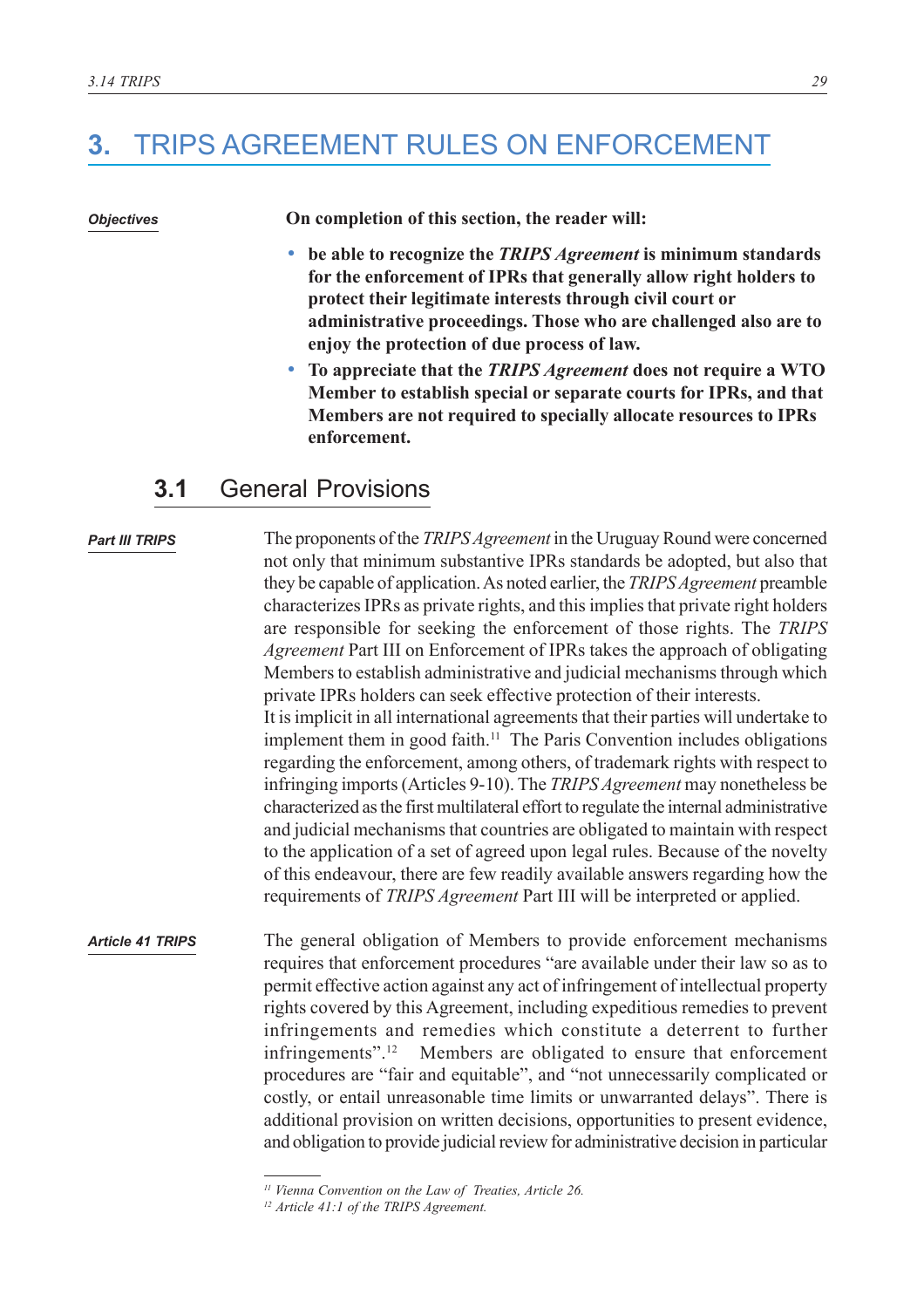contexts.13 Article 41:5 establishes two important principles. First, Members are not required to establish separate judicial systems for the enforcement of IPRs, as distinct from general law enforcement. Second, there is no "obligation with respect to the distribution of resources as between enforcement of intellectual property rights and the enforcement of law generally". The latter point is relevant to the question under what conditions a Member may be subject to dispute settlement, not for failing to adopt adequate enforcement rules, but rather for failing to "effectively" apply them. If a Member generally does not have adequate resources or capacity in the administration of its civil legal system, it should be under no special obligation to focus its attention on TRIPS enforcement matters.

### **3.2** Civil and Administrative Procedures and Remedies

#### *Article 42 - 49 TRIPS*

Articles 42 through 49 of the *TRIPS Agreement* establish basic principles for the conduct of civil proceedings to enforce IPRs, such as through actions brought by right holders to enjoin infringement. The rules are largely common among developed legal systems, and include rights in favour of defendants as well as complaining parties. The rules provide that parties should have the opportunity to present and contest evidence, and that adequate remedial measures should be available. There is flexibility inherent in these civil enforcement rules, such as in the area of calculating damages for infringement, as to which there is substantial existing jurisprudence that does not follow a uniform line.

It is of particular interest to note that Article 44:2 of the *TRIPS Agreement* permits Members to exclude the grant of injunctions in circumstances involving compulsory licenses and "other uses". This provision was adopted to take account of the United States government use provision (28 U.S.C. § 1498) that excludes the possibility of obtaining a civil injunction against government use of a patent, and should be taken into account in the drafting and implementation of compulsory licensing and government use measures in other Members.

### **3.3** Provisional Measures

#### *Article 50 TRIPS*

Article 50:1 of the *TRIPS Agreement* obligates Members to make provision for the ordering of "prompt and effective provisional measures" to prevent entry of infringing goods into channels of commerce and preserve evidence. Article 50:2 requires that judicial authorities have the power to adopt provisional measures "inaudita altera parte" (outside the hearing of the other party) where delay may cause irreparable harm. This means that the IPRs holder should be entitled to seek a prompt order whether or not the party alleged to be acting in an infringing manner can be notified and given opportunity to be heard. In this event, the affected party should be notified promptly, and be given an opportunity to be heard and contest the measures that have been taken.

*13 Articles 41:2 – 41:4 of the TRIPS Agreement.*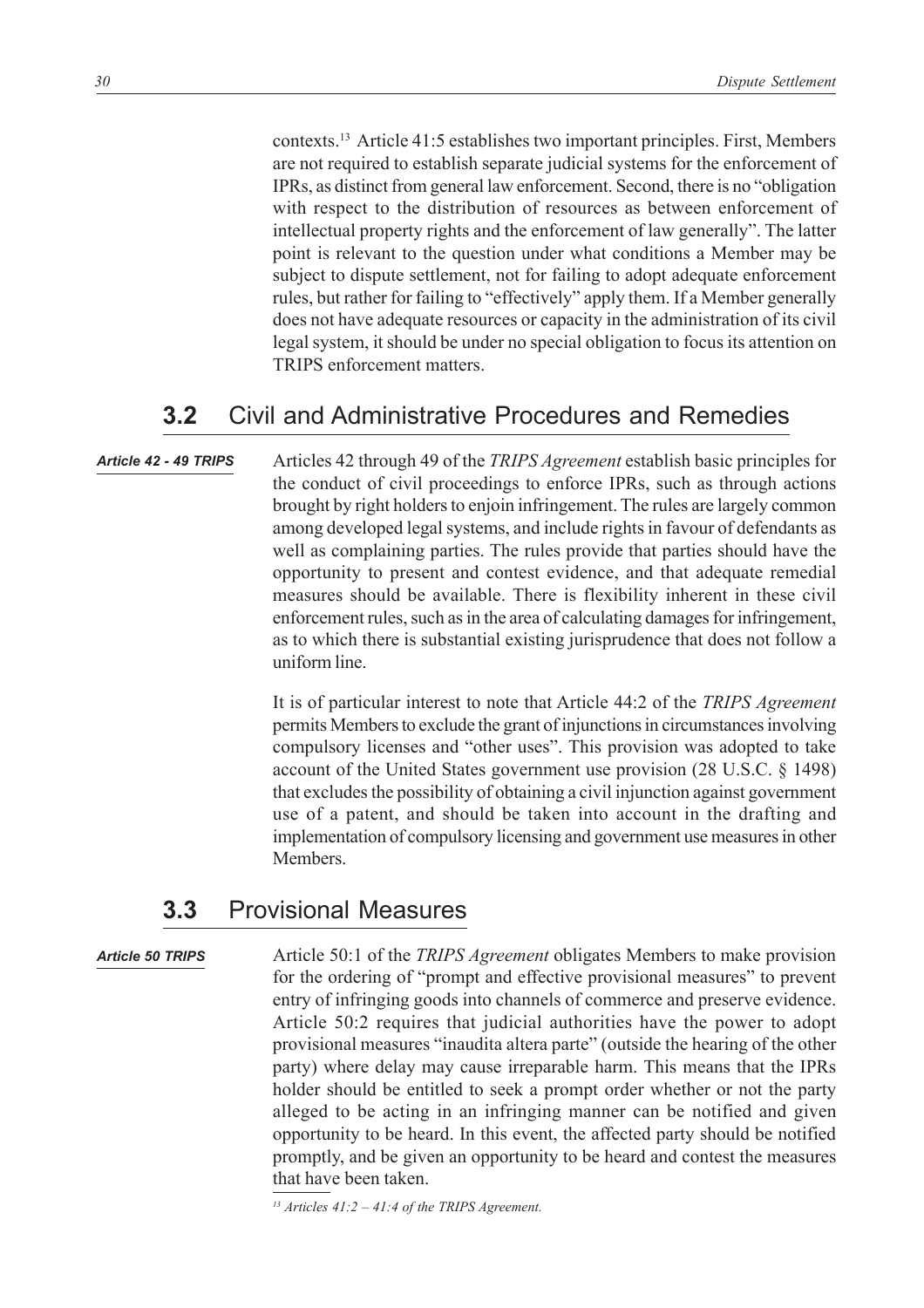Judicial authorities may require complaining parties to post security in the event that their actions are without merit and damage defendants. Article 50:6 of the *TRIPS Agreement* requires that, if requested by a defendant, a proceeding on the merits of the action be initiated within a reasonable period, with time limits set forth if not decided by a judge under the law of the Member. The question whether this provision is directly applicable in European Community law was the subject of a referral from the Netherlands to the *European Court of Justice* in *Parfums Christian Dior v. Tuk Consultancy.*<sup>14</sup> The ECJ put the question in the hands of the Netherlands courts since the procedural rule was not within the competence of the EC.

### **3.4** Special Requirements Related to Border Measures

#### *Articles 51 - 60 TRIPS*

Articles 51 though 60, *TRIPS Agreement*, address measures that a Member must adopt to allow certain right holders to prevent release by customs authorities of infringing goods into circulation. Pursuant to Article 51:1 of the *TRIPS Agreement* these procedures need only be established in respect to suspected "counterfeit trademark or pirated copyright goods", and specifically excludes parallel import goods (that is, according to footnote 13, "imports of goods put on the market in another country by or with the consent of the right holder"). Article 58 provides that equivalent rules should be followed when customs authorities are granted the authority to act against suspected infringing goods on their own initiative.

Generally, the specified right holder should be permitted to lodge an application with the relevant authorities that describes with sufficient particularity the allegedly infringing goods, along with information sufficient to establish a prima facie case of infringement. The applicant may be required to post security sufficient to compensate for potential injury to the importer for abuse, and the importer must also have a right to be compensated in cases of abuse of process. There is provision for notification of the suspension to the importer, and provision for the release of suspended goods by the relevant authorities if a suspension has not been followed by appropriate legal action. The right holder is to be granted a right to inspect allegedly infringing goods, although the authorities may protect confidential information. Competent authorities are to have the power to order destruction or disposal of infringing goods, and a presumption against allowing re-exportation is established.

### **3.5** Criminal Procedures

*Article 61 TRIPS*

Article 61 of the *TRIPS Agreement* obligates Members to provide criminal penalties for trademark counterfeiting and copyright piracy on a commercial scale, allowing for the possibility of imprisonment and/or fines "sufficient to provide a deterrent, consistently with the level of penalties applied for crimes of corresponding gravity".

*<sup>14</sup> ECJ Joined Cases C-300/98 and C-392/98, Dec. 14, 2000.*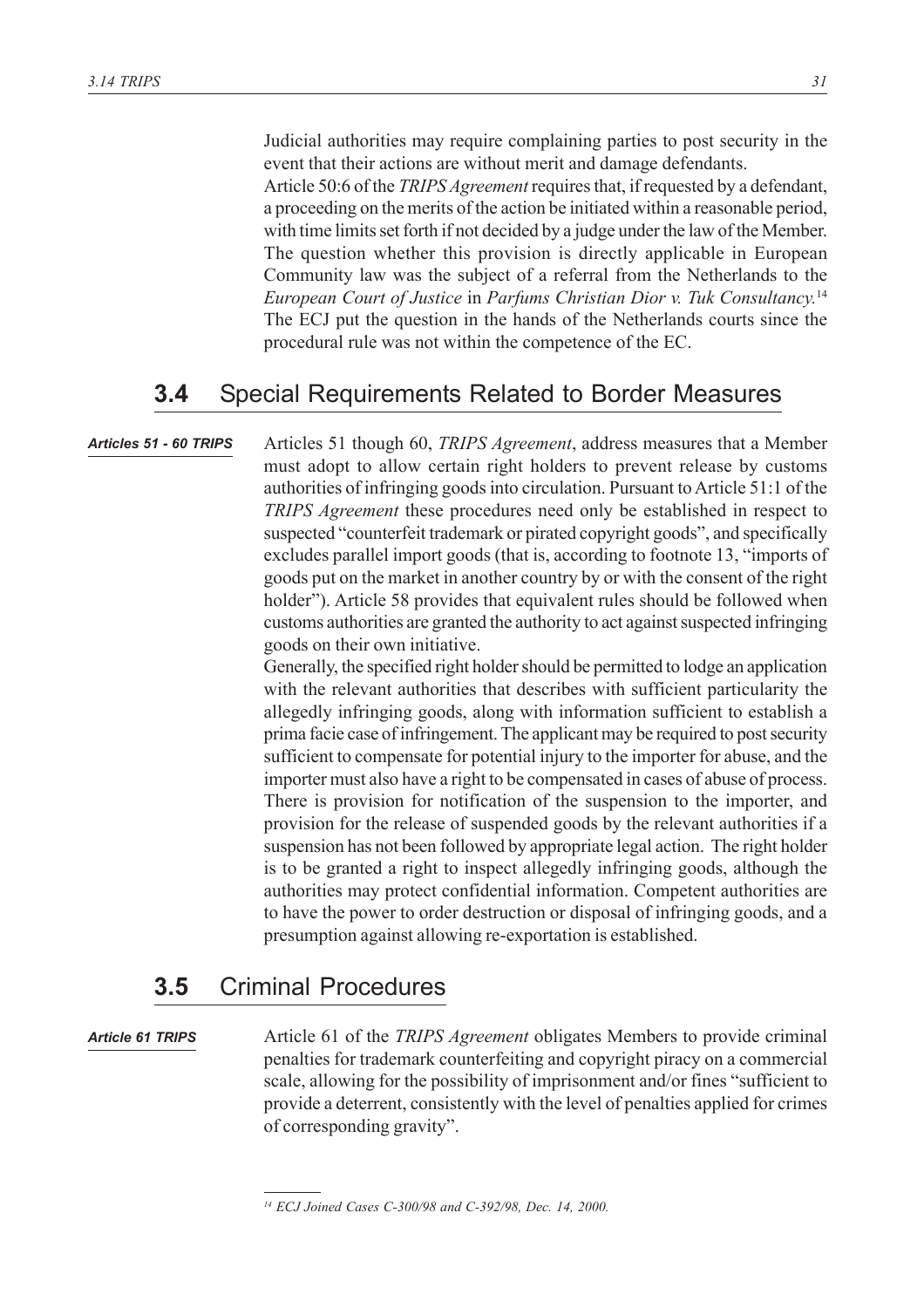### **3.6** Acquisition and Maintenance

#### *Article 62 TRIPS*

The *TRIPS Agreement* includes a separate Part IV regarding the "Acquisition and Maintenance of Intellectual Property Rights and Related Inter-Partes Procedures". This Part consists solely of Article 62. It provides that Members may apply reasonable procedures and formalities in connexion with the grant or maintenance of IPRs, that registrations will be undertaken within a reasonable period of time, and that service mark registrations will be subject to the same basic Paris Convention procedures as trademark registrations. It also provides that administrative and *inter partes* (that is, between parties) proceedings relating to the grant or revocation of rights will be subject to similar due process protections as those applicable to enforcement proceedings. Finally, there is provision for judicial or "quasi-judicial" review of grant and revocation proceedings, except in cases of unsuccessful opposition claims.

The procedures by which IPRs are granted or denied are of great interest to applicants, those opposing applications and the public. The *TRIPS Agreement* provides limited guidance in this area, leaving Members with considerable discretion with respect to the manner in which their grant and revocation systems are designed. However, this must be understood within the context of the various WIPO treaties that address these types of procedures and proceedings in more detail than the substantive rules that were the primary focus of the TRIPS negotiations.

### **3.7** Issues for Dispute Settlement

There are two basic types of claims regarding the enforcement provisions of the *TRIPS Agreement* that are foreseeable. The first are claims that Members have failed to adopt laws and establish administrative mechanisms that satisfy the basic requirements of Part III of the Agreement. The second are claims that while Members may have adopted the relevant laws and mechanisms, they are failing to operate them in a manner that is "effective".

Because the enforcement rules of the *TRIPS Agreement* are unique in the multilateral context, there is little prior international experience to rely on for guidance regarding how these two basic types of claims will be addressed by panels and/or the Appellate Body. The characteristics of legal systems around the world as regards procedure in civil enforcement matters are rather different, stemming from various cultural and legal traditions. In this sense, uniform methods of implementing the enforcement provisions should not be expected. One of the principal questions that panels and/or the Appellate Body will face is how much discretion will be accorded to each Member to follow its own traditions in matters of enforcement.

Even more difficult to predict is how panels and/or the Appellate Body will evaluate claims that Members are failing to "effectively" implement their civil IPRs enforcement systems. The requirement of providing an effective system of enforcement would not appear to be directed at the process or outcome in a single case or controversy, but rather to be more concerned with repeated or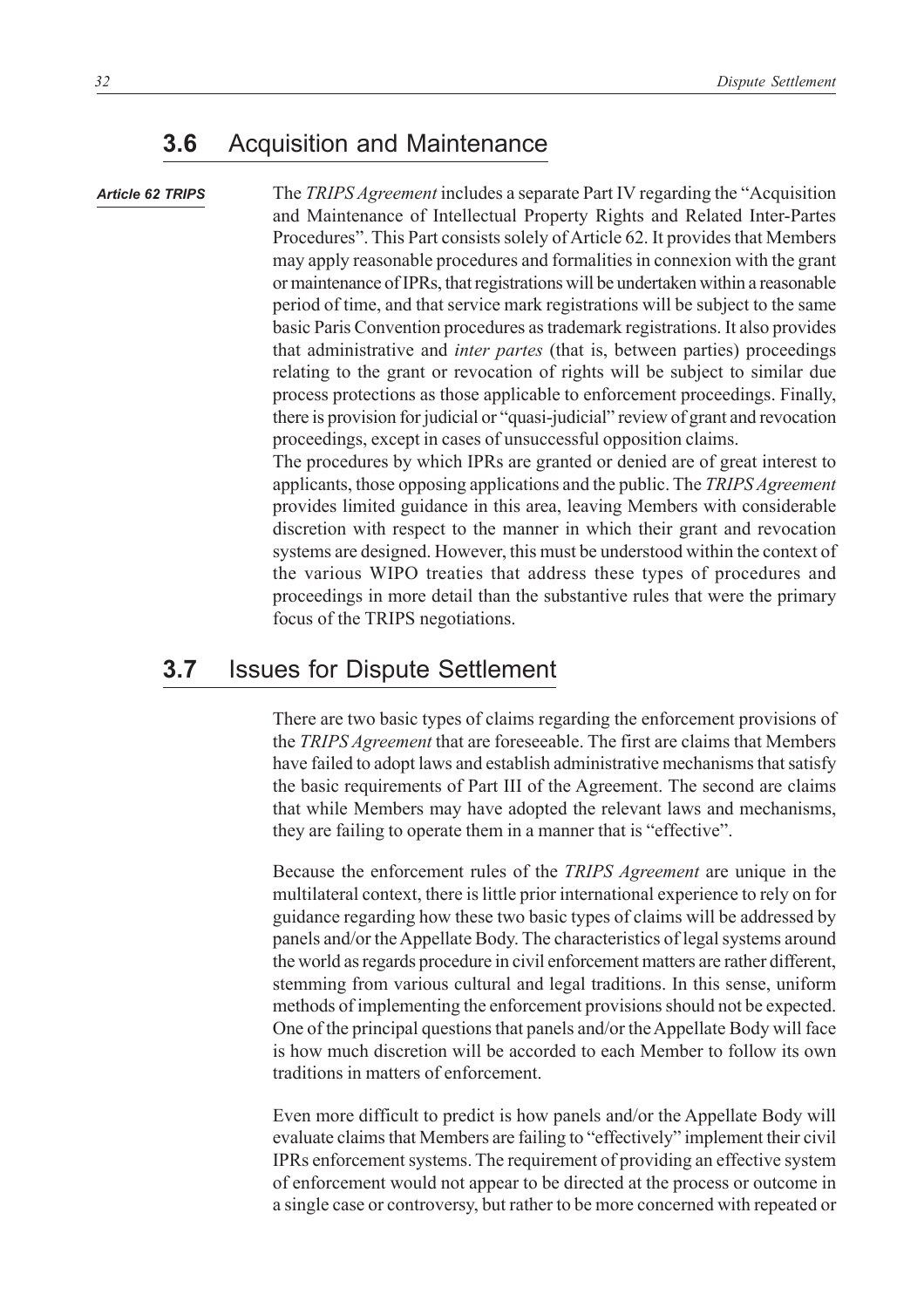systematic deficiencies. The question is, what quantum of deficiency would constitute TRIPS-inconsistent conduct, and how would this be measured? Also, since Article 41:5 expressly acknowledges that Members need not provide special attention to IPRs enforcement as compared with their general civil legal enforcement regime, there is by definition more leeway in TRIPS enforcement matters allowable to Members with less capacity within their general legal systems.

There have as yet been no TRIPS dispute settlement decisions involving Part III of the agreement.

### **3.8** Approaching Dispute Settlement

As with the substantive subject matter of the *TRIPS Agreement*, a claim involving the enforcement provisions should be approached with the flexible nature of the relevant provisions in view. A Member is clearly permitted to approach civil enforcement within its own legal traditions, and to implement the enforcement provisions in a way compatible with its existing constitutional and regulatory framework. Throughout their histories, the most technologically advanced countries have gone through periods in which legal attitudes towards intellectual property regimes have differed. As recently as the 1970s, in the United States there was substantial judicial scepticism concerning IPRs and their market restricting characteristics. In the late 1990s, the pendulum had swung towards viewing the market restricting characteristics of IPRs with less concern. As this pendulum swings back and forth, IPRs holders have had less and more success with pursuing civil enforcement claims in the courts. In sum, the legal system and judiciary are entitled to strike an appropriate balance among the various national stakeholders regarding the enforcement of IPRs, provided that basic protections are effectively provided within the provisions of the *TRIPS Agreement*.

- IPRs holders are required to have access to courts or appropriate administrative authorities, and to be afforded basic due process protections. It is not required that right holders be placed in a special category outside the normal civil legal channels. While certain specific requirements must be met, e.g., in respect to the availability of provisional measures, these measures may be those applicable in all civil proceedings. It is mainly in the case of border measures (and customs authorities) that special measures may be required that are distinct from the treatment of other subject matters.
- Developing Members with limited enforcement capacity need not specially allocate resources to IPRs enforcement compared to general law enforcement.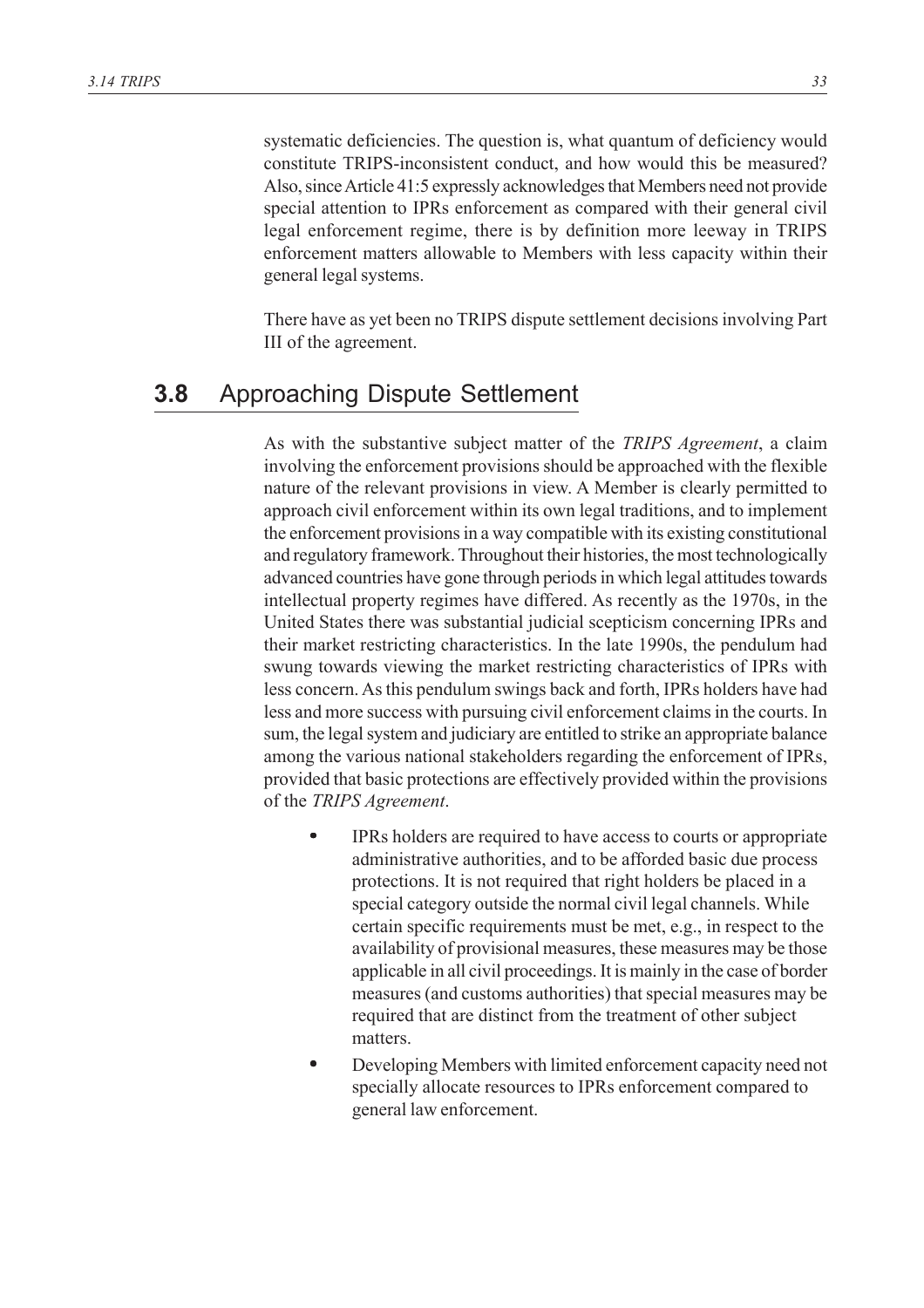## **3.9** Test Your Understanding

- **1. Are WTO Members obligated to establish courts or administrative tribunals that specialize in the enforcement of IPRs, such as patent courts?**
- **2. What are "provisional measures" in the context of IPRs enforcement?**
- **3. Are WTO Members obliged to provide for injunctive relief when a compulsory licence is successfully challenged?**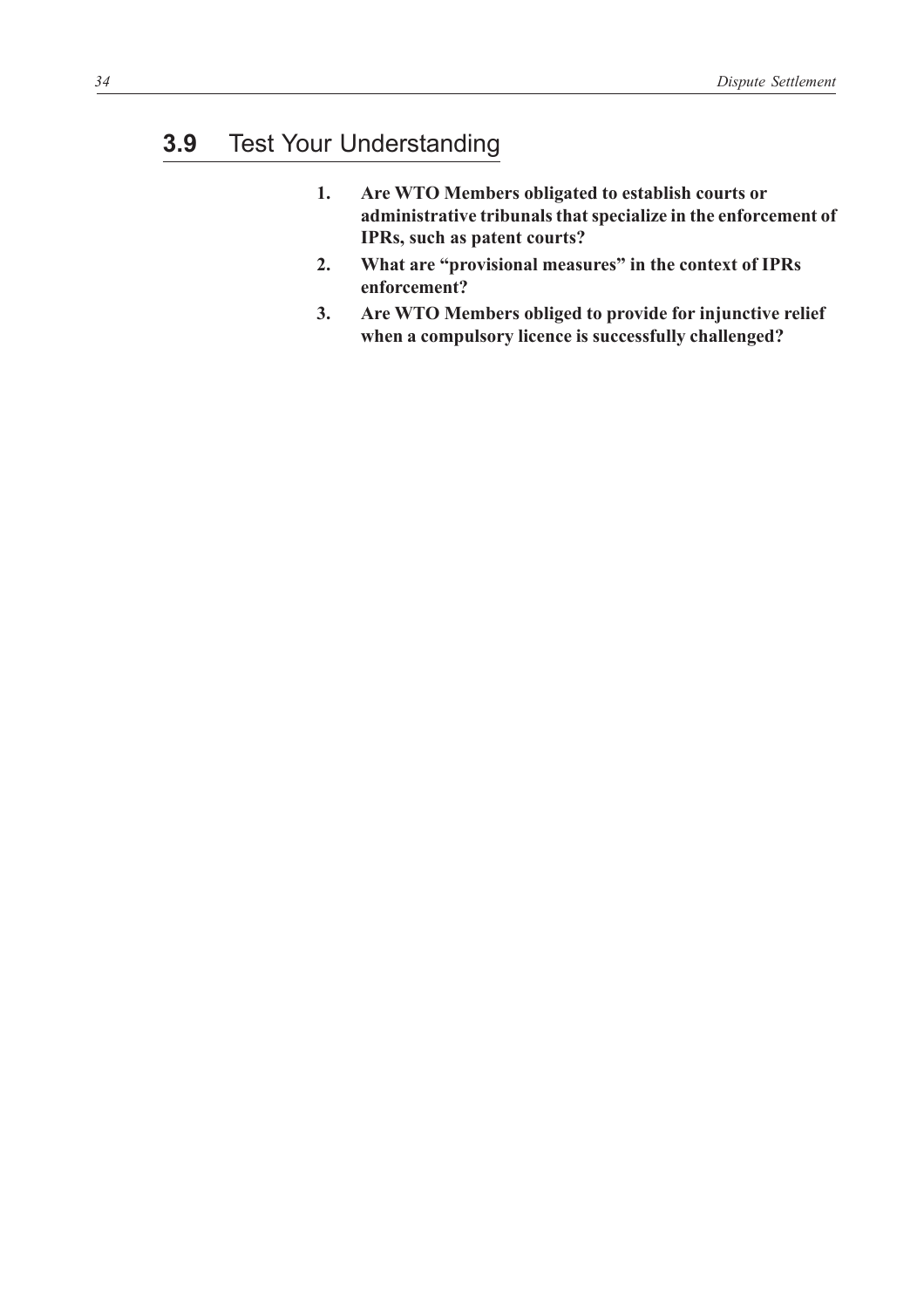## **4.** THE DISPUTE SETTLEMENT SYSTEM OF THE TRIPS AGREEMENT

*Objectives*

**On completion of this section, the reader will be able:**

- **to appreciate that the** *TRIPS Agreement* **dispute settlement system generally relies on the rules of the WTO Dispute Settlement Understanding.**
- **to explain that non-violation nullification or impairment causes of action were not permitted during the first five years of the** *TRIPS Agreement***, and the explicit limitation on such actions was extended by Ministers at least until the Cancun Ministerial in 2003.**
- **to realize that WIPO has routinely been requested by dispute settlement panels to provide factual information concerning the negotiating history of the WIPO Conventions.**
- **To appreciate national court decisions interpreting the various WIPO Conventions may be relevant in TRIPS dispute settlement.**

### **4.1** Transparency

#### *Article 63 TRIPS*

Article 63 of the *TRIPS Agreement* establishes transparency requirements, which include obligations to publish or otherwise make available legal texts such as laws and judicial decisions. This article establishes an obligation to notify laws and regulations to the TRIPS Council or to WIPO for the common register should that be decided upon. Members are obligated to furnish applicable rules or decisions, or sufficient details about them, at the request of Members who reasonably believe their rights may be affected. Confidential information is entitled to protection.

Absence of transparency is a common problem affecting legal systems, not only in countries with limited capacity. The *India – Patents (US)* case, included a claim of lack of transparency for India's alleged failure to publish the details of its system for receiving and holding patent applications. The Panel found that India failed to meet its transparency obligations, though this finding was reversed by the Appellate Body on DSU procedural grounds.

### **4.2** Dispute Settlement

Article 64:1 of the *TRIPS Agreement* provides that the rules of Articles XXII and XIII of GATT 1994, as elaborated by the Dispute Settlement Understanding (DSU), will apply to consultations and dispute settlement under the *TRIPS Agreement*, except as expressly provided in the Agreement. Before turning to the general applicability of the DSU, it is notable that Articles 64:2 and 64:3 address the subject of non-violation nullification or impairment and situation complaints. *Article 64:1 TRIPS*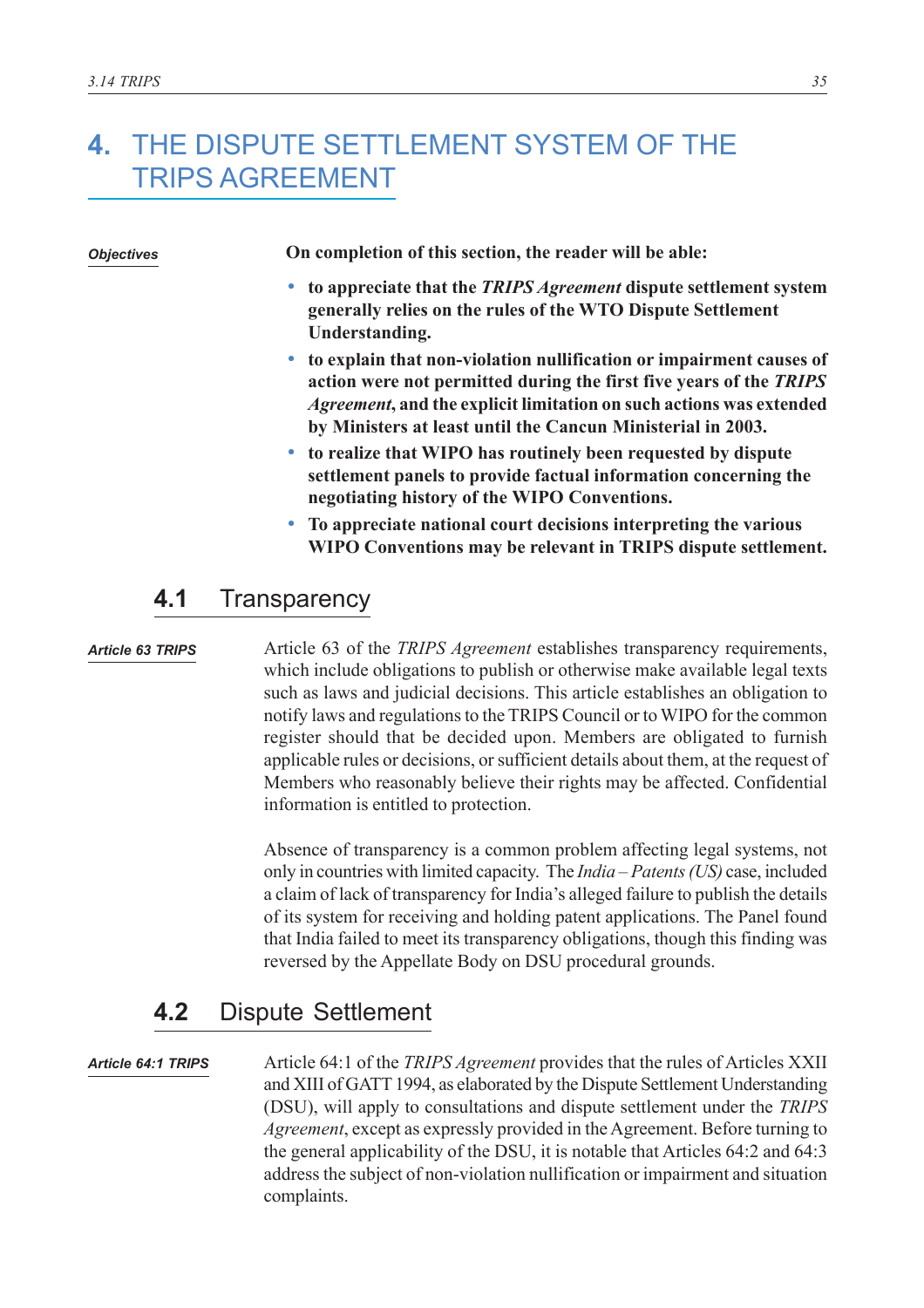### **4.3** Non-violation in TRIPS

Article XXIII of the GATT 1994 provides for three types of causes of action in GATT dispute settlement: "violation", "non-violation" and "situation". The "violation" cause of action is that which is familiar to most lawyers and diplomats. A complained against Member is alleged to have violated a rule set forth in the agreement, resulting in some harm (nullification or impairment of benefits) to a complaining Member. However, since its outset GATT dispute settlement also has included a less typical kind of action based on an allegation that, although a complained against Member has not violated a specific rule, it has acted in a way that deprives the complaining Member of benefits it expected to obtain when it entered into the agreement. This kind of complaint involves a "non-violation" that nonetheless has resulted in a "nullification or impairment of benefits". The so-called "situation" cause of action has rarely been argued, and has never formed the basis of a decision.

#### The DSU limits the remedies available in non-violation causes of action such that a Member may not be required to amend or withdraw a non-conforming measure, but may instead face the withdrawal of concessions.15 Special rules apply to situation complaints that include making adoption of panel reports subject to a rule of consensus.<sup>16</sup> *Article 26 DSU*

The non-violation cause of action was developed to take into account the circumstance in which a first Member granted a tariff concession to a second Member that presumably would make it easier for the second Member to undertake exports to the first Member. However, after the tariff concession was granted, the first Member grants a subsidy to its local producers that lowers the effective cost and price of their product, and thereby makes it difficult again for exporters to penetrate the local market. Although the first (concession-granting) Member may not have violated the GATT by providing a domestic subsidy, by doing so it deprived the second Member of the benefits of the original concession. Since the GATT was based on reciprocal bargaining and concessions between Members, there was a belief that remedies against indirectly tampering with concessions was needed.

Article 64:2 of the *TRIPS Agreement* provided that non-violation and situation complaints could not be brought for five years following entry into force of the Agreement. Article 64:3 directed the TRIPS Council to examine these types of action and make a recommendation to the Ministerial Conference. It provided that acceptance of a recommendation or extension of the five-year moratorium would only be done by consensus. In the Doha Ministerial Decision on Implementation and Related Concerns adopted on 14 November 2001, Ministers directed the TRIPS Council to continue work on a recommendation to be considered at the Fifth Ministerial Conference, and agreed that nonviolation and situation complaints could not be initiated prior to that meeting. *Article 64:2 TRIPS Article 64:3 TRIPS*

*<sup>15</sup> Article 26.1(b) of the DSU.*

*<sup>16</sup> Article 26.2 of the DSU.*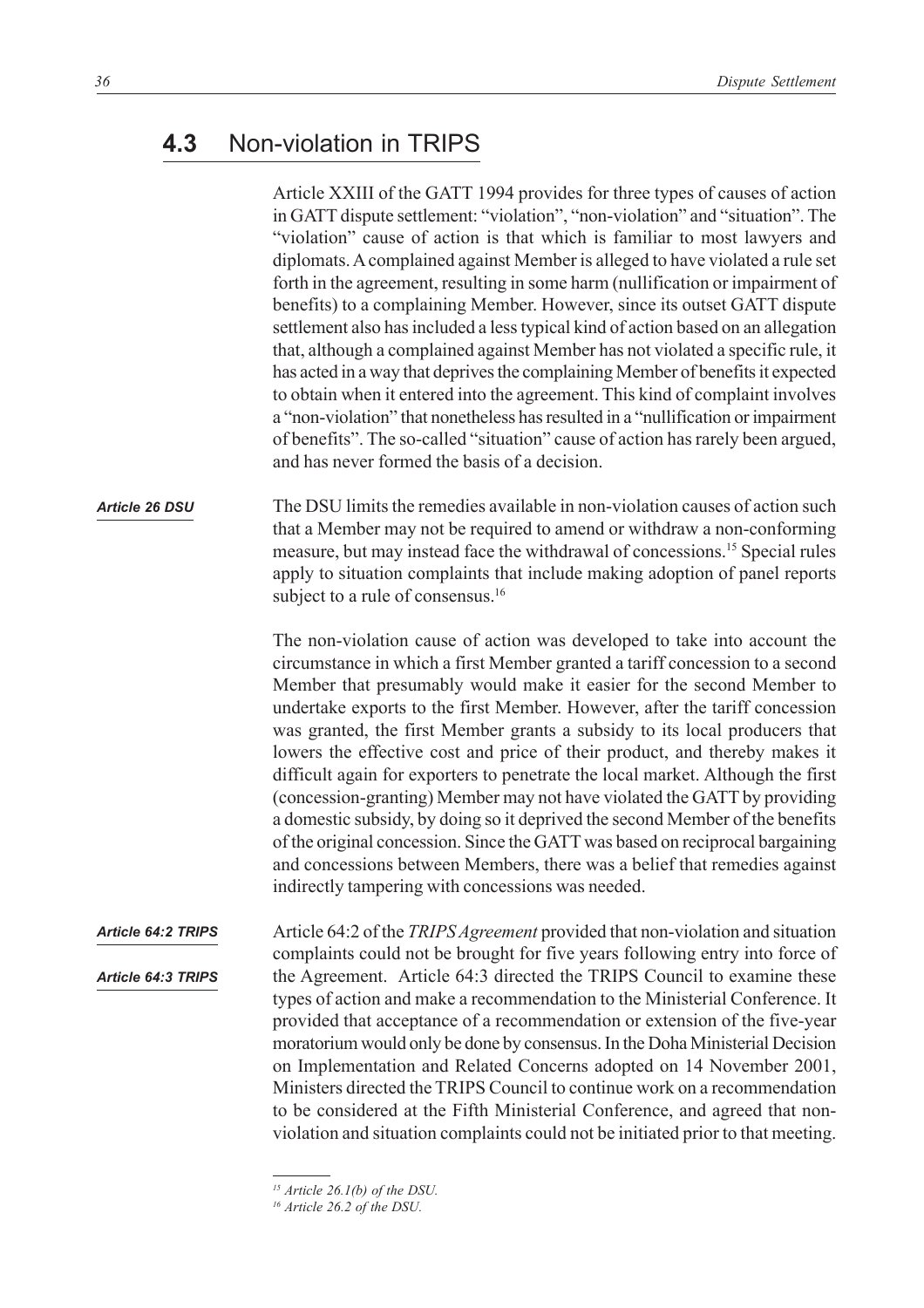During the Uruguay Round negotiations, incorporation of non-violation causes of action in TRIPS dispute settlement was resisted not only by many developing Members, but also by the European Communities. EC negotiators were concerned that the United States might attempt to challenge certain of its market access restrictions in the audio-visual sector using non-violation complaints. Today, many developing Members continue to be concerned that introducing non-violation causes of action into TRIPS dispute settlement will expand the range of complaints that may be brought against them, and they have largely opposed this extension. If non-violation causes of action are introduced in TRIPS dispute settlement, the range of potential complaints will certainly expand, and complex new questions will be brought into the dispute settlement arena.

IPRs are typically framed as negative rights; that is, they grant the holder the right to exclude others from undertaking certain acts. An IPR is not a positive "market access" right in the sense that granting an IPR does not authorize its holder to enter a market. The fact that a person has a copyright in a book or newspaper, and may thereby prevent another person from reproducing or distributing it, does not give the copyright holder the right to sell the book or newspaper in any market.

IPRs holders may attempt to argue that "property" rights are meaningless unless they are accompanied by rights to use them. So, for example, what is the benefit of holding a patent on an invention if the holder is not permitted to sell it? To frame this in the context of a hypothetical non-violation complaint, the patent holder's rights in the invention are nullified or impaired by the failure to grant market access, even if the patent holder maintains its right to exclude others from the market.

To put this kind of claim into more concrete perspective, consider price controls in the area of patented pharmaceuticals. If a Member recognizes pharmaceutical patents, but imposes regulations that severely limit the price at which patent holders may sell their products, could this theoretically deprive patent holders of benefits they (or their governments) expected when entering into the *TRIPS Agreement*? Since many governments imposed pharmaceutical price controls when the *TRIPS Agreement* was negotiated, and since the Agreement does not address such controls, it seems very unlikely that such a claim might succeed if non-violation causes of action are permitted. That is, no Member could reasonably have expected that price controls would not be used in respect to patented pharmaceuticals. Nonetheless, there are other areas that raise similar questions, and where answers may not be so clear.

In the Panel and Appellate Body Reports in the *EC – Asbestos* case, and in the Panel Report in the *Japan – Film* case, legal and evidentiary issues involving the establishment of a non-violation claim were considered (though these cases were outside the TRIPS context).<sup>17</sup> Yet the law in this area remains unsettled,

*<sup>17</sup> Japan - Measures Affecting Consumer Photographic Film and Paper, Report of the Panel, WT/ DS44/R, 31 Mar. 1998, at Section X.E.1-2, and European Communities – Measures Affecting Asbestos and Asbestos-Containing Products, AB-2000-11, WT/DS135/AB/R, 12 Mar. 2001, at paras. 182 et seq.*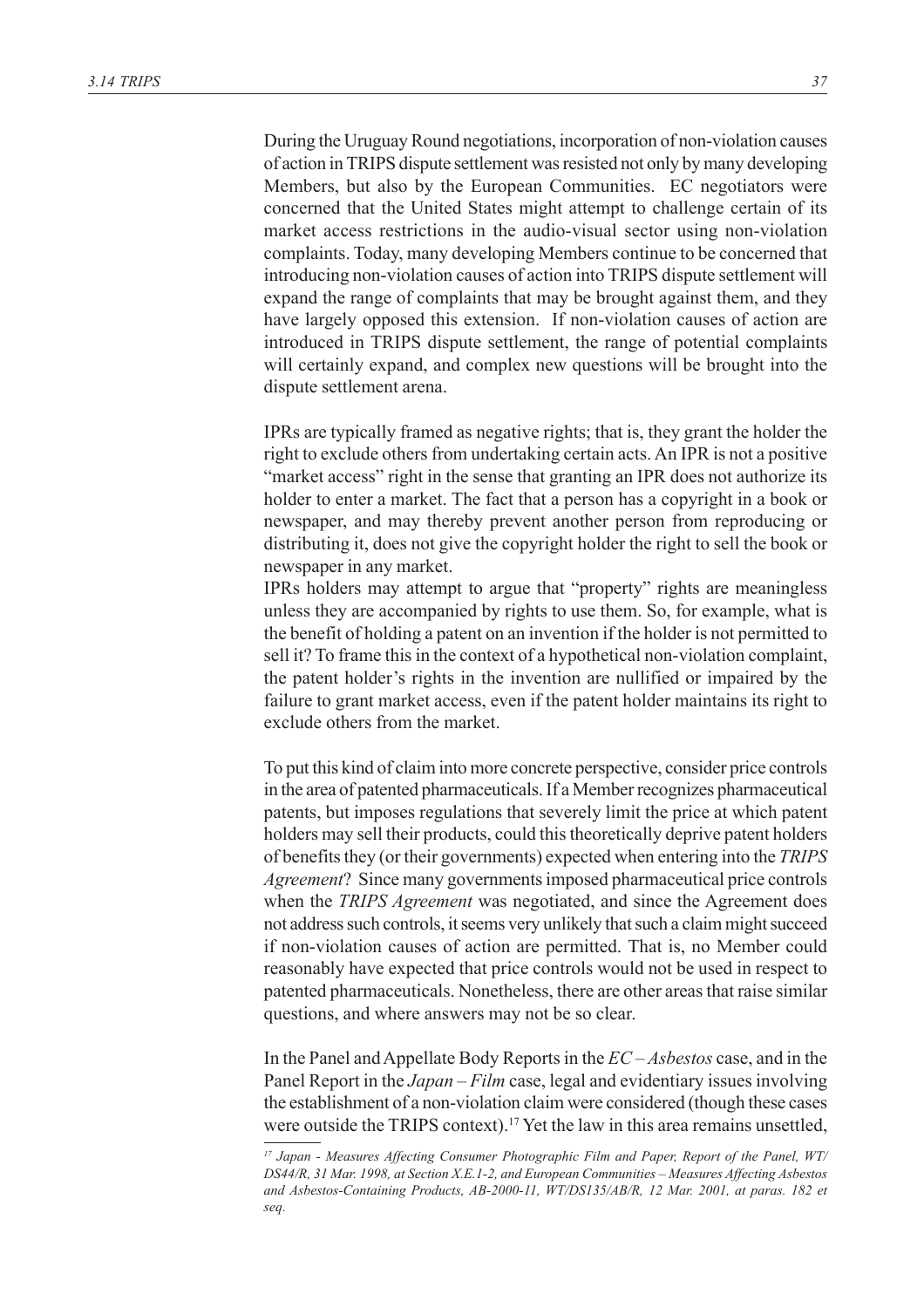and Members would benefit from a clear decision by the Ministerial Conference as to the scope and modalities of non-violation (or situation) complaints in TRIPS dispute settlement.

### **4.4** Proceedings

### *4.4.1 General application of DSU*

The *TRIPS Agreement* incorporates the general consultation and dispute settlement mechanism of Articles XXII and XIIII of the GATT 1994, and the DSU, and from that standpoint the same procedural considerations apply in the TRIPS context as in the GATT and GATS contexts. There are familiar procedures for initiation of consultations, consultations, request for the establishment of a panel, third party participation, establishment of a panel, establishment of terms of reference, submission of pleadings and evidence, proceedings before the panels, possibilities for expert consultation, and so forth $18$ 

### *4.4.2 Expert Consultation and Negotiating History*

Some features of TRIPS dispute settlement procedure that are relatively distinct to the TRIPS context are emerging as more or less common, based on experience so far.

First, either at the request of a party or on the panel's own initiative, the WIPO International Bureau is likely to be consulted regarding the negotiating history and other factual information regarding WIPO Conventions that are incorporated in the *TRIPS Agreement*. WIPO provided information to the Panel in the *US – Section 110(5) Copyright Act* and *US – Section 211 Appropriations Act* cases.

Second, the negotiating history of the *TRIPS Agreement* and the WIPO Conventions appear to play perhaps a more substantial role in TRIPS dispute settlement than in other subject matter areas. Negotiating history played a prominent role in the decisions of the panels in the *Canada - Pharmaceutical Patents*, *US – Section 110(5) Copyright Act* and *US – Section 211 Appropriations Act* cases, and a somewhat lesser role in the *India – Patents (US)* and *Canada – Patent Term* cases.<sup>19</sup>

Third, even in the absence of direct consultation of the WIPO International Bureau, panels and the Appellate Body have made consistent reference to the work product of WIPO in the form of guides to the implementation of the Conventions and related works. The influence of WIPO in this respect has been more substantial than that of national courts in interpreting the Conventions, although that may be the result of the particular subject matter of the disputes rather than a preference regarding sources.

*<sup>18</sup> See Modules 3.2, 3.3 and 3.4 of this Course.*

*<sup>19</sup> Canada – Term of Patent Protection, complaint by the United States, WT/DS170 ("Canada – Patent Term").*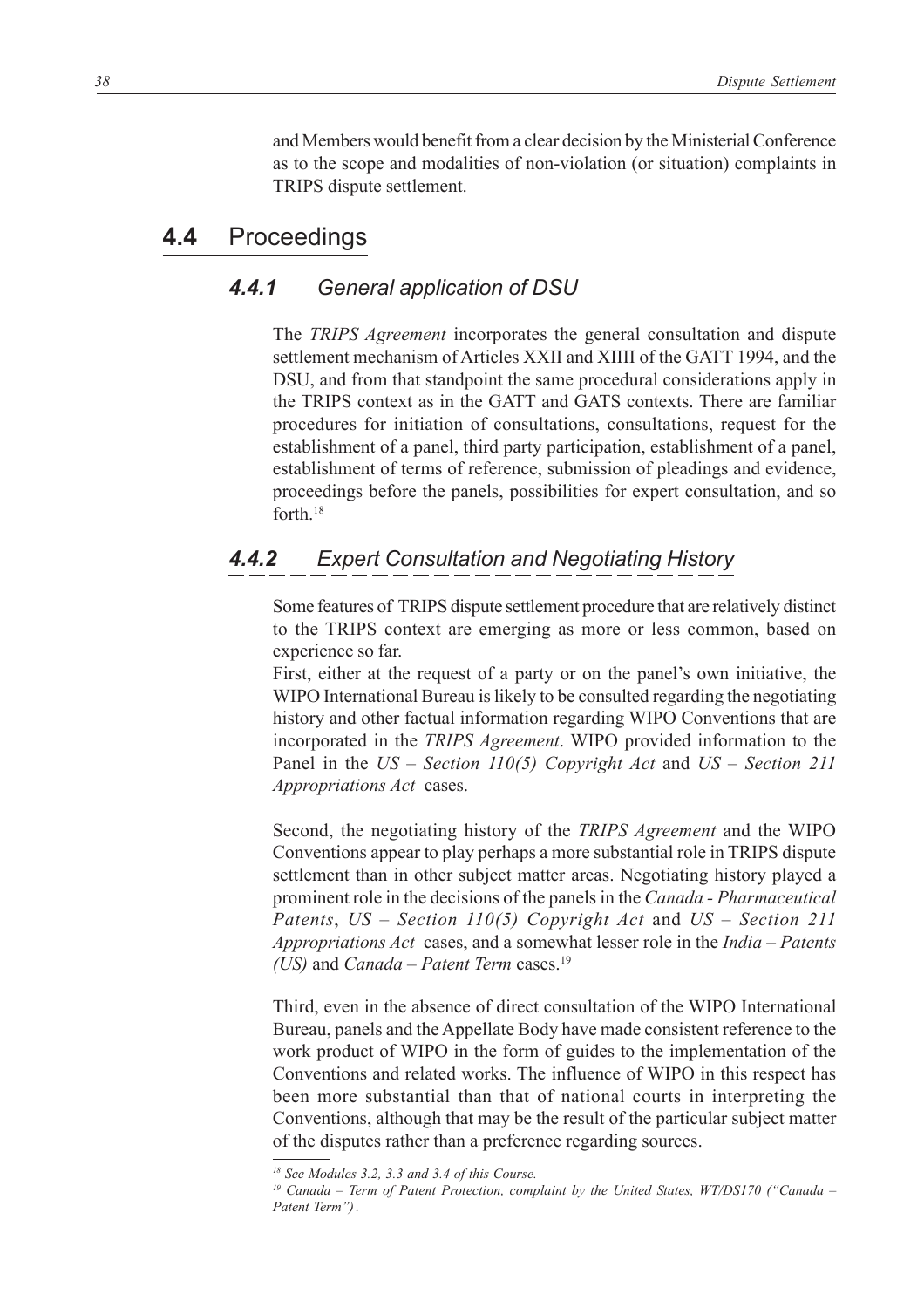The foregoing observations suggest that Members preparing for TRIPS dispute settlement will be well-advised to look into the negotiating history of the *TRIPS Agreement* and the WIPO Conventions, as well as the guidance regarding the Conventions furnished by the International Bureau.

### *4.4.3 Claim and counterclaim*

A particularly interesting feature of Brazil's response to the United States request for consultations and statement of claims regarding Brazil's compulsory licensing law was Brazil's counterclaims. Essentially, Brazil prepared to argue that features of United States patent law involving licenses granted with respect to government-funded patents included some of the same elements that the United States alleged to represent TRIPS-inconsistencies in the Brazilian legislation. Since the United States claim was withdrawn, it is difficult to draw conclusions regarding the usefulness of Brazil's approach. Yet the very act of withdrawal by the United States might suggest that there is some value in seeking to identify TRIPS-inconsistent provisions of the law of a complaining Member as a responsive tactic.

### *4.4.4 Customary International Law and TRIPS*

The Appellate Body has indicated that the rules on interpretation of the *Vienna Convention on the Law of Treaties* apply in WTO dispute settlement. This is an unremarkable proposition in light of the text of the DSU and the role of the Vienna Convention as mainly an effort to codify customary international law rules.

There is however, another aspect of customary law that may play a different role, and for which it may be useful to be prepared. In quite a number of areas involving IPRs, courts in developed countries have rendered numerous decisions that interpret and apply national IP laws. There is an evident tendency among trade negotiators from the developed countries to refer to the results of these decisions as the accepted rules governing IPRs. Yet these references may not accurately capture the nature of customary international law and the establishment of rules outside the boundaries of treaty or conventional law. Customary international law represents the practice of states combined with their belief that such practice is required as a matter of law or obligation (the latter being referred to as *opinio juris*). It is long understood that states are bound to customary international law rules only to the extent that they have implicitly or explicitly accepted them. A state is not bound by a customary rule to which is has objected. Only in the relatively rare circumstance of a rule of *jus cogens* (or a peremptory norm of international law) (e.g., the norms prohibiting slavery and torture) is a state bound without its consent. Developed Members may well argue before panels and the Appellate Body that a particular IPR norm should be implemented and applied in a certain way because that is "customary practice" as evidenced by decisions of their own courts or legislatures. These types of claims must be examined with great care. In some cases, it may be that the practice is interpreting a WIPO Convention to which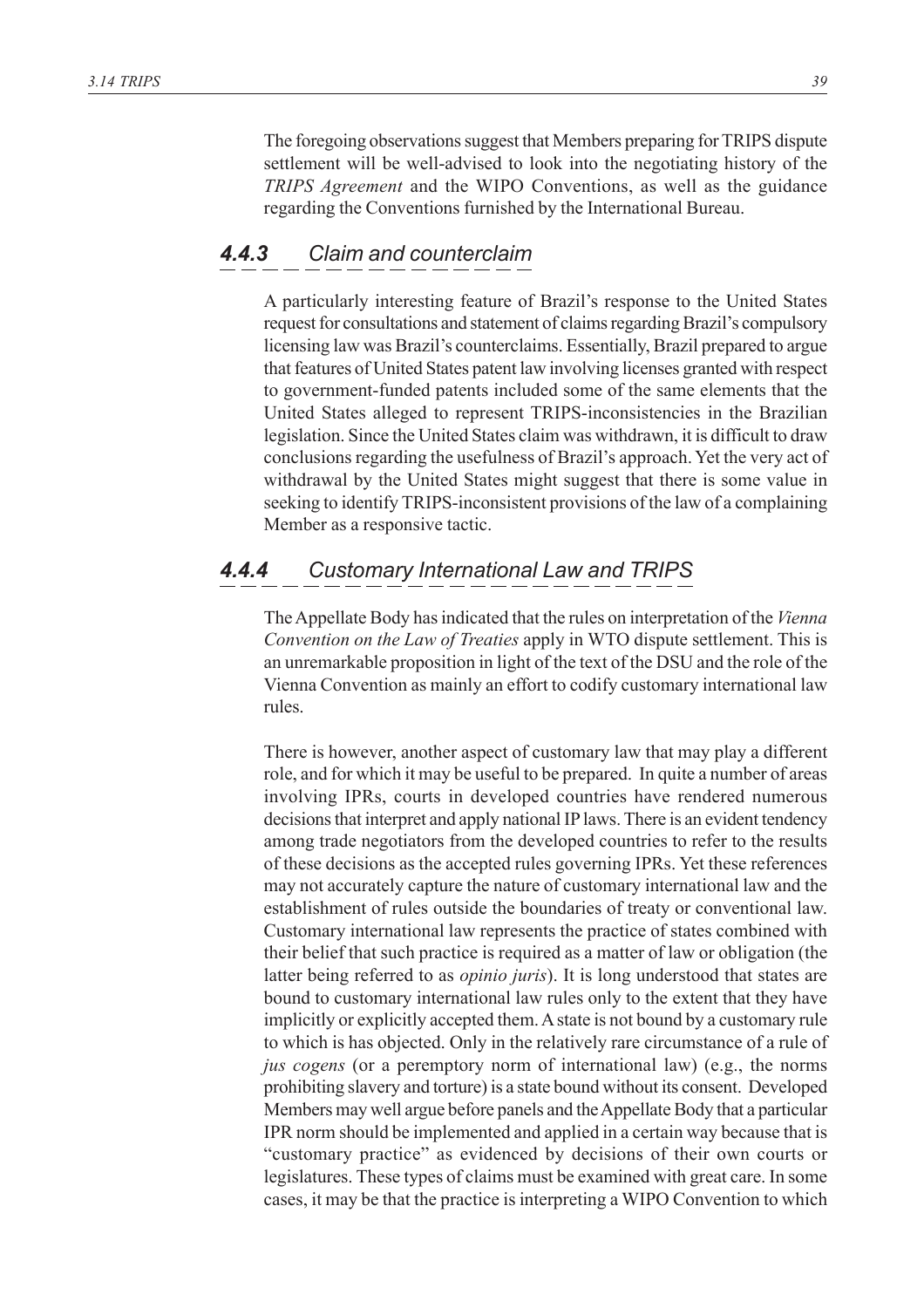all or virtually all WTO Members are party, and this may in fact shed some authoritative light on the interpretation of the Convention (as a matter of state practice under the Convention). In other cases, however, the decisions of developed Member courts and legislatures may merely represent wishful thinking in regard to developing WTO Members. What may be a customary practice among some Members, may not have been followed by a second group of Members, and may not have been given systematic attention by a third group of Members.

In short, developing Members of the WTO should be prepared to stake their own claims regarding accepted or customary practices that need not mirror those practices followed by developed Members with different economic and social interests. The *TRIPS Agreement* provides considerable flexibility in this regard.

### **4.5** Approaching Dispute Settlement

TRIPS dispute settlement claims may of course take many forms. They may involve an alleged failure to implement a substantive norm or rule for the grant of an IPR, or they may involve an allegation of failure to provide adequate enforcement.

- If the allegation is that the Member has failed to adopt a substantive standard, does the *TRIPS Agreement* explicitly lay out the precise contours of the rule that is required, or is the requirement framed in a more general way? If the requirement is framed more generally, on what basis is the complaining party demanding adoption of a specific norm?
- What do the incorporated WIPO Conventions provide? What is the negotiating history of the relevant provisions in the WIPO context, and in the WTO Uruguay Round?
- Does the complaining Member have rules on the same subject matter? What do those rules look like? How have their courts interpreted those rules? Are there other areas of TRIPS in which the complaining Member may be out of compliance? Is there a potential counterclaim?
- Is the alleged non-compliance potentially within the range of permissible exceptions?
- If the question relates to enforcement, is it directed to a particular case or controversy, or is a more systematic deficiency in the legal system alleged? If the former, is this symptomatic of a larger problem? If the latter, is the deficiency one relating to the amount of resources available for the national legal system as a whole?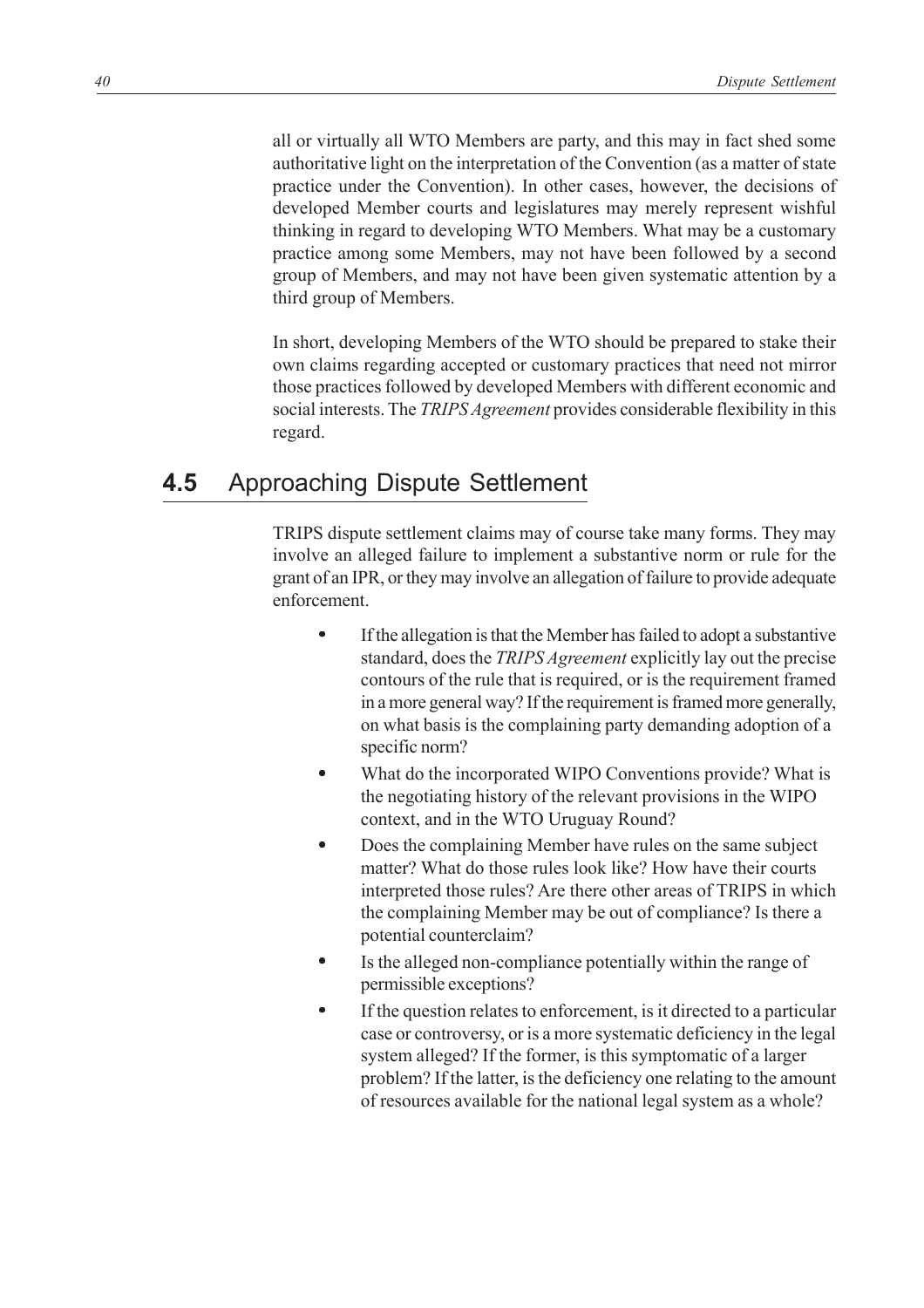### **4.6** Test Your Understanding

- **1. What does the "transparency" obligation in the** *TRIPS Agreement* **entail?**
- **2. What is the difference between a "violation" complaint and a "non violation" complaint? What are the differences in the potential remedies?**
- **3. If non-violation nullification or impairment complaints are eventually allowed under the** *TRIPS Agreement***, what types of claims might be brought?**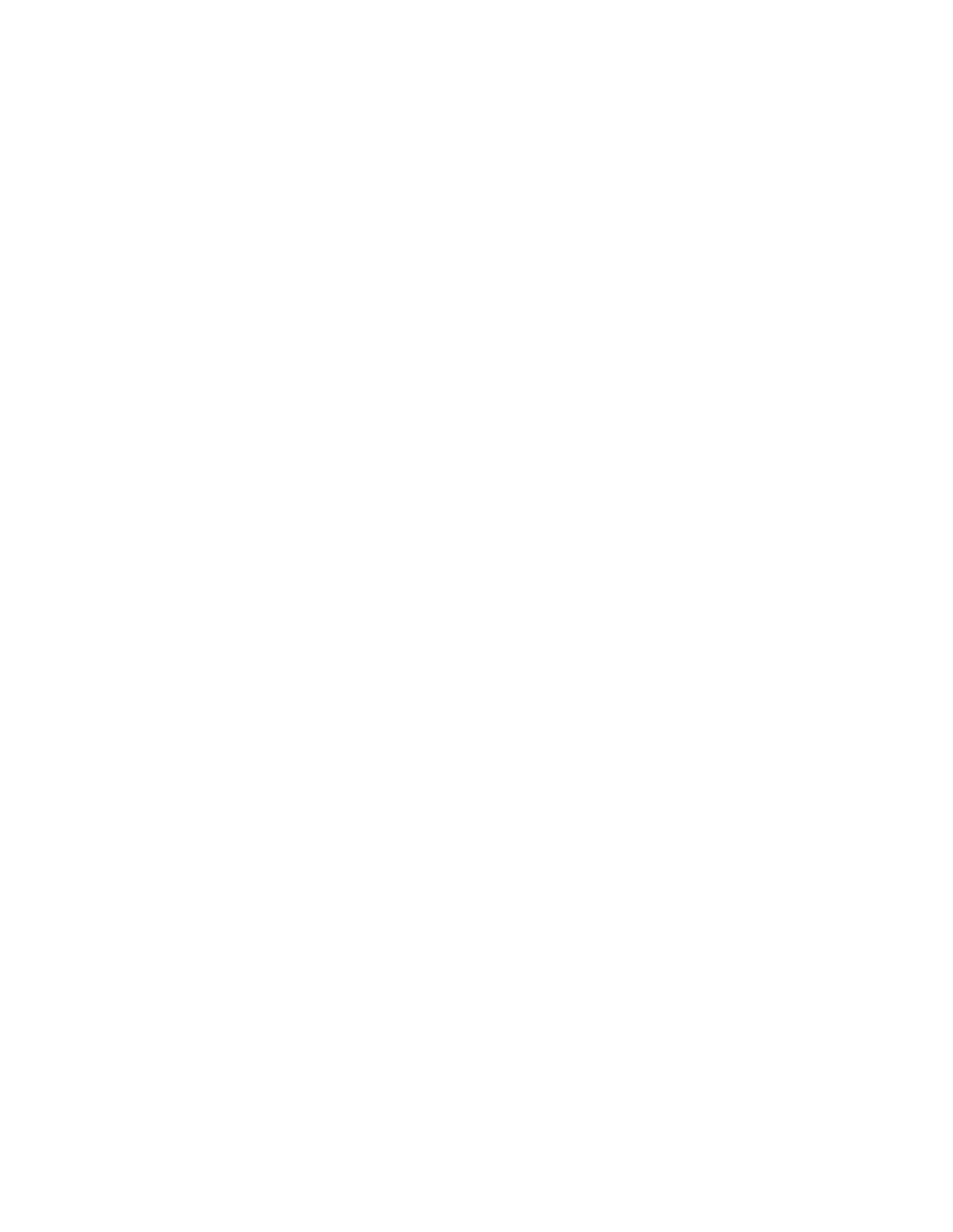## **5.** JURISPRUDENCE UNDER THE TRIPS AGREEMENT

*Objectives*

**Upon completion of this section, the reader will be able:**

- **to discuss the decisions that have been rendered by panels and the Appellate Body under the** *TRIPS Agreement***.**
- **To appreciate that a substantial body of jurisprudence has been developed on issues such as the extent of a Member's obligation to demonstrate implementation of TRIPS obligations, the scope of exceptions to patent and copyright protection, and the nature of the national and most favoured nation treatment obligations.**

There have been a number of cases decided by WTO panels and the Appellate Body under the terms of the *TRIPS Agreement*, and other dispute settlement claims initiated and withdrawn. Below is a summary of the cases decided so far, and a summary of one important claim that was withdrawn.

### **5.1** India – Patents (US)

*India - Patent Protection for Pharmaceutical and Agricultural Chemical Products*, WT/DS50 ("*India – Patents (US)*") was the first WTO dispute under the *TRIPS Agreement* that resulted in a decision by a panel, and subsequently by the Appellate Body. The complaining party was the United States, which alleged that India had failed to adequately implement *TRIPS Agreement* requirements under Articles 70:8 and 70:9 to establish a so-called "mailbox" to receive and preserve patent applications, and to adopt legislation authorizing the grant of exclusive marketing rights (EMRs).

The first part of the decision of the Appellate Body in this dispute concerned a difference over jurisprudence with the panel. The panel said that the United States and its patent holders had "legitimate expectations" concerning the implementation by India of a mailbox system that would eliminate "any reasonable doubts" concerning the future grant of patents. The Appellate Body said that that panel had mistakenly applied the doctrine of non-violation nullification or impairment in formulating its approach to interpretation, and pointed out that non-violation complaints could not yet be brought under the *TRIPS Agreement*. The Appellate Body said that the proper means for interpreting the *TRIPS Agreement* was by application of the rules of the *Vienna Convention on the Law of Treaties*, which provides that treaties shall be interpreted based on their express terms and context, in light of their object and purpose. India was required to comply with the terms of the *TRIPS Agreement*, no more, no less. This meant that India would be required to provide a "sound legal basis" for the treatment of mailbox applications.

The Appellate Body went on to examine India's claim that an administrative order allegedly given by the executive to the patent office was an adequate means to implement the mailbox requirement. India had not furnished the text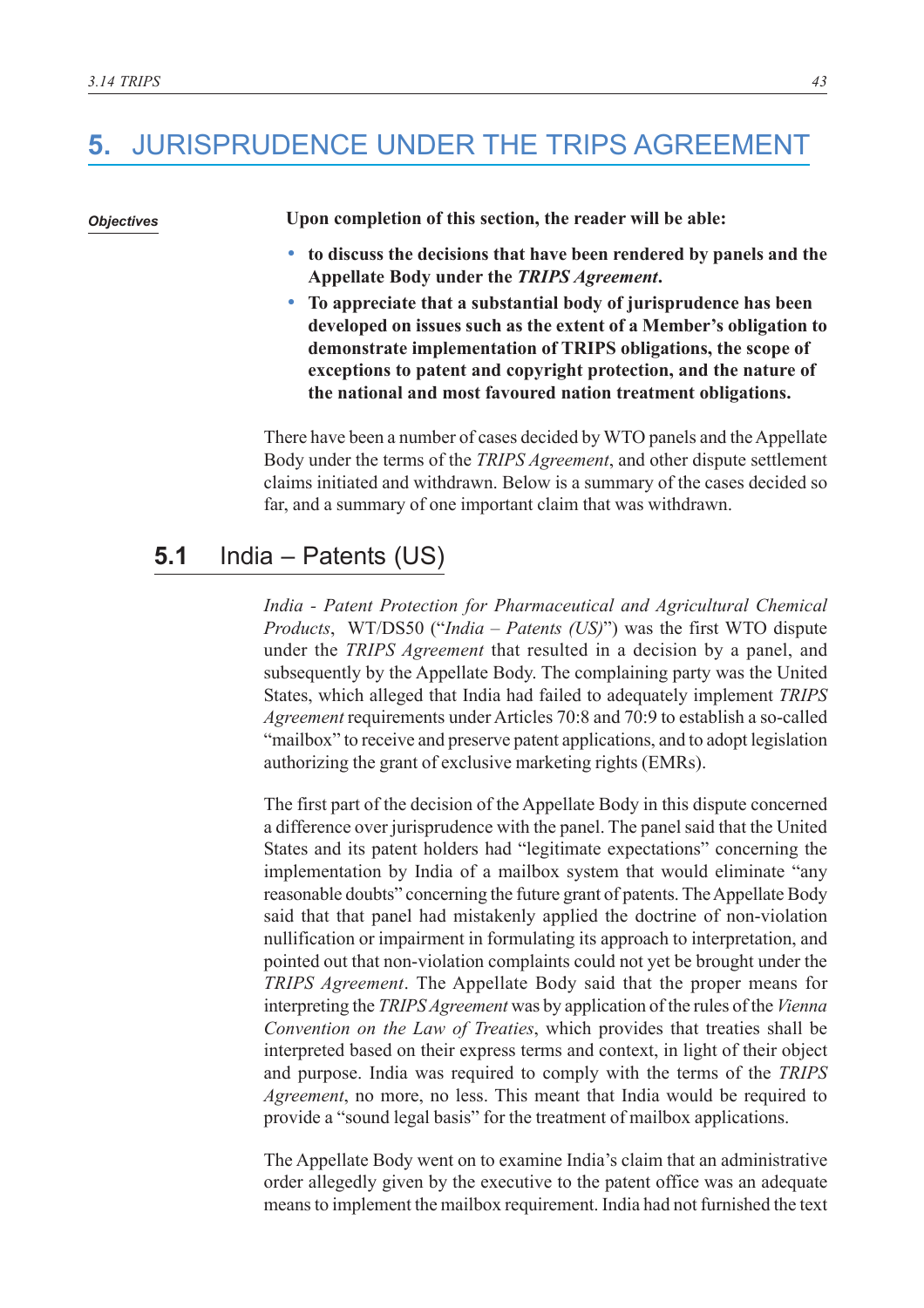of such an order to the Panel or Appellate Body. The Indian Patents Act required the patent office to reject applications that concerned subject matter for which patent protection could not be granted, including for pharmaceutical products. There was substantial evidence that under the Indian Constitution, the statutory Patents Act requirement to reject a patent application on subject matter grounds could not be modified by an executive administrative order. The Appellate Body agreed with the Panel that India had in fact failed to provide a sound legal basis for receiving and preserving mailbox applications.

Another aspect of the case involved India's alleged failure to adopt legislation authorizing the grant of EMRs. India argued that since no party had yet to qualify for the grant of EMRs, it had no need for legislative authority which could be provided as the circumstances warranted. The Appellate Body disagreed on the basis of the express text of the *TRIPS Agreement* which it held to require the adoption of legislation authorizing the grant of EMRs from the entry into force of the agreement.

The Appellate Body also rejected a Panel determination under Article 63 of the *TRIPS Agreement* that India also had failed to comply with transparency obligations. The Appellate Body's rejection was based solely on grounds that the Panel had permitted the United States to add a cause of action to its complaint outside the Panel's terms of reference.

### **5.2** Canada – Pharmaceutical Patents

*Canada – Patent Protection of Pharmaceutical Products*, WT/DS114 ("*Canada – Pharmaceutical Patents*") involved a complaint brought by the European Communities (EC) against Canada alleging that provisions of Canadian patent law that allowed the stockpiling of products prior to the expiration of a patent term, and that authorized the use of patented inventions for the purposes of preparing and pursuing regulatory submissions prior to the expiration of a patent term, violated TRIPS obligations. The focus of the EC's complaint was the generic pharmaceutical sector. The EC claimed that the relevant provisions of Canada's Patent Act, when read in connexion with its drug regulatory rules, allowed generic producers to obtain approval for and stockpile patented medicines contrary to TRIPS patent rules.

Canada conceded that the relevant provision of its Patent Act contravened the rights of patent holders under Article 28:1 of the *TRIPS Agreement*. It invoked Article 30, asserting that it was providing limited exceptions to the rights of patent holders within the scope of that provision.

The Panel devoted a considerable portion of its decision to interpreting the meaning of the three elements of Article 30; that is, "limited exception", not unreasonably interfering with the normal exploitation of the patent, and not unreasonably prejudicing the interests of the patent holder, taking into account the legitimate interests of third parties. In the Panel's view, a "limited exception" refers to a narrow derogation, with reference to the range of rights provided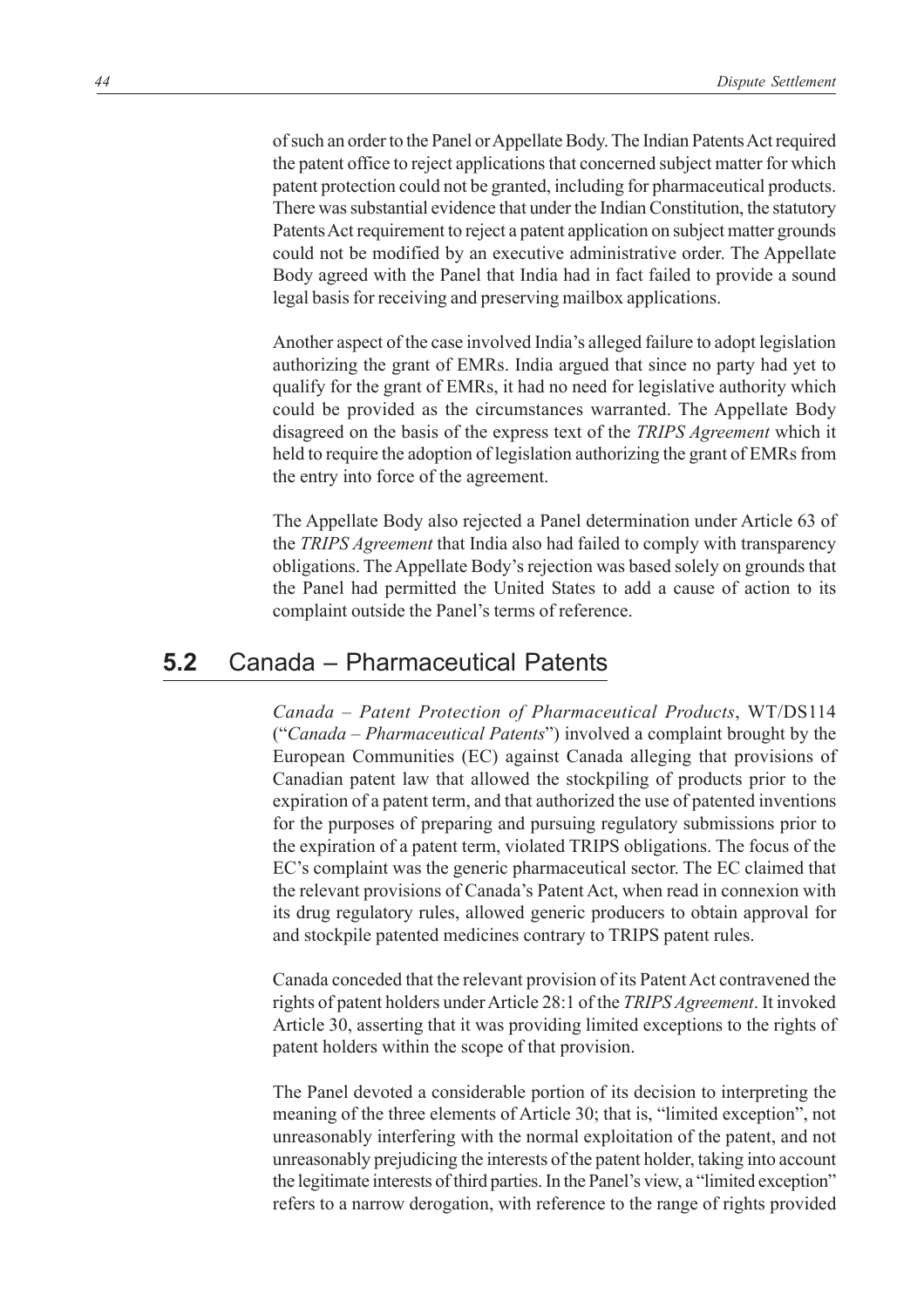to the patent holder. The element of "normal exploitation" is used to address the way that patents are ordinarily used. The test of the patent holder's interests is used to consider the potential economic impact on the patent holder. The legitimate interests of third parties are not limited to legal interests in the patent relation, but include public social interests.

The Panel determined that Canada's stockpiling exception was not sufficiently "limited" because it potentially allowed an unlimited quantity of patented products to be made during the patent term. It therefore did not qualify as a limited exception under Article 30. Having made this determination, the panel did not address the other two elements that must be satisfied to support an Article 30 exception.

Canada's regulatory review exception allows third parties to use patented inventions during the term of the patent to develop submissions for approval, such as in the case of marketing approval for a generic pharmaceutical product. Canada does not extend the term of patents to take into account the period of time during which an invention is subject to regulatory review.

Regarding the first criteria under Article 30, that an exception must be limited, the Panel determined that Canada's regulatory review exception was limited because it addressed only a small part of the patent right, and was reasonably closely circumscribed.

Regarding the second criteria, that there is not unreasonable interference with normal patent exploitation, the Panel found it was not generally accepted that patent rights must be exploited without being subject to limited exceptions, such as use by third parties for regulatory review purposes. It was not an unreasonable interference with the normal exploitation of patents to subject them to this type of exception.

Regarding the third criteria, that there not be unreasonable prejudice to the patent holder (taking into account third party interests), the Panel considered the EC's argument that Canada's regulatory review exception should have been combined with a "patent term extension" to take into account the period during which the patent holder awaited marketing approval for its drug. In the EC's view, the failure to provide an extension meant that the patent holder suffered economically because its patent term was effectively reduced by the period during which it awaited marketing approval, while the generic producer was enabled to begin marketing promptly upon the expiration of the patent. The Panel rejected the EC contention, finding that governments took account of the interests of the patent holder in adopting their regulatory review procedures, and that there was no requirement that the patent holder effectively be compensated because it had to subject its product to regulatory review.

The Panel finally considered whether Canada's regulatory review exception was inconsistent with Article 27:1 of the *TRIPS Agreement* in the sense of discriminating with respect to field of technology. The Panel began by holding that Article 30 exceptions are subject to Article 27:1, even though there is no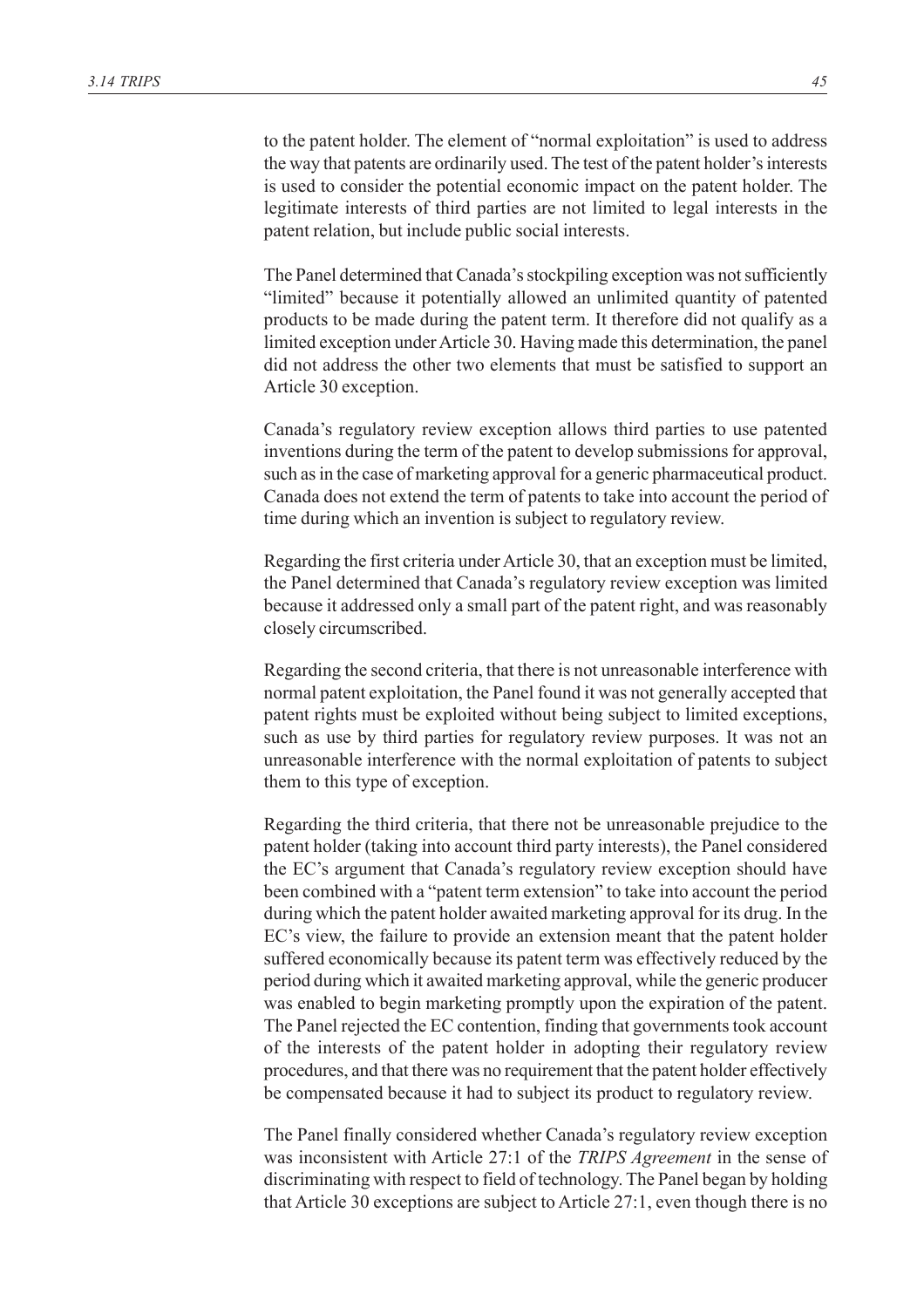language in Article 30 suggesting that exceptions that may be granted are restricted to a certain kind or class. However, it pointed out that Article 27:1 refers to "discrimination" regarding field of technology, which is a pejorative term. The fact that Members may not "discriminate" regarding a field of technology does not imply that they may not "differentiate" among fields of technology for legitimate purposes. Having made these determinations, the Panel found that Canada's patent legislation neither differentiated nor discriminated since it was, by its terms and application, neutral as to field of technology.

### **5.3** US – Section 110(5) Copyright Act

*United States – Section 110(5) of the US Copyright Act*, WT/DS160/("*US – Section 110(5) Copyright Act*") involved a claim by the EC against the United States alleging that exceptions in the U.S. Copyright Act that permitted commercial establishments to provide radio and television entertainment to customers without payment of remuneration to copyright holders was TRIPSinconsistent. The EC's claims were based on Articles 11bis and 11 of the Berne Convention that establish rights in favour of authors and artists with respect to the broadcast and communication to the public of their works. The United States defended its exemptions on the basis of Article 13 of the *TRIPS Agreement*, that largely incorporates the exception provision found in Article 9(2) of the Berne Convention.

The United States copyright exemptions basically covered two situations. The first ("homestyle exemption") allowed broadcasts to be received and transmitted to the public by a single apparatus of a kind ordinarily used in private homes, and was not directed to a specific category of establishment. The second ("business exemption") allowed general commercial establishments of a limited size, and bars and restaurants also of a limited (though larger) size, to receive and broadcast to the public through a specified range of equipment.

The Panel found that the United States business exemption did not fall within the exception for "certain special cases" within the meaning of Article 13 of the *TRIPS Agreement*. The range of establishments was too large, and the commercial significance to copyright holders was too great for this to be considered a minor exemption. Although it might have stopped here, the Panel went on to complete its analysis of the other exception factors in Article 13 of the *TRIPS Agreement* so as to provide a factually complete record for the Appellate Body. The Panel found that copyright holders had a normal expectation of compensation for broadcast to the public of their works, and that commercial establishments of a substantial size would reasonably be expected to bear the burden of furnishing compensation to them. Since the business exemption covered a broad range of United States commercial establishments, the lack of compensation unreasonably prejudiced the legitimate interests of the copyright holders.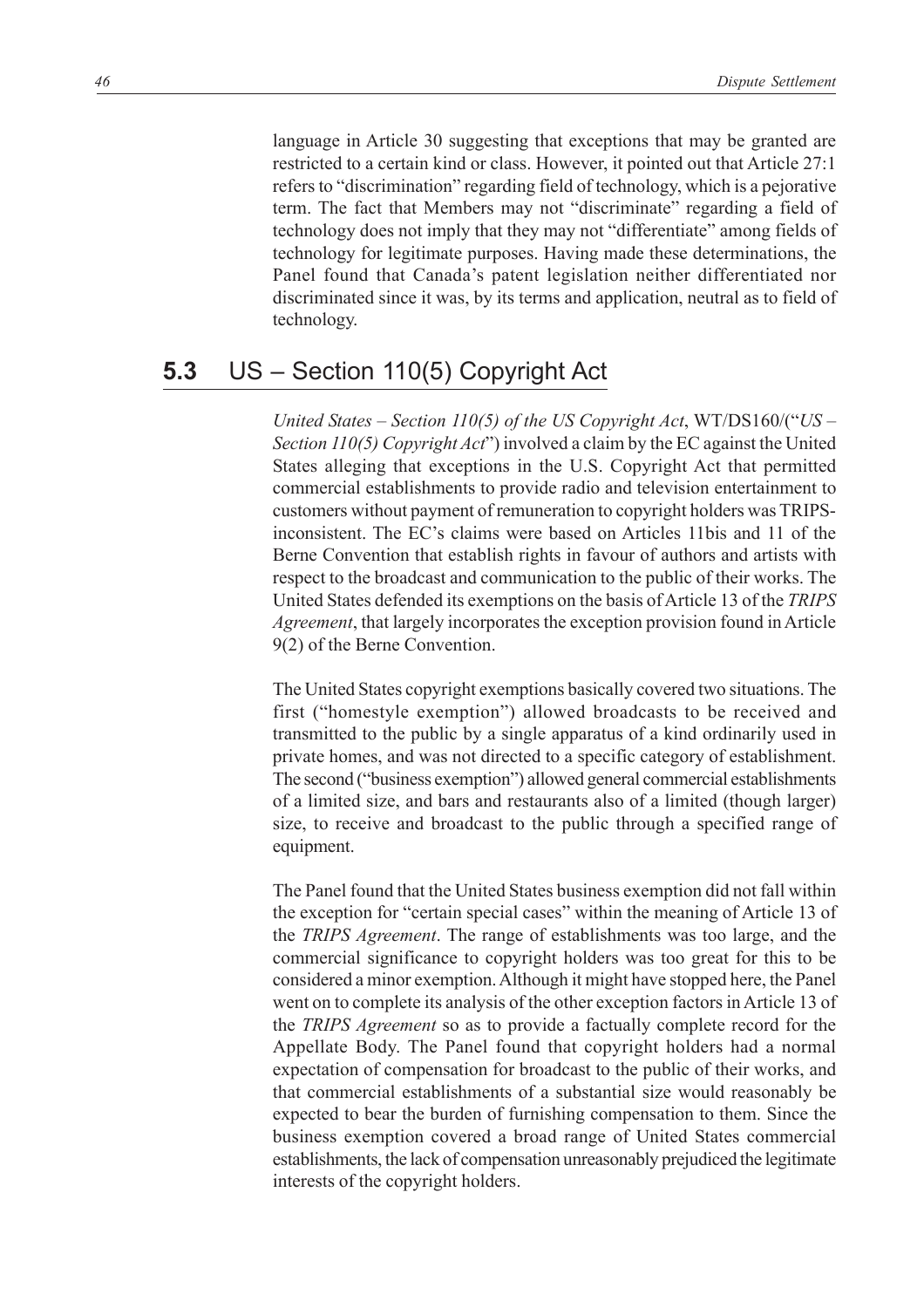The Panel found that the "homestyle exemption" was in fact of limited scope, because among other things it had been construed narrowly by United States courts. In respect to the normal exploitation of copyrighted works, the Panel found that there was a minimal market for single private receiver broadcasts, in particular since most small shop owners would not be willing to pay for a copyright licence. On similar grounds, the Panel found that the legitimate interests of copyright holders were not unreasonably prejudiced.

### **5.4** Canada – Patent Term

*Canada – Term of Patent Protection*, WT/DS170 ("*Canada – Patent Term*") involved a complaint by the United States against Canada for an alleged failure to apply the minimum twenty (20) year patent term requirement of Article 33 of the *TRIPS Agreement* to patents that were granted under pre-*TRIPS Agreement* patent legislation. This decision involved the interpretation of Articles 70:1 and 70:2 of the *TRIPS Agreement* that deal with application of the agreement to subject matter that existed prior to its entry into force.

Canada argued that it was not required to extend the term of patents that had been granted under an act that applied to patents granted up until 1989 (and remained in force when Article 33 became applicable), because Article 70:1 excluded application of the *TRIPS Agreement* to "acts" which occurred before the date of application. In Canada's view, the grant of a patent was an "act" that occurred before Article 33 became applicable. Canada argued that Article 70:2, which establishes obligations regarding "subject matter existing at the date of application … and which is protected in that Member on the said date" referred to patents granted prior to application of the agreement, but did not require Canada specifically to undertake the act of extending the patent term, which was excluded under Article 70:1.

The decision of the Panel and Appellate Body in this case focused on the plain meaning of Articles 70:1 and 70:2. Neither the Panel nor the Appellate Body found Canada's attempt to distinguish the act of setting out a patent term (as within Article 70:1), and the general "existing" nature of the patented invention under Article 70:2, persuasive. The Appellate Body found that Article 70:2 required the application of Article 33 to the term of existing patents based on the express language of the *TRIPS Agreement*.

### **5.5** US – Section 211 Appropriations Act

*United States – Section 211 Omnibus Appropriations Act of 1998* ("*US – Section 211 Appropriations Act*"), WT/DS176, involved a claim by the EC against the United States alleging *TRIPS Agreement* inconsistency of United States legislation denying holders of trademarks confiscated by the government of Cuba without compensation the right to enforce those marks in United States courts, and denying permission to register those marks at the United States Patent and Trademark Office. The case involved a trademark ("Havana Club" for rum) that the government of Cuba took from Cuban national owners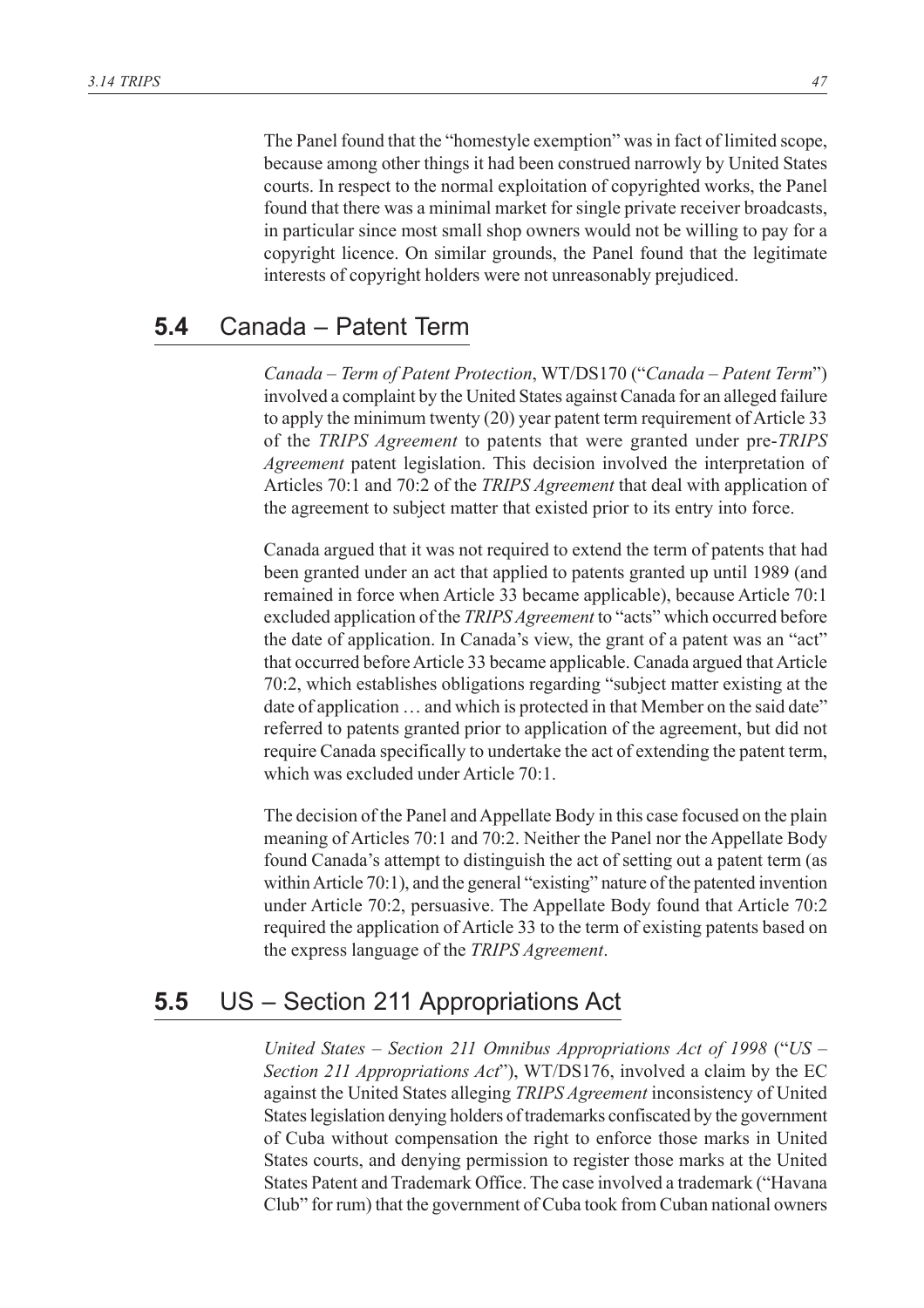following the revolution, and that became the subject of a Cuban-French joint venture some 40 years later. Federal courts in the United States had upheld the validity of the United States legislation and its application to the Cuban-French joint venture prior to the EC's initiation of the dispute at the WTO. The EC argued that the United States legislation was inconsistent with rules concerning trademark registration of the Paris Convention, interfered with the basic rights of trademark holders under the *TRIPS Agreement*, and was inconsistent with *TRIPS Agreement* national and most favoured nation treatment rules.

The Appellate Body decided (confirming the Panel's view) that the obligation in the Paris Convention Article 6 *quinquies telle quelle* (or "as is") rule is addressed to accepting trademarks for registration in the same form, and not to eliminating Member discretion to apply rules concerning other rights in marks. It found that Articles 15 and 16 of the *TRIPS Agreement* do not prevent each Member from making its own determination regarding the ownership of marks within the boundaries established by the Paris Convention. It decided that Article 42 regarding procedural rights does not obligate a Member to permit adjudication of each substantive claim regarding trade mark rights a party might assert, if that party is fairly determined *ab initio* not to be the holder of an interest in the subject mark. In sum, the Appellate Body confirmed the right of the United States to refuse registration and enforcement of trademarks it determines to have been confiscated in violation of strong public policy of the forum state.

The Appellate Body analyzed United States law relating to Cuba's alleged confiscation of trademarks in regard to national and most favored nation treatment obligations. It observed that as a matter of WTO law, these obligations are fundamental. It rejected the Panel's determination that, although certain minor discriminatory aspects of the United States legislation could be identified, those aspects were unlikely to have a practical effect, and so are not WTO-inconsistent.The Appellate Body, in a somewhat strained reliance on an earlier GATT panel report  $(US - Section 337)$ ,<sup>20</sup> found that even discriminatory aspects unlikely to have effect in practice were nonetheless inconsistent with the United States national treatment and MFN obligations.

The Appellate Body further held, contrary to the panel, that trade names are within the subject matter scope of the *TRIPS Agreement*.

Although the Appellate Body identified what it considered to be a minor procedural defect in the mechanism adopted by the United States Congress to effectuate its decision regarding the confiscated trademark, the Appellate Body

*<sup>20</sup> Panel Report, United States – Section 337 of the Tariff Act of 1930 ("US – Section 337"), adopted 7 November 1989, BISD 36S/345. The Appellate Body's reliance is strained because the Panel in the US – Section 337 case identified a number of differences between rules applicable to patent proceedings involving domestically-produced and imported goods, and found only a limited number inconsistent with United States national treatment obligations. Those found to constitute discrimination (such as the incapacity of an import-related patent holder to assert counterclaims in a 337 proceeding) were matters that in intellectual property rights enforcement had significant consequences.*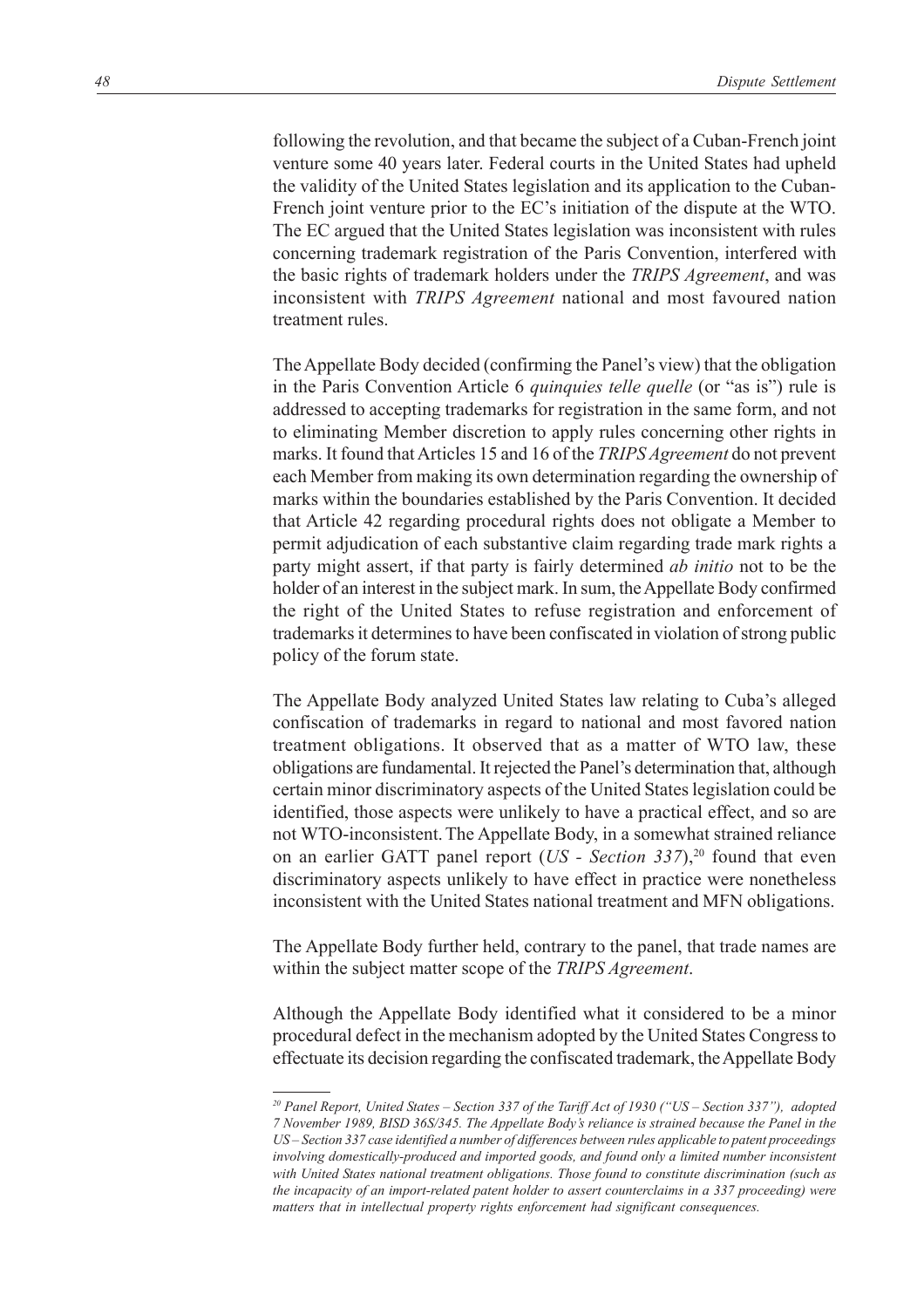affirmed in its entirety the authority of the Congress and Executive Branch to deny validity to a Cuban-French claim of trademark ownership.

### **5.6** United States Claims Regarding Brazil's Compulsory Licensing Legislation

On May 30, 2000, the United States requested consultations with Brazil under the WTO Dispute Settlement Understanding, stating:

*[The United States] request[s] consultations with the Government of Brazil … concerning those provisions of Brazil's 1996 industrial property law (Law No. 9,279 of 14 May 1996; effective May 1997) and other related measures, which establish a 'local working' requirement for the enjoyability of exclusive patent rights that can only be satisfied by the local production – and not the importation – of the patented subject matter.*

*Specifically, Brazil's 'local working' requirement stipulates that a patent shall be subject to compulsory licensing if the subject matter of the patent is not 'worked' in the territory of Brazil. Brazil then explicitly defines 'failure to be worked' as 'failure to manufacture or incomplete manufacture of the product', or 'failure to make full use of the patented process'. The United States considers that such a requirement is inconsistent with Brazil's obligations under Articles 27 and 28 of the* TRIPS Agreement*, and Article III of the GATT 1994.*

The request for consultations was followed by a United States request for the establishment of a panel. The United States withdrew its complaint in this matter prior to the submission of written pleadings by either party. However, the request for consultations illustrates that provisions authorizing compulsory licensing for "non-work" may be subject to challenge under Article 27 of the TRIPS Agreement.

The Paris Convention authorizes the grant of compulsory licences for failure to work a patent. A major issue in a case such as that brought by the United States against Brazil is whether Article 27:1 of the *TRIPS Agreement* was intended to prohibit WTO Members from adopting and implementing local working requirements, and effectively to supersede the Paris Convention rule. The negotiating history of the *TRIPS Agreement* indicates that Members differed strongly on the issue of local working. Several delegations favoured a direct prohibition of local working requirements, but the *TRIPS Agreement* did not incorporate a direct prohibition. Instead, it says that patent rights shall be enjoyable without "discrimination" as to whether goods are locally produced or imported. Under the jurisprudence of the *Canada- Pharmaceutical Patents* case, this leaves room for local working requirements adopted for *bona fide* (i.e., non-discriminatory) purposes. A WTO Member might well argue that requiring production of certain defence-related inventions within the national territory is essential to national security, and therefore justifies a local working requirement. There are no doubt other justifiable grounds for requiring local working of a patent.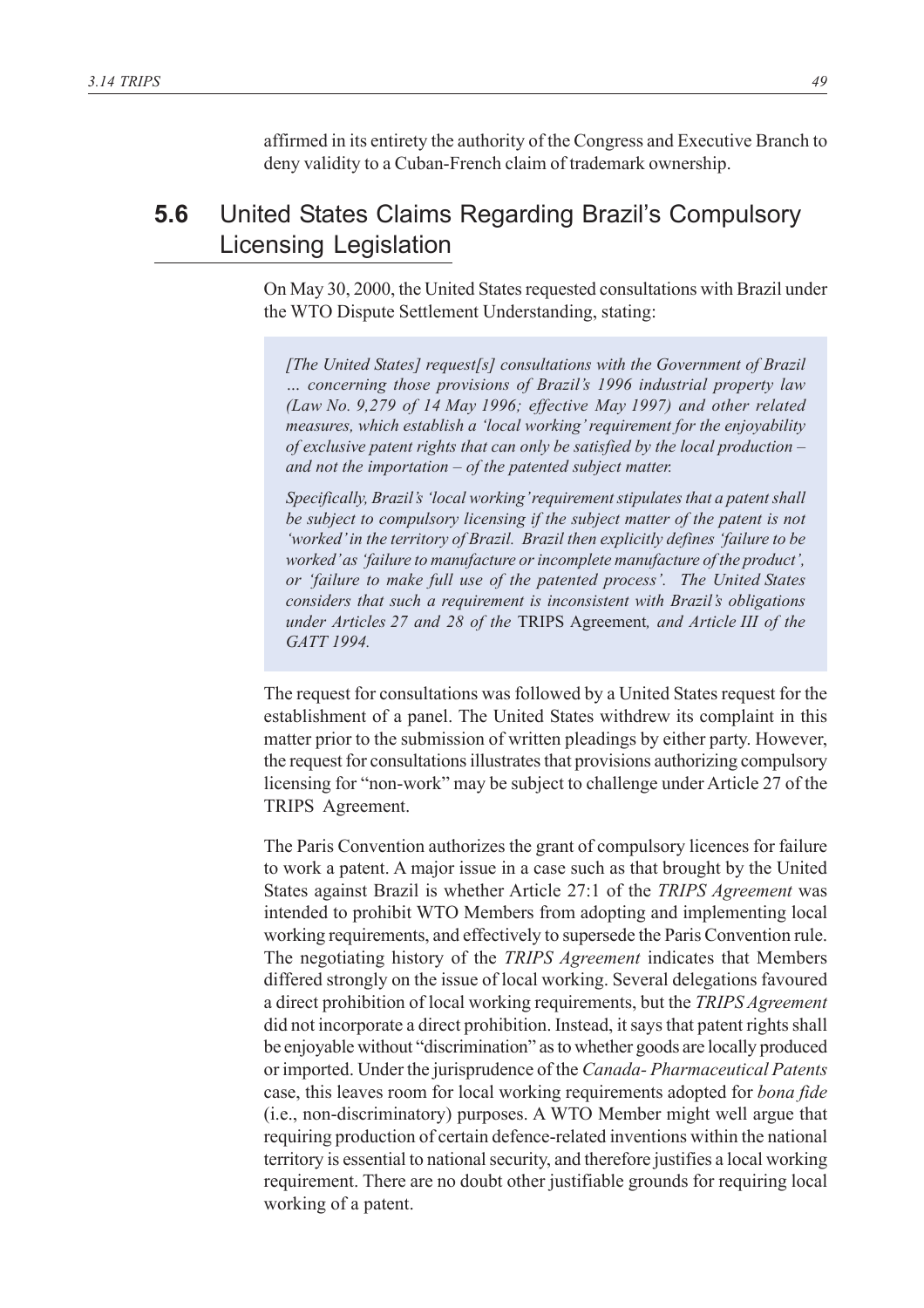### **5.7** Approaching WTO Dispute Settlement

- When confronted with a *TRIPS Agreement* claim, it is certainly important to refer to the prior decisions of panels and the Appellate Body as a potential source of interpretative guidance. However, it is important to dissect these decisions with care, since small changes in the facts may result in a different outcome before the DSB.
- The Ministerial Conference and General Council are exclusively empowered to render interpretations of the WTO agreements, including the *TRIPS Agreement*. A decision of a panel or the Appellate Body does not constitute an interpretation that is binding in subsequent disputes.
- The Appellate Body has frequently disagreed with panels as to the proper interpretation of the WTO agreements. If the only decision regarding a particular subject matter is by a panel, it would not be prudent to strictly rely on the panel's interpretation of the legal rules.

### **5.8** Test Your Understanding

- **1. What did the Appellate Body decide about the doctrine of "legitimate expectations" in the** *India – Patents (US)* **case?**
- **2. What significance did the Panel in the** *Canada – Pharmaceutical Patents* **case ascribe to the term "discrimination" in Article 27:1 of the** *TRIPS Agreement***?**
- **3. Did the Appellate Body in the** *US Section 211 Appropriations Act* **allow the United States to make determinations regarding ownership of trademarks rights and, if so, with what basic constraint?**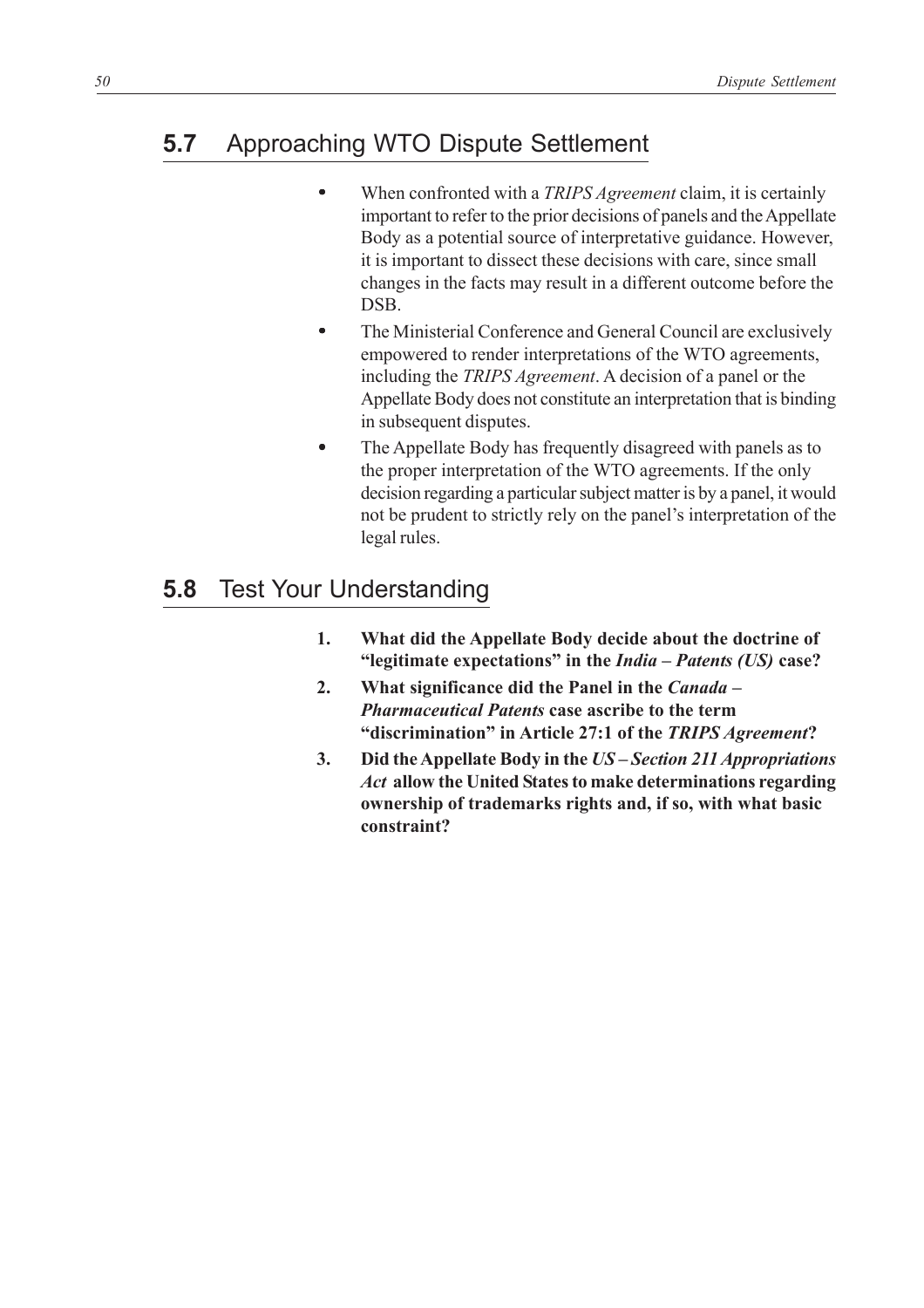## **6.** CASE STUDY

WTO Member "Alpha" has a large number of individuals who are HIV-positive. Without effective medical treatment, these individuals will die of AIDS and its complications within the next ten years. The government of Alpha has aggressively addressed its HIV-AIDS crisis by providing free access to antiretroviral drugs to all citizens who need them.

Alpha has adopted a new Industrial Property Law to implement its *TRIPS Agreement* obligations. It includes a section on compulsory licensing that provides, inter alia:

*"Article 7. The titleholder shall be subject to having the patent licensed on a compulsory basis if he exercises his rights derived therefrom in an abusive manner, or by means thereof engages in abuse of economic power, proven pursuant to law in an administrative or judicial decision.*

*Paragraph 1. The following also occasion a compulsory licence:*

*I – non-exploitation of the object of the patent within the Alpha territory for failure to manufacture or incomplete manufacture of the product, or also failure to make full use of the patented process, except cases where this is not economically feasible, when importation shall be permitted; or*

*II – commercialization that does not satisfy the needs of the market.*

*Paragraph 5. The compulsory licence that is the subject of Paragraph 1 shall only be required when 3 (three) years have elapsed since the patent was granted.*

*Article 8. A compulsory licence shall not be granted if, on the date of the application, the titleholder:*

*I – justifies the non-use based on legitimate reasons;*

*II – proves that serious and effective preparations for exploitation have been made;*

*III – justifies the failure to manufacture or to market on grounds of an obstacle of legal nature;*

*Article 9. In cases of national emergency or of public interest, as declared in an act of the Federal Executive Power, and provided the patentholder or his licensee does not fulfill such need, a temporary and non-exclusive compulsory licence for exploiting the patent may be granted, ex officio, without prejudice to the rights of the respective titleholder.*

*Sole Paragraph. The act of granting the licence shall establish its term and the possibility of extension.*

*Article 10. Compulsory licenses shall always be granted on a non-exclusive basis, and sublicensing shall not be permitted.*

*Article 11. The application for a compulsory licence shall be formulated upon indication of the conditions offered to the patentholder."*

The Alpha government has made perfectly clear that it intends to address the HIV-AIDS crisis in that country by whatever means are necessary, while abiding by its international legal obligations. If a patented drug is more expensive than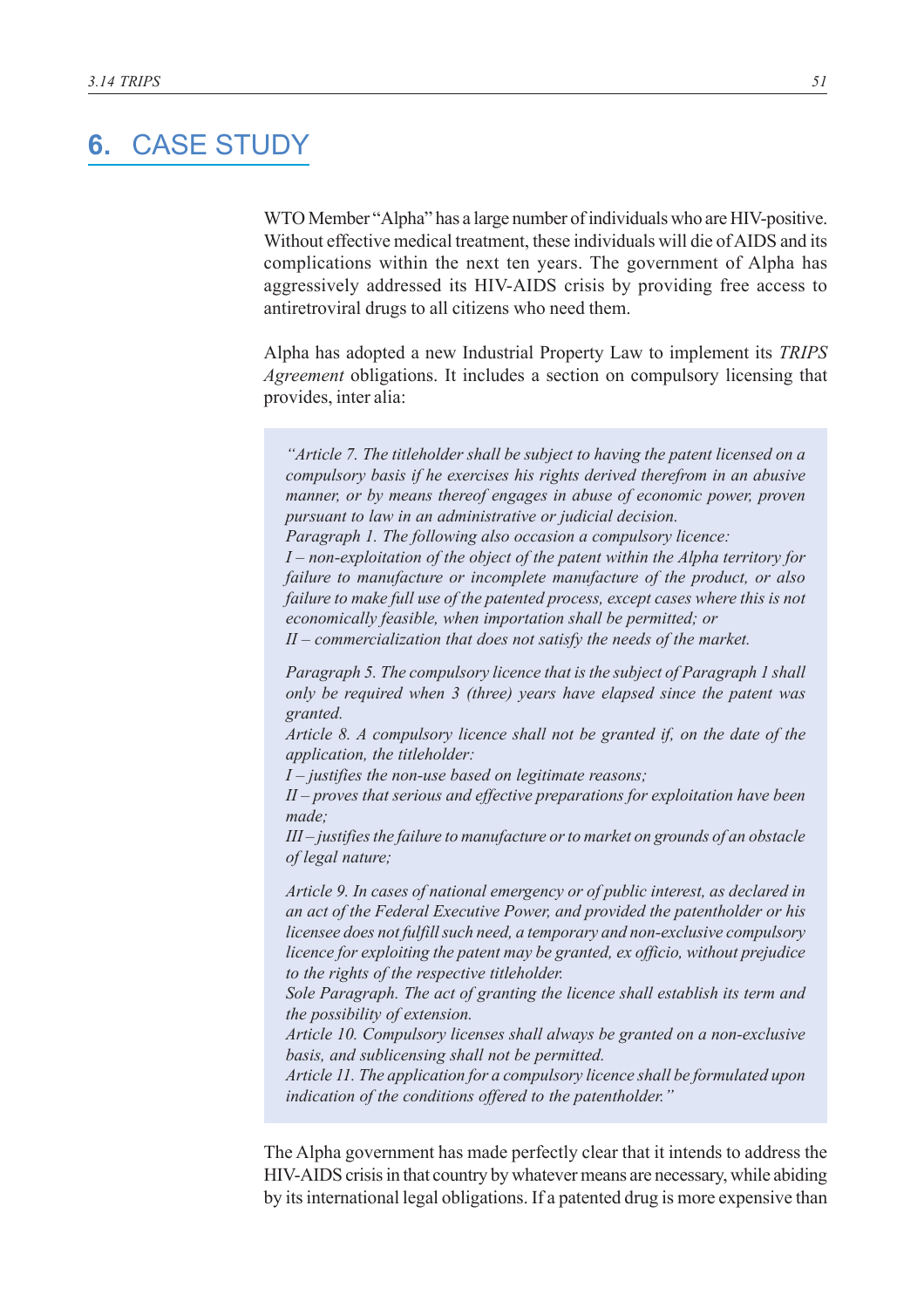the government considers warranted, it will not hesitate to grant a compulsory licence for local production of the drug.

WTO Member Beta has initiated a dispute settlement action in the WTO charging that Alpha's compulsory licensing legislation "establish[es] a 'local working' requirement for the enjoyability of exclusive patent rights that can only be satisfied by the local production – and not the importation – of the patented subject matter." According to Beta, Alpha's compulsory licensing legislation is inconsistent with Alpha's obligations under the *TRIPS Agreement*.

Alpha asks you to assist in defending against the WTO action initiated by Beta. Alpha observes that in the initial phase of WTO dispute settlement, the complaining party need only state its cause of action in a brief summary manner. Beta has provided very limited information concerning the basis for its action.

- **1. What legal arguments do you expect Beta to advance against Alpha's compulsory licensing legislation?**
- **2. How should Alpha respond to Beta's legal arguments?**
- **3. Given the relative strength of the two side's arguments, would you recommend that Alpha settle this dispute by agreeing to amend its legislation and, if so, with what changes?**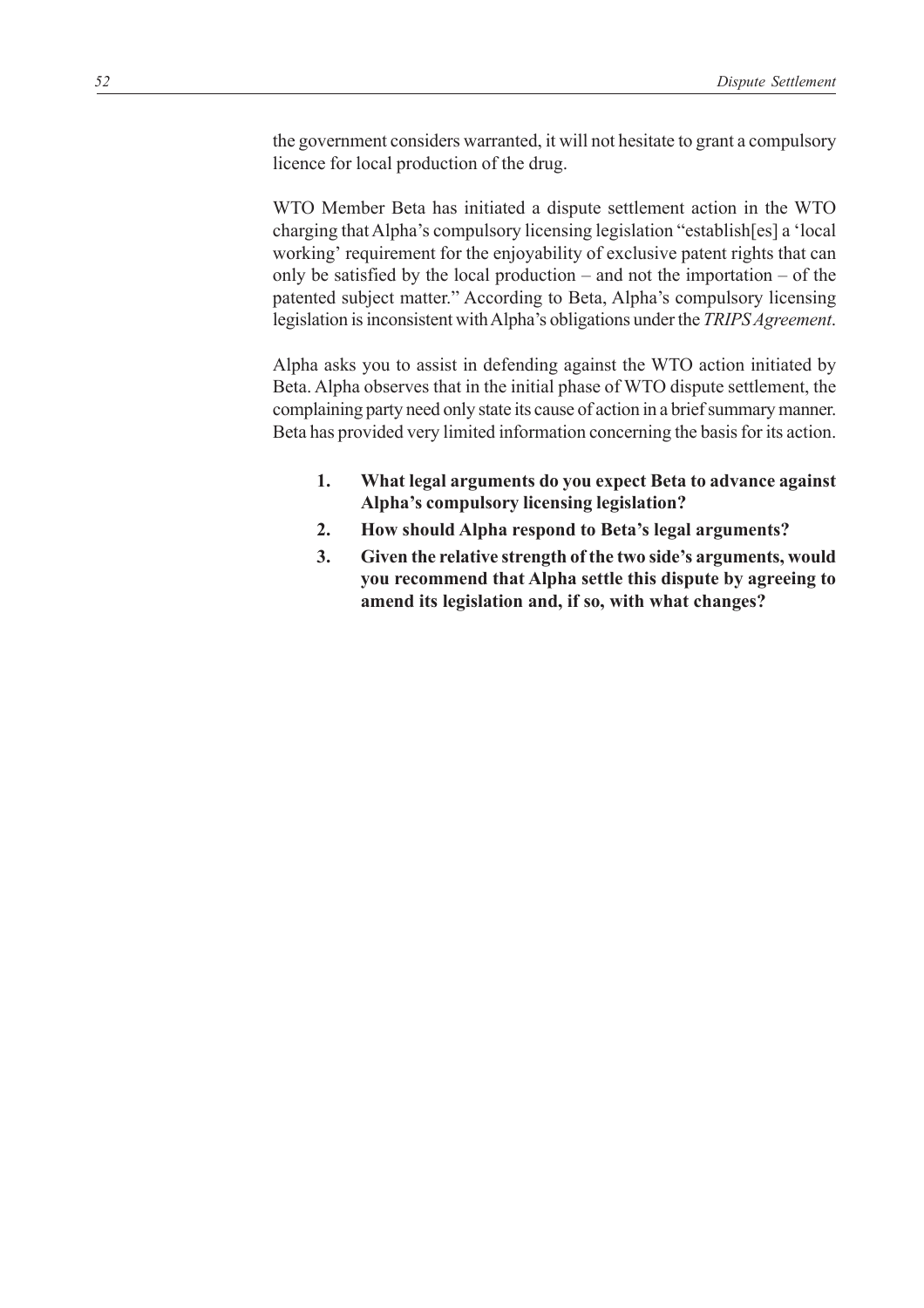## **7.** FURTHER READING

### **7.1** Books and Articles

- **UNCTAD**, *TRIPS and Development: Resource Book* (forthcoming)
- **Abbott, F., Cottier, T. and Gurry, F.**, The International Intellectual Property System: Commentary and Materials (1999) (Kluwer Law International)
- **Abbott, F**, "The Doha Declaration on the *TRIPS Agreement* and Public Health: Lighting a Dark Corner at the WTO", *Journal of International Economic Law L*. 2002, 469
- **Abbott, F**, Technology and State Enterprise in the WTO, in Cottier, T. and Mavroidis P., *World Trade Forum: State Trading in the Twenty-First Century* (U. Mich. Press, 1998), 121
- **Correa, C.**, *Integrating Public Health Concerns into Patent Legislation in Developing Countries* (South Centre 2000)
- **Maskus, K.**, *Intellectual Property Rights in the Global Economy* (IIE 2000)
- **Reichman, J.**, "Securing Compliance with the *TRIPS Agreement* After U.S. v. India", *Journal of International Economic Law*. 1998, 585

### **7.2** Dispute Settlement Reports

- Appellate Body Report, *India Patent Protection for Pharmaceutical and Agricultural Chemical Products* ("*India – Patents (US)"*), WT/ DS50/AB/R, adopted 16 January 1998, DSR 1998:I, 9.
- Panel Report, *Canada Patent Protection of Pharmaceutical Products* ("*Canada – Pharmaceutical Patents"*), WT/DS114/R, adopted 7 April 2000.
- Panel Report, *United States Section 110(5) of the US Copyright Act* ("*US – Section 110(5) Copyright Act"*), WT/DS160/R, adopted 27 July 2000.
- Appellate Body Report, *Canada Term of Patent Protection* ("*Canada – Patent Term"*), WT/DS170/AB/R, adopted 12 October 2000.
- Appellate Body Report, *United States Section 211 Omnibus Appropriations Act of 1998* ("*US – Section 211 Appropriations Act"*), WT/DS176/AB/R, adopted 1 February 2002.

### **7.3** Documents and Information

• The World Intellectual Property Organization maintains a website with extensive documentation and research on IPRs, at *http://wipo.int.* This includes an electronic collection of national laws that have been notified